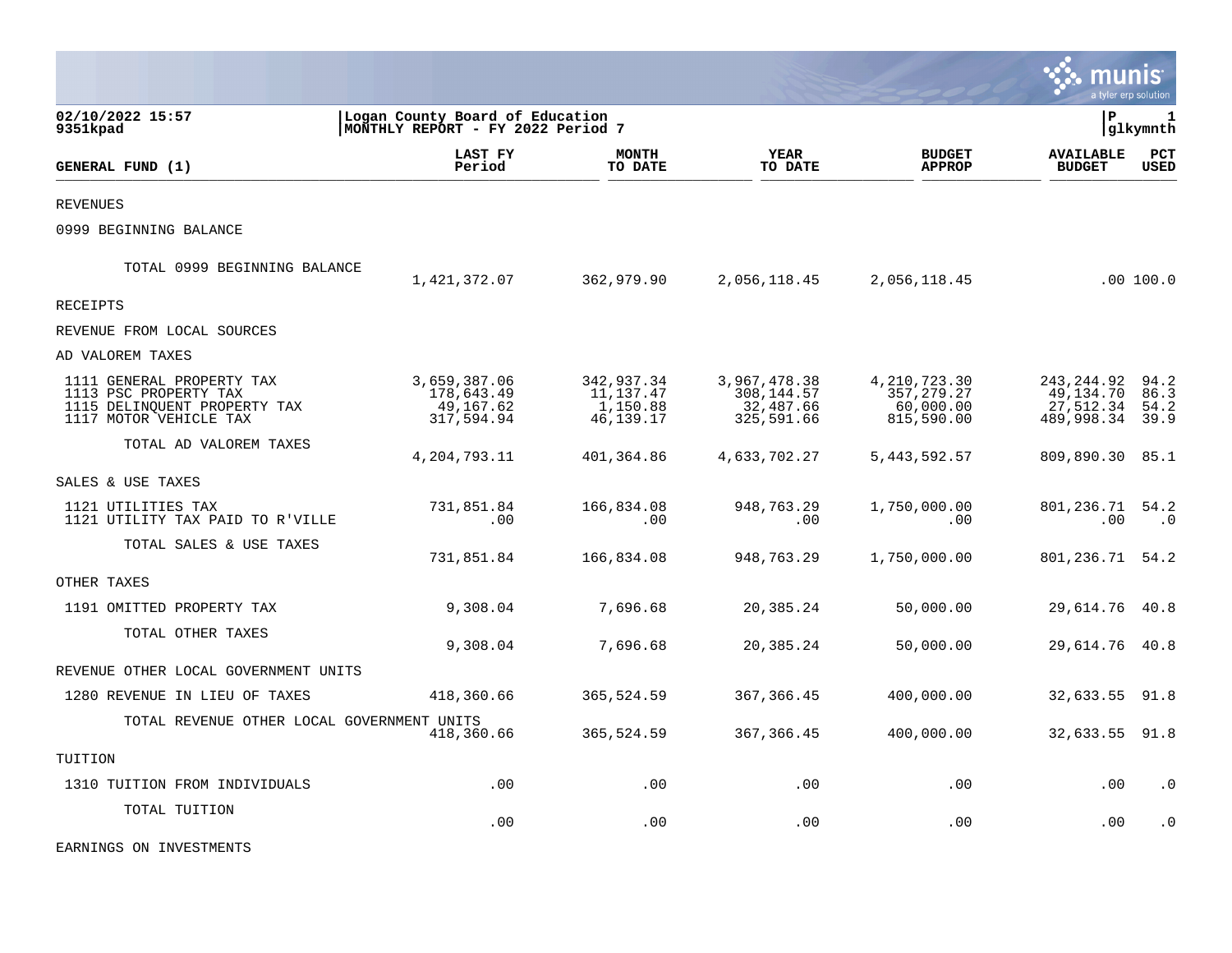

#### **02/10/2022 15:57 |Logan County Board of Education |P 2 9351kpad |MONTHLY REPORT - FY 2022 Period 7 |glkymnth**

| GENERAL FUND (1)                                                                                                                                                                                                                 | <b>LAST FY</b><br>Period                                                        | <b>MONTH</b><br>TO DATE                       | <b>YEAR</b><br>TO DATE        | <b>BUDGET</b><br><b>APPROP</b>                                           | <b>AVAILABLE</b><br><b>BUDGET</b> | PCT<br><b>USED</b>                                                                      |
|----------------------------------------------------------------------------------------------------------------------------------------------------------------------------------------------------------------------------------|---------------------------------------------------------------------------------|-----------------------------------------------|-------------------------------|--------------------------------------------------------------------------|-----------------------------------|-----------------------------------------------------------------------------------------|
| 1510 INTEREST ON INVESTMENTS<br>1510 INTEREST FOR SFCC ESCROW<br>1540 INVESTMENT INC FROM REAL PRPTY                                                                                                                             | $122,832.16$<br>$00$<br>$\begin{array}{c} \cdot & 00 \\ \cdot & 00 \end{array}$ | 3,158.93<br>$\cdot\,00$<br>.00                | 18,392.81<br>$\sim 00$<br>.00 | 24,000.00<br>.00<br>.00                                                  | 5,607.19 76.6<br>$.00 \,$<br>.00  | $\cdot$ 0<br>$\cdot$ 0                                                                  |
| TOTAL EARNINGS ON INVESTMENTS                                                                                                                                                                                                    |                                                                                 |                                               |                               | 122,832.16 3,158.93 18,392.81 24,000.00 5,607.19 76.6                    |                                   |                                                                                         |
| OTHER REVENUE FROM LOCAL SOURCES                                                                                                                                                                                                 |                                                                                 |                                               |                               |                                                                          |                                   |                                                                                         |
|                                                                                                                                                                                                                                  |                                                                                 |                                               |                               |                                                                          |                                   |                                                                                         |
| TOTAL OTHER REVENUE FROM LOCAL SOURCES                                                                                                                                                                                           |                                                                                 |                                               |                               |                                                                          |                                   |                                                                                         |
| TOTAL REVENUE FROM LOCAL SOURCES                                                                                                                                                                                                 |                                                                                 |                                               |                               | 5,569,116.08  946,847.89  6,011,659.94  7,712,392.57  1,700,732.63  78.0 |                                   |                                                                                         |
| REVENUE FROM STATE SOURCES                                                                                                                                                                                                       |                                                                                 |                                               |                               |                                                                          |                                   |                                                                                         |
| STATE PROGRAM                                                                                                                                                                                                                    |                                                                                 |                                               |                               |                                                                          |                                   |                                                                                         |
| 3111 SEEK PROGRAM                                                                                                                                                                                                                |                                                                                 |                                               |                               |                                                                          | 5,853,073.00 58.6                 |                                                                                         |
| TOTAL STATE PROGRAM                                                                                                                                                                                                              | 8,012,956.00                                                                    | 1,177,527.00                                  | 8,277,255.00                  | 14,130,328.00                                                            | 5,853,073.00 58.6                 |                                                                                         |
| OTHER STATE FUNDING                                                                                                                                                                                                              |                                                                                 |                                               |                               |                                                                          |                                   |                                                                                         |
| 3121 VOCATIONAL TRAVEL<br>3122 VOCATIONAL TRANSPORTATION<br>3125 BUS DRVR TRAINING REIMB<br>3126 SUB SALARY REIMB (STATE)<br>3127 REIMB FLEXIBLE SPENDING MONEY<br>3128 AUDIT REIMBURSEMENT<br>3129 KSB/KSD TRANSP REIMBURSEMENT | $\begin{array}{c} .00\ .00\ .00 \end{array}$<br>.00<br>.00<br>.00<br>.00        | .00<br>.00<br>.00<br>.00<br>.00<br>.00<br>.00 | .00                           | .00                                                                      | .00                               | $\cdot$ 0<br>$\cdot$ 0<br>$\cdot$ 0<br>$\cdot$ 0<br>$\cdot$ 0<br>$\cdot$ 0<br>$\cdot$ 0 |
| TOTAL OTHER STATE FUNDING                                                                                                                                                                                                        | .00                                                                             | .00                                           | .00                           |                                                                          | 14,000.00   14,000.00             | $\cdot$ 0                                                                               |
| EXPENDITURE REIMBURSEMENTS                                                                                                                                                                                                       |                                                                                 |                                               |                               |                                                                          |                                   |                                                                                         |
| 3130 EXPEND. REIMB'MTS.-NAT'L. BD.<br>3131 STATE MISC REIMBURSEMENTS                                                                                                                                                             | .00<br>.00.                                                                     | .00<br>.00                                    | .00<br>.00                    | 23,000.00<br>.00                                                         | 23,000.00<br>$\sim$ 00            | $\cdot$ 0<br>$\cdot$ 0                                                                  |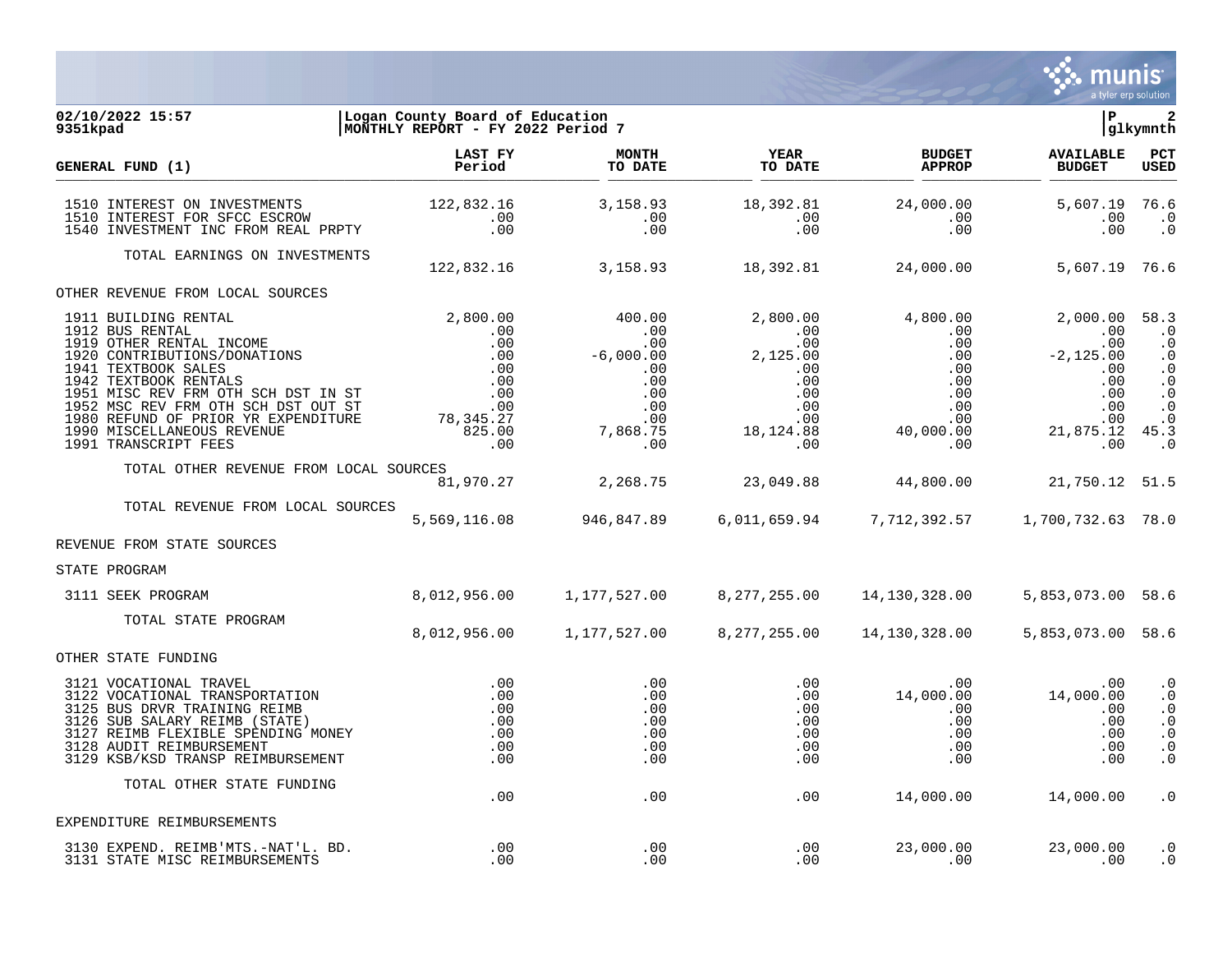Second Munister and Solution

| 02/10/2022 15:57<br>9351kpad                       | Logan County Board of Education<br> MONTHLY REPORT - FY 2022 Period 7 |                         |                        |                                | lР                                | 3<br> glkymnth     |
|----------------------------------------------------|-----------------------------------------------------------------------|-------------------------|------------------------|--------------------------------|-----------------------------------|--------------------|
| GENERAL FUND (1)                                   | LAST FY<br>Period                                                     | <b>MONTH</b><br>TO DATE | YEAR<br>TO DATE        | <b>BUDGET</b><br><b>APPROP</b> | <b>AVAILABLE</b><br><b>BUDGET</b> | PCT<br><b>USED</b> |
| TOTAL EXPENDITURE REIMBURSEMENTS                   | .00                                                                   | .00                     | .00                    | 23,000.00                      | 23,000.00                         | $\cdot$ 0          |
| REVENUE IN LIEU OF TAXES/STATE                     |                                                                       |                         |                        |                                |                                   |                    |
| 3800 REVENUE IN LIEU OF TAXES/STATE                | 14,229.72                                                             | 2,055.96                | 12,319.28              | 24, 473. 76                    | 12,154.48                         | 50.3               |
| TOTAL REVENUE IN LIEU OF TAXES/STATE               | 14,229.72                                                             | 2,055.96                | 12,319.28              | 24, 473. 76                    | 12, 154.48                        | 50.3               |
| REVENUE ON BEHALF PAYMENTS                         |                                                                       |                         |                        |                                |                                   |                    |
| 3900 STATE ON-BEHALF PAYMENTS                      | .00                                                                   | .00                     | .00                    | 8,600,593.60                   | 8,600,593.60                      | . 0                |
| TOTAL REVENUE ON BEHALF PAYMENTS                   | .00                                                                   | .00                     | .00                    | 8,600,593.60                   | 8,600,593.60                      | $\cdot$ 0          |
| TOTAL REVENUE FROM STATE SOURCES                   | 8,027,185.72                                                          | 1,179,582.96            | 8,289,574.28           | 22,792,395.36                  | 14,502,821.08                     | 36.4               |
| REVENUE FROM FEDERAL SOURCES                       |                                                                       |                         |                        |                                |                                   |                    |
| RESTRICTED THROUGH THE STATE                       |                                                                       |                         |                        |                                |                                   |                    |
| 4500 RESTRICTED FED THRU STATE                     | .00                                                                   | .00                     | .00                    | .00                            | .00                               | $\cdot$ 0          |
| TOTAL RESTRICTED THROUGH THE STATE                 | .00                                                                   | .00                     | .00                    | .00                            | .00                               | $\cdot$ 0          |
| FEDERAL REIMBURSEMENT                              |                                                                       |                         |                        |                                |                                   |                    |
| 4810 MEDICAID REIM FROM FEDERAL                    | 6,050.97                                                              | .00                     | 3,757.40               | 15,000.00                      | 11,242.60                         | 25.1               |
| TOTAL FEDERAL REIMBURSEMENT                        | 6,050.97                                                              | .00                     | 3,757.40               | 15,000.00                      | 11,242.60                         | 25.1               |
| TOTAL REVENUE FROM FEDERAL SOURCES                 | 6,050.97                                                              | .00                     | 3,757.40               | 15,000.00                      | 11,242.60                         | 25.1               |
| OTHER RECEIPTS                                     |                                                                       |                         |                        |                                |                                   |                    |
| INTERFUND TRANSFERS                                |                                                                       |                         |                        |                                |                                   |                    |
| 5210 FUND TRANSFER<br>5220 INDIRECT COSTS TRANSFER | .00<br>36,190.75                                                      | .00<br>9,521.09         | 47,647.50<br>59,469.99 | 633,986.00<br>90,000.00        | 586,338.50<br>30,530.01           | 7.5<br>66.1        |
| TOTAL INTERFUND TRANSFERS                          | 36,190.75                                                             | 9,521.09                | 107, 117.49            | 723,986.00                     | 616,868.51                        | 14.8               |
| SALE OR COMP FOR LOSS OF ASSETS                    |                                                                       |                         |                        |                                |                                   |                    |
| 5311 SALE OF LAND & IMPROVEMENTS                   | .00                                                                   | .00                     | .00                    | .00                            | .00                               | $\cdot$ 0          |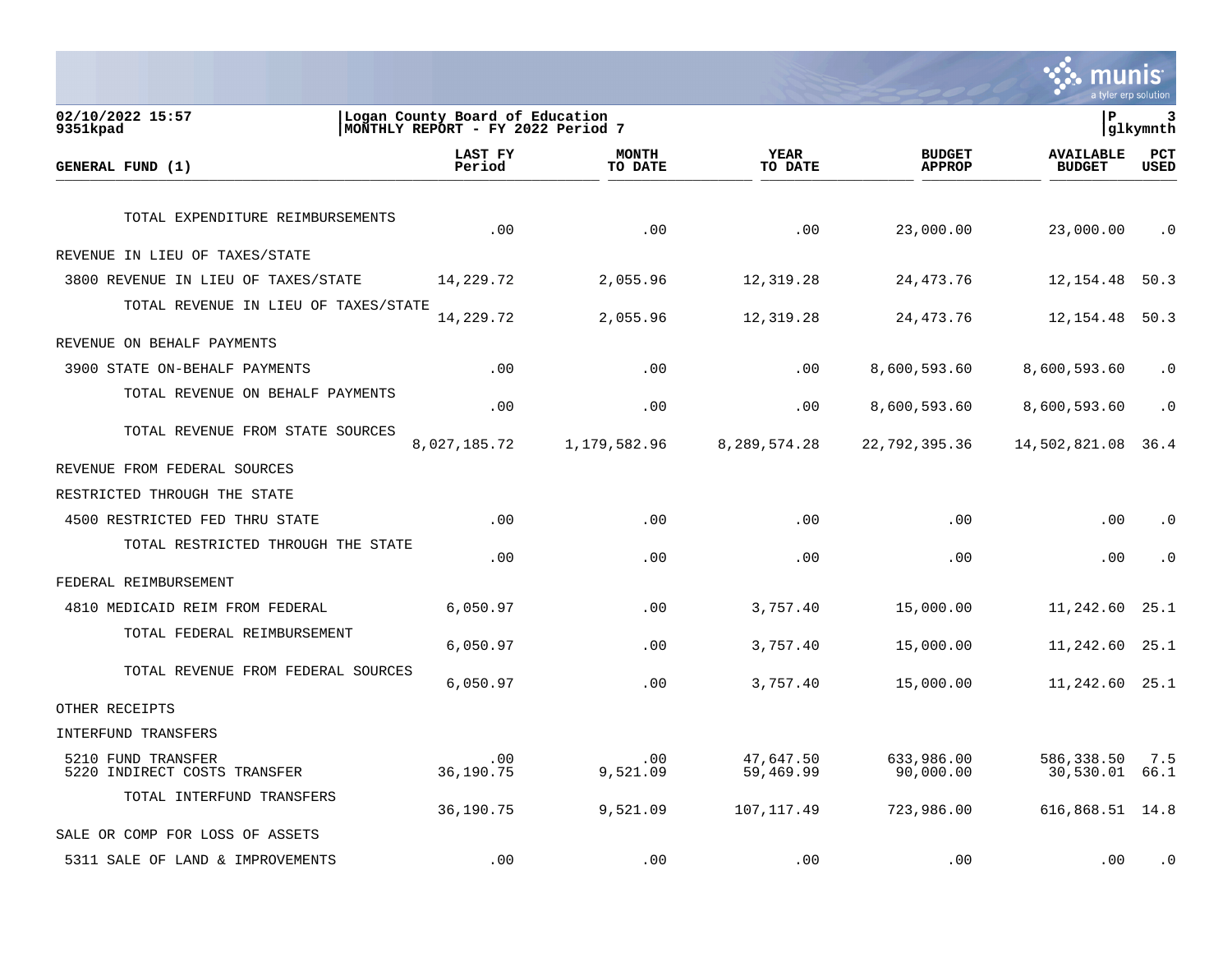

#### **02/10/2022 15:57 |Logan County Board of Education |P 4 9351kpad |MONTHLY REPORT - FY 2022 Period 7 |glkymnth**

| GENERAL FUND (1)                                                                                                                                            | LAST FY<br>Period                    | <b>MONTH</b><br>TO DATE         | YEAR<br>TO DATE                 | <b>BUDGET</b><br><b>APPROP</b>             | <b>AVAILABLE</b><br><b>BUDGET</b>     | PCT<br><b>USED</b>                                            |
|-------------------------------------------------------------------------------------------------------------------------------------------------------------|--------------------------------------|---------------------------------|---------------------------------|--------------------------------------------|---------------------------------------|---------------------------------------------------------------|
| 5312 LOSS COMP - LAND & IMPROVEMNTS<br>5331 SALE OF BUILDINGS<br>5332 LOSS COMP - BUILDINGS<br>5341 SALE OF EOUIPMENT ETC<br>5342 LOSS COMP - EQUIPMENT ETC | .00<br>.00<br>.00<br>8,702.70<br>.00 | .00<br>.00<br>.00<br>.00<br>.00 | .00<br>.00<br>.00<br>.00<br>.00 | .00<br>.00<br>.00<br>10,000.00<br>$.00 \,$ | .00<br>.00<br>.00<br>10,000.00<br>.00 | $\cdot$ 0<br>$\cdot$ 0<br>$\cdot$ 0<br>$\cdot$ 0<br>$\cdot$ 0 |
| TOTAL SALE OR COMP FOR LOSS OF ASSETS                                                                                                                       | .00                                  | .00                             | .00                             | 10,000.00                                  | 10,000.00                             | $\cdot$ 0                                                     |
| TOTAL OTHER RECEIPTS                                                                                                                                        | 44,893.45                            | 9,521.09                        | 107,117.49                      | 733,986.00                                 | 626,868.51 14.6                       |                                                               |
| TOTAL RECEIPTS                                                                                                                                              | 13,647,246.22                        | 2,135,951.94                    | 14, 412, 109. 11                | 31, 253, 773.93                            | 16,841,664.82 46.1                    |                                                               |
| TOTAL REVENUE                                                                                                                                               | 15,068,618.29                        | 2,498,931.84                    | 16,468,227.56                   | 33,309,892.38                              | 16,841,664.82 49.4                    |                                                               |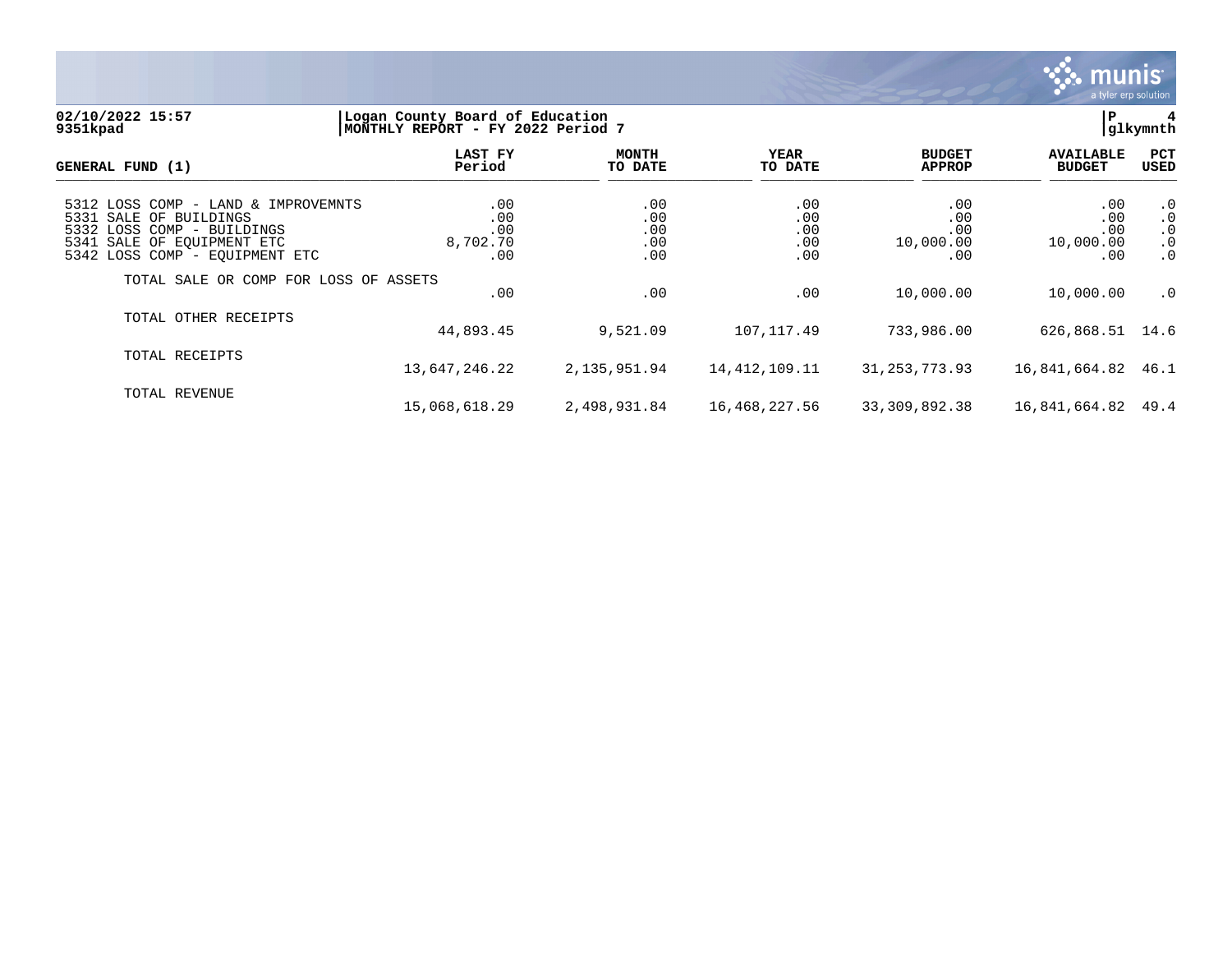

| 9351kpad                                                             | 02/10/2022 15:57                                                                                                                                                                                                                                                                                           | Logan County Board of Education<br>MONTHLY REPORT - FY 2022 Period 7 |                                                                                                   |                                                                                                                  |                                                                                                                                                                                                                                                                                          | l P                                                                                                                                                                                                        | 5<br> glkymnth                                              |
|----------------------------------------------------------------------|------------------------------------------------------------------------------------------------------------------------------------------------------------------------------------------------------------------------------------------------------------------------------------------------------------|----------------------------------------------------------------------|---------------------------------------------------------------------------------------------------|------------------------------------------------------------------------------------------------------------------|------------------------------------------------------------------------------------------------------------------------------------------------------------------------------------------------------------------------------------------------------------------------------------------|------------------------------------------------------------------------------------------------------------------------------------------------------------------------------------------------------------|-------------------------------------------------------------|
|                                                                      | GENERAL FUND (1)                                                                                                                                                                                                                                                                                           | LAST FY<br>Period                                                    | <b>MONTH</b><br>TO DATE                                                                           | <b>YEAR</b><br>TO DATE                                                                                           | <b>BUDGET</b><br><b>APPROP</b>                                                                                                                                                                                                                                                           | <b>AVAILABLE</b><br><b>BUDGET</b>                                                                                                                                                                          | PCT<br><b>USED</b>                                          |
| EXPENDITURES                                                         |                                                                                                                                                                                                                                                                                                            |                                                                      |                                                                                                   |                                                                                                                  |                                                                                                                                                                                                                                                                                          |                                                                                                                                                                                                            |                                                             |
|                                                                      | 1000 INSTRUCTION                                                                                                                                                                                                                                                                                           |                                                                      |                                                                                                   |                                                                                                                  |                                                                                                                                                                                                                                                                                          |                                                                                                                                                                                                            |                                                             |
| 0100<br>0200<br>0280<br>0300<br>0400<br>0500<br>0600<br>0700<br>0800 | SALARIES PERSONNEL SERVICES<br>EMPLOYEE BENEFITS<br>ON-BEHALF<br>PURCHASED PROF AND TECH SERV $14, 717.50$<br>PURCHASED PROPERTY SERVICES $41, 181.32$<br>OTHER PURCHASED SERVICES $47, 908.77$<br>SUPPLIES $156, 221.87$<br>PROPERTY $116, 221.87$<br>PROPERTY<br>DEBT SERVICE AND MISCELLANEOUS 6,657.47 | 4, 157, 176.64<br>326, 101.31<br>22,771.03                           | 844,341.82<br>48,548.25<br>$980.00$<br>7,896.62<br>$2,280.46$<br>30,479.84<br>37,579.31<br>735.00 | 4,880,473.35<br>389,307.64<br>.00<br>17,230.75<br>50,903.67<br>69,292.18<br>200,528.34<br>130,360.85<br>2,035.00 | 10,475,709.98<br>778, 546. 75<br>6, 241, 200.56<br>46,700.00<br>139,050.00<br>$99, 704.10$<br>$270, 213.42$<br>$98, 665.97$<br>$4, 500.00$                                                                                                                                               | 5,595,236.63 46.6<br>389,239.11<br>6, 241, 200.56<br>29,469.25<br>88,146.33<br>30,411.92<br>69,685.08<br>$-31,694.88$ 132.1<br>2,465.00                                                                    | 50.0<br>$\cdot$ 0<br>36.9<br>36.6<br>69.5<br>74.2<br>45.2   |
|                                                                      | TOTAL 1000 INSTRUCTION                                                                                                                                                                                                                                                                                     | 4,732,735.91                                                         | 972,841.30                                                                                        |                                                                                                                  | 5,740,131.78   18,154,290.78                                                                                                                                                                                                                                                             | 12,414,159.00 31.6                                                                                                                                                                                         |                                                             |
|                                                                      | 2100 STUDENT SUPPORT SERVICES                                                                                                                                                                                                                                                                              |                                                                      |                                                                                                   |                                                                                                                  |                                                                                                                                                                                                                                                                                          |                                                                                                                                                                                                            |                                                             |
| 0100<br>0200<br>0280<br>0300<br>0500<br>0600<br>0800                 | 0N-BEHALF<br>CON-BEHALF<br>DURCHASED PROF AND TECH SERV<br>OTHER PURCHASED SERVICES<br>SUPPLIES<br>DEBT SERVICE AND MISCELLANEOUS<br>TOTAL 2100 STUDENT SUPPORT SERVICES<br>TOTAL 2100 STUDENT SUPPORT SERVICES<br>TOTAL 2100 STUDENT SUPPORT                                                              |                                                                      |                                                                                                   |                                                                                                                  | $\begin{array}{cccc} 140.30 & & 775,071.11 & & 386,930.81 \\ 164.99 & & 40,975.33 & & 19,810.34 \\ .00 & & 412,740.70 & & 412,740.70 \\ 174.00 & & 193,400.00 & & 100,226.00 \\ 382.63 & & 4,872.00 & & 2,889.37 \\ 267.18 & & 22,100.00 & & 1,832.82 \\ 80.00 & & & 0 & & -80.00 \end{$ | 1,832.82 91.7                                                                                                                                                                                              | 50.1<br>51.7<br>$\cdot$ 0<br>48.2<br>40.7<br>$\cdot$ 0      |
|                                                                      |                                                                                                                                                                                                                                                                                                            |                                                                      |                                                                                                   |                                                                                                                  |                                                                                                                                                                                                                                                                                          |                                                                                                                                                                                                            |                                                             |
|                                                                      |                                                                                                                                                                                                                                                                                                            |                                                                      |                                                                                                   |                                                                                                                  | $\frac{1}{404}$ , 763.52 $\frac{98}{678.27}$ $\frac{524}{809.10}$ $\frac{1}{49}$ , 159.14                                                                                                                                                                                                | 924, 350.04 36.2                                                                                                                                                                                           |                                                             |
|                                                                      | 2200 INSTRUCTIONAL STAFF SUPP SERV                                                                                                                                                                                                                                                                         |                                                                      |                                                                                                   |                                                                                                                  |                                                                                                                                                                                                                                                                                          |                                                                                                                                                                                                            |                                                             |
| 0100<br>0200<br>0280<br>0300<br>0400<br>0500<br>0600<br>0700<br>0800 | SALARIES PERSONNEL SERVICES<br>EMPLOYEE BENEFITS<br>- AN ABOVE DENGITY<br>ON BEHALF PURCHASED PROF AND TECH SERV 1,186.28<br>PURCHASED PROPERTY SERVICES 516.00<br>OTHER PURCHASED SERVICES -49,479.45<br>SUPPLIES 64,930.88<br>PROPERTY 150,000.00<br>DEBT SERVICE AND MISCELLANEOUS 6,969.45             | 447,181.84<br>52,885.77                                              |                                                                                                   |                                                                                                                  | $\begin{array}{cccccc} 83,978.30 & 527,657.12 & 1,011,235.04 & 483,577.92 \\ 9,459.91 & 61,546.76 & 114,991.03 & 53,444.27 \\ .00 & .00 & 469,613.58 & 469,613.58 \\ .00 & 941.00 & 1,256.17 & .00 & 13,709.00 \\ .00 & 1,256.17 & .00 & -1,256.17 \\ 10,940.65 & -49,045.03 &$          | 53,444.27 53.5<br>85,993.03-132.7<br>107,717.00 31.7<br>3,165.41                                                                                                                                           | 52.2<br>$\cdot$ 0<br>6.4<br>$\cdot$ .0<br>$\cdot$ 0<br>71.1 |
|                                                                      | TOTAL 2200 INSTRUCTIONAL STAFF SUPP SERV                                                                                                                                                                                                                                                                   | 674,190.77                                                           |                                                                                                   |                                                                                                                  | $111, 155.24$ 600,017.61 1,867,981.65 1,267,964.04 32.1                                                                                                                                                                                                                                  |                                                                                                                                                                                                            |                                                             |
|                                                                      | 2300 DISTRICT ADMIN SUPPORT                                                                                                                                                                                                                                                                                |                                                                      |                                                                                                   |                                                                                                                  |                                                                                                                                                                                                                                                                                          |                                                                                                                                                                                                            |                                                             |
| 0100<br>0200<br>0280<br>0300<br>0400<br>0500                         | SALARIES PERSONNEL SERVICES 128,899.45<br>EMPLOYEE BENEFITS<br>ON-BEHALF<br>PURCHASED PROF AND TECH SERV 151,134.44<br>PURCHASED PROPERTY SERVICES<br>OTHER PURCHASED SERVICES                                                                                                                             | 32,864.11<br>$\sim$ 00<br>3,991.04<br>26,832.75                      | 18,211.76<br>4,889.97<br>$\sim$ 00<br>10,509.71<br>460.00<br>2,737.00                             | 133,920.61<br>133,920.61<br>34,433.42<br>.00<br>148,721.77<br>6,663.66<br>32,470.95                              | 236,334.69<br>61,274.96<br>42,356.88                                                                                                                                                                                                                                                     | 102,414.08<br>26,841.54 56.2<br>$\begin{array}{cccc} 61,274.96 & 26,841.54 \ 106,186.41 & 106,186.41 \ 18,408.00 & 37,686.42 \ 6,120.00 & -543.66 \ 42,356.88 & 9,885.93 \ \end{array}$<br>$-543.66$ 108.9 | 56.7<br>$\cdot$ 0<br>79.8<br>76.7                           |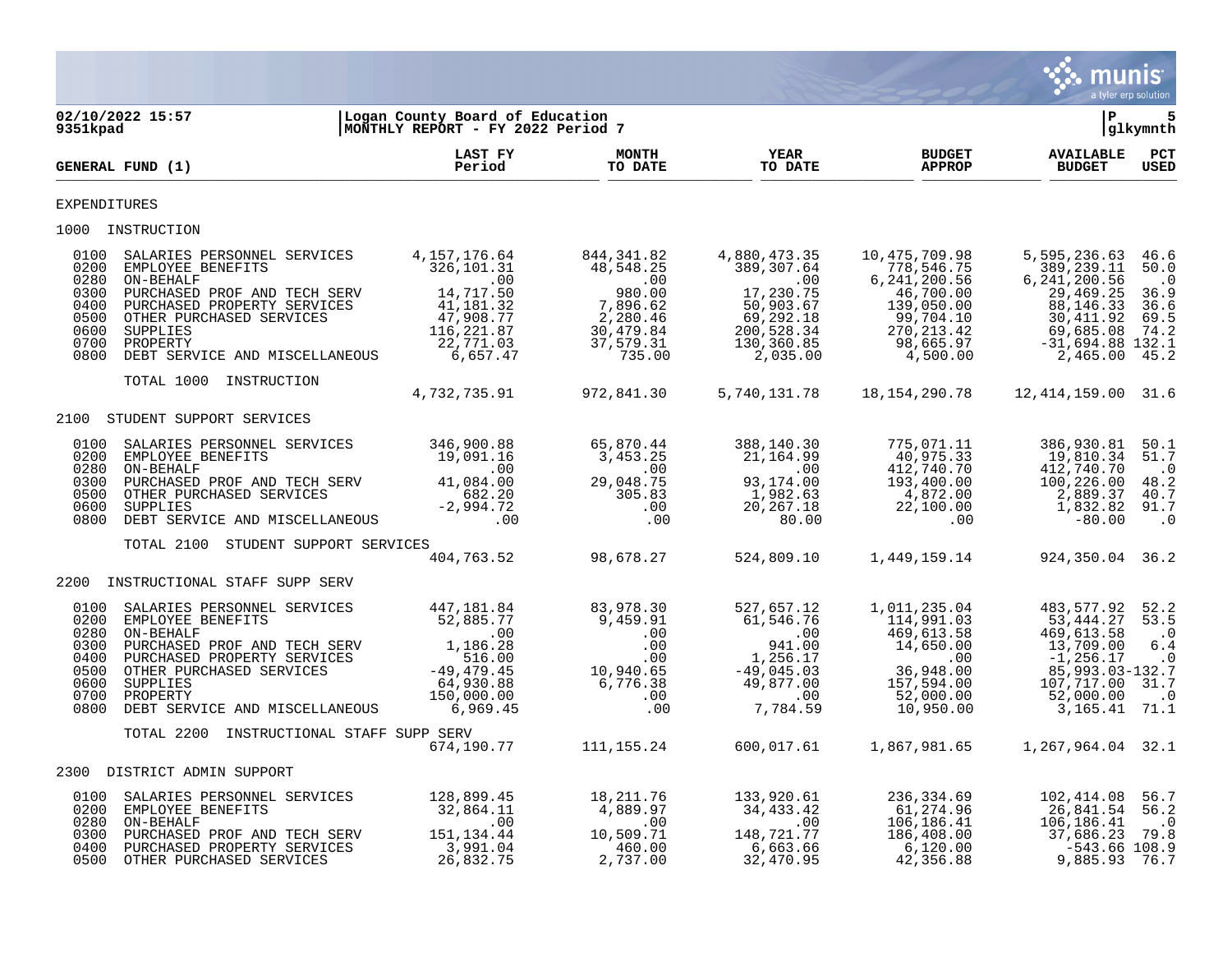

| 9351kpad                     | 02/10/2022 15:57<br>5:57 [Logan County Board of Education<br>MONTHLY REPORT - FY 2022 Period 7                                                                                                                                                                                                                                           |  |                                                                                   |                                   | 6<br>glkymnth        |
|------------------------------|------------------------------------------------------------------------------------------------------------------------------------------------------------------------------------------------------------------------------------------------------------------------------------------------------------------------------------------|--|-----------------------------------------------------------------------------------|-----------------------------------|----------------------|
|                              | GENERAL FUND (1)                                                                                                                                                                                                                                                                                                                         |  | <b>BUDGET</b><br><b>APPROP</b>                                                    | <b>AVAILABLE</b><br><b>BUDGET</b> | $_{\rm PCT}$<br>USED |
| 0600<br>0700<br>0800         |                                                                                                                                                                                                                                                                                                                                          |  |                                                                                   |                                   |                      |
|                              | TOTAL 2300 DISTRICT ADMIN SUPPORT                                                                                                                                                                                                                                                                                                        |  | 391,392.15 42,104.03 413,878.38 709,540.94                                        | 295,662.56 58.3                   |                      |
|                              | 2400 SCHOOL ADMIN SUPPORT                                                                                                                                                                                                                                                                                                                |  |                                                                                   |                                   |                      |
| 0100<br>0200<br>0280<br>0600 | SUPPLIES                                                                                                                                                                                                                                                                                                                                 |  |                                                                                   |                                   |                      |
|                              | TOTAL 2400<br>SCHOOL ADMIN SUPPORT 782,533.79 129,735.19 864,021.83 2,172,441.17 1,308,419.34 39.8                                                                                                                                                                                                                                       |  |                                                                                   |                                   |                      |
|                              | 2500 BUSINESS SUPPORT SERVICES                                                                                                                                                                                                                                                                                                           |  |                                                                                   |                                   |                      |
|                              | $\begin{array}{cccccccc} 0100 & \texttt{SALARIES } \texttt{PERSONNEL} & \texttt{SERVICES} & 225,977.52 & 32,566.40 & 227,964.80 & 390,796.72 & 162,831.92 & 58.3 \\ 0200 & \texttt{EMPLOYEE } \texttt{BENEFTTS} & 10,499.34 & 1,426.10 & 9,988.58 & 17,124.96 & 7,136.38 & 58.3 \\ 0300 & \texttt{PUEICME} & \texttt{PROF AND TECH SERV$ |  |                                                                                   |                                   |                      |
|                              | TOTAL 2500 BUSINESS SUPPORT SERVICES                                                                                                                                                                                                                                                                                                     |  | ىيى<br>258,872.22     44,390.40     283,961.16     772,598.16     488,637.00 36.8 |                                   |                      |
|                              |                                                                                                                                                                                                                                                                                                                                          |  |                                                                                   |                                   |                      |
|                              | 2600 PLANT OPERATIONS AND MAINTENANCE                                                                                                                                                                                                                                                                                                    |  |                                                                                   |                                   |                      |
|                              | TOTAL 2600 PLANT OPERATIONS AND MAINTENANCE                                                                                                                                                                                                                                                                                              |  |                                                                                   |                                   |                      |
|                              | 2700 STUDENT TRANSPORTATION                                                                                                                                                                                                                                                                                                              |  |                                                                                   |                                   |                      |
|                              | 0100 SALARIES PERSONNEL SERVICES (10,705.28 110,705.28 110,705.28 22,112.09 137,108.10 200 200,083.68 460,806.75 48.8<br>0280 ON-BEHALF (10,705.28 112.09 137,108.10 285,281.06 148,172.96 48.1<br>0280 ON-BEHALF (00 .00 .00 .00 .0                                                                                                     |  |                                                                                   |                                   |                      |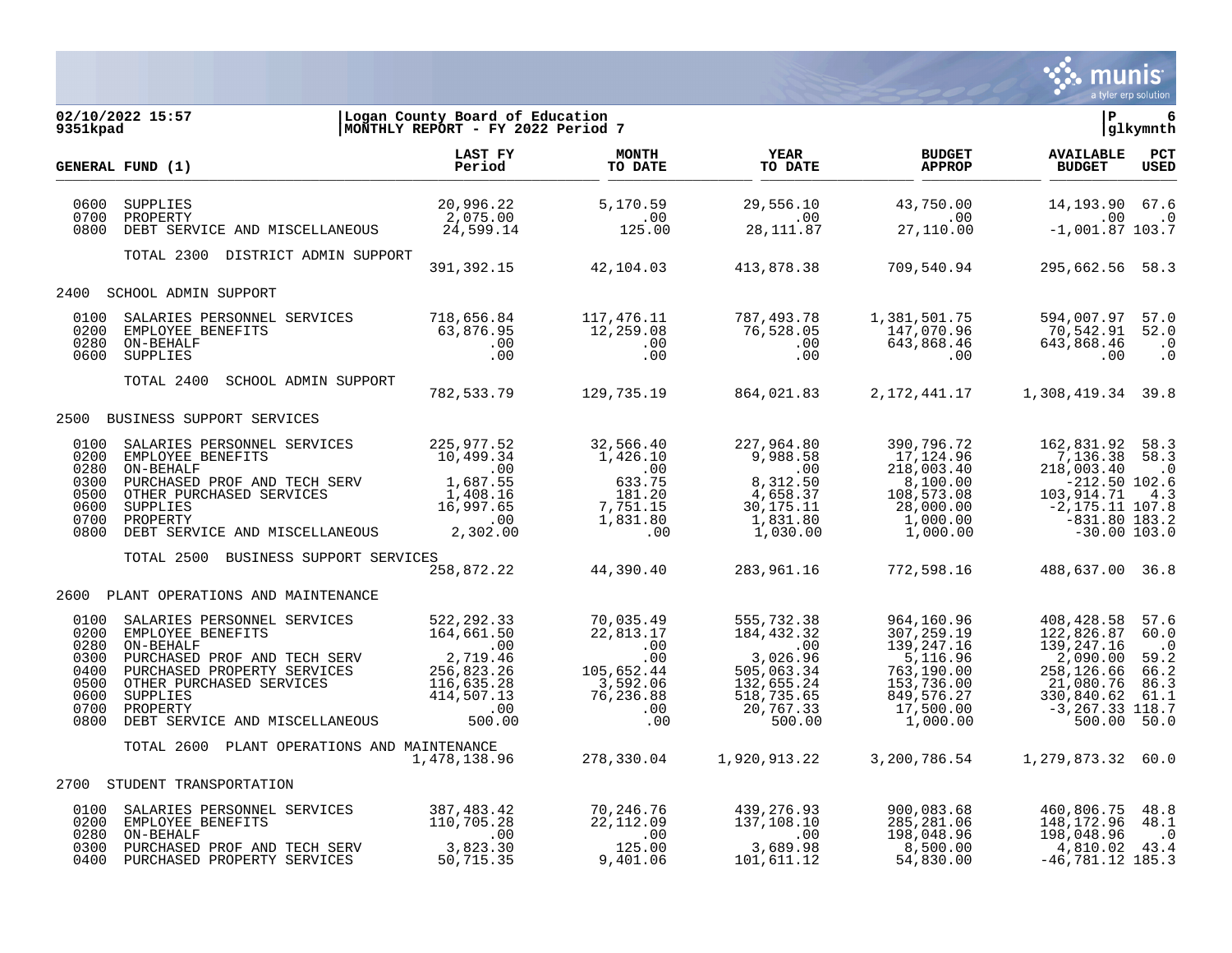

| 9351kpad                             | 02/10/2022 15:57                                                                                      | Logan County Board of Education<br>MONTHLY REPORT - FY 2022 Period 7 |                                            |                                                  |                                                    | lР                                                        | 7<br> glkymnth                                                |
|--------------------------------------|-------------------------------------------------------------------------------------------------------|----------------------------------------------------------------------|--------------------------------------------|--------------------------------------------------|----------------------------------------------------|-----------------------------------------------------------|---------------------------------------------------------------|
|                                      | GENERAL FUND (1)                                                                                      | LAST FY<br>Period                                                    | <b>MONTH</b><br>TO DATE                    | <b>YEAR</b><br>TO DATE                           | <b>BUDGET</b><br><b>APPROP</b>                     | <b>AVAILABLE</b><br><b>BUDGET</b>                         | PCT<br><b>USED</b>                                            |
| 0500<br>0600<br>0700<br>0800         | OTHER PURCHASED SERVICES<br><b>SUPPLIES</b><br>PROPERTY<br>DEBT SERVICE AND MISCELLANEOUS             | 86, 147. 13<br>65,943.50<br>32,003.16<br>5,263.78                    | 13,532.11<br>14,715.49<br>600.00<br>591.85 | 135,994.38<br>59,074.08<br>48,247.50<br>3,225.60 | 191,707.94<br>286,300.00<br>571,300.00<br>3,000.00 | 55,713.56<br>227, 225.92<br>523,052.50<br>$-225.60$ 107.5 | 70.9<br>20.6<br>8.5                                           |
|                                      | TOTAL 2700 STUDENT TRANSPORTATION                                                                     | 742,084.92                                                           | 131,324.36                                 | 928, 227.69                                      | 2,499,051.64                                       | 1,570,823.95 37.1                                         |                                                               |
| 3300                                 | COMMUNITY SERVICES                                                                                    |                                                                      |                                            |                                                  |                                                    |                                                           |                                                               |
| 0100<br>0200<br>0280<br>0500<br>0600 | SALARIES PERSONNEL SERVICES<br>EMPLOYEE BENEFITS<br>ON-BEHALF<br>OTHER PURCHASED SERVICES<br>SUPPLIES | .00<br>.00<br>.00<br>.00<br>.00                                      | .00<br>.00<br>.00<br>.00<br>.00            | .00<br>.00<br>.00<br>.00<br>.00                  | .00<br>$.00 \,$<br>66,783.29<br>.00<br>.00         | .00<br>.00<br>66,783.29<br>.00<br>.00                     | $\cdot$ 0<br>$\cdot$ 0<br>$\cdot$ 0<br>$\cdot$ 0<br>$\cdot$ 0 |
|                                      | TOTAL 3300<br>COMMUNITY SERVICES                                                                      | .00                                                                  | .00                                        | .00                                              | 66,783.29                                          | 66,783.29                                                 | $\cdot$ 0                                                     |
| 4100                                 | LAND/SITE ACQUISITIONS                                                                                |                                                                      |                                            |                                                  |                                                    |                                                           |                                                               |
| 0400<br>0700                         | PURCHASED PROPERTY SERVICES<br>PROPERTY                                                               | .00<br>.00                                                           | .00<br>.00                                 | .00<br>.00                                       | .00<br>.00                                         | .00<br>.00                                                | . $\boldsymbol{0}$<br>$\cdot$ 0                               |
|                                      | TOTAL 4100 LAND/SITE ACQUISITIONS                                                                     | .00                                                                  | .00                                        | .00                                              | .00                                                | .00                                                       | . 0                                                           |
| 4200                                 | LAND IMPROVEMENTS                                                                                     |                                                                      |                                            |                                                  |                                                    |                                                           |                                                               |
| 0700                                 | PROPERTY                                                                                              | .00                                                                  | .00                                        | .00                                              | .00                                                | .00                                                       | $\cdot$ 0                                                     |
|                                      | TOTAL 4200<br>LAND IMPROVEMENTS                                                                       | .00                                                                  | .00                                        | .00                                              | .00                                                | .00                                                       | $\cdot$ 0                                                     |
| 4700                                 | BUILDING IMPROVEMENTS                                                                                 |                                                                      |                                            |                                                  |                                                    |                                                           |                                                               |
| 0300                                 | PURCHASED PROF AND TECH SERV                                                                          | .00                                                                  | .00                                        | .00                                              | .00                                                | .00                                                       | $\cdot$ 0                                                     |
|                                      | TOTAL 4700 BUILDING IMPROVEMENTS                                                                      | .00                                                                  | .00                                        | .00                                              | .00                                                | .00                                                       | $\cdot$ 0                                                     |
| 5100                                 | DEBT SERVICE                                                                                          |                                                                      |                                            |                                                  |                                                    |                                                           |                                                               |
| 0800                                 | DEBT SERVICE AND MISCELLANEOUS                                                                        | .00                                                                  | .00                                        | .00                                              | .00                                                | .00                                                       | $\cdot$ 0                                                     |
|                                      | TOTAL 5100 DEBT SERVICE                                                                               | .00                                                                  | .00                                        | .00                                              | .00                                                | .00                                                       | $\cdot$ 0                                                     |
| 5200                                 | <b>FUND TRANSFERS</b>                                                                                 |                                                                      |                                            |                                                  |                                                    |                                                           |                                                               |
|                                      | 0900 OTHER ITEMS                                                                                      | 28,928.50                                                            | 362,979.90                                 | 682, 163. 21                                     | 943,934.02                                         | 261,770.81 72.3                                           |                                                               |

TOTAL 5200 FUND TRANSFERS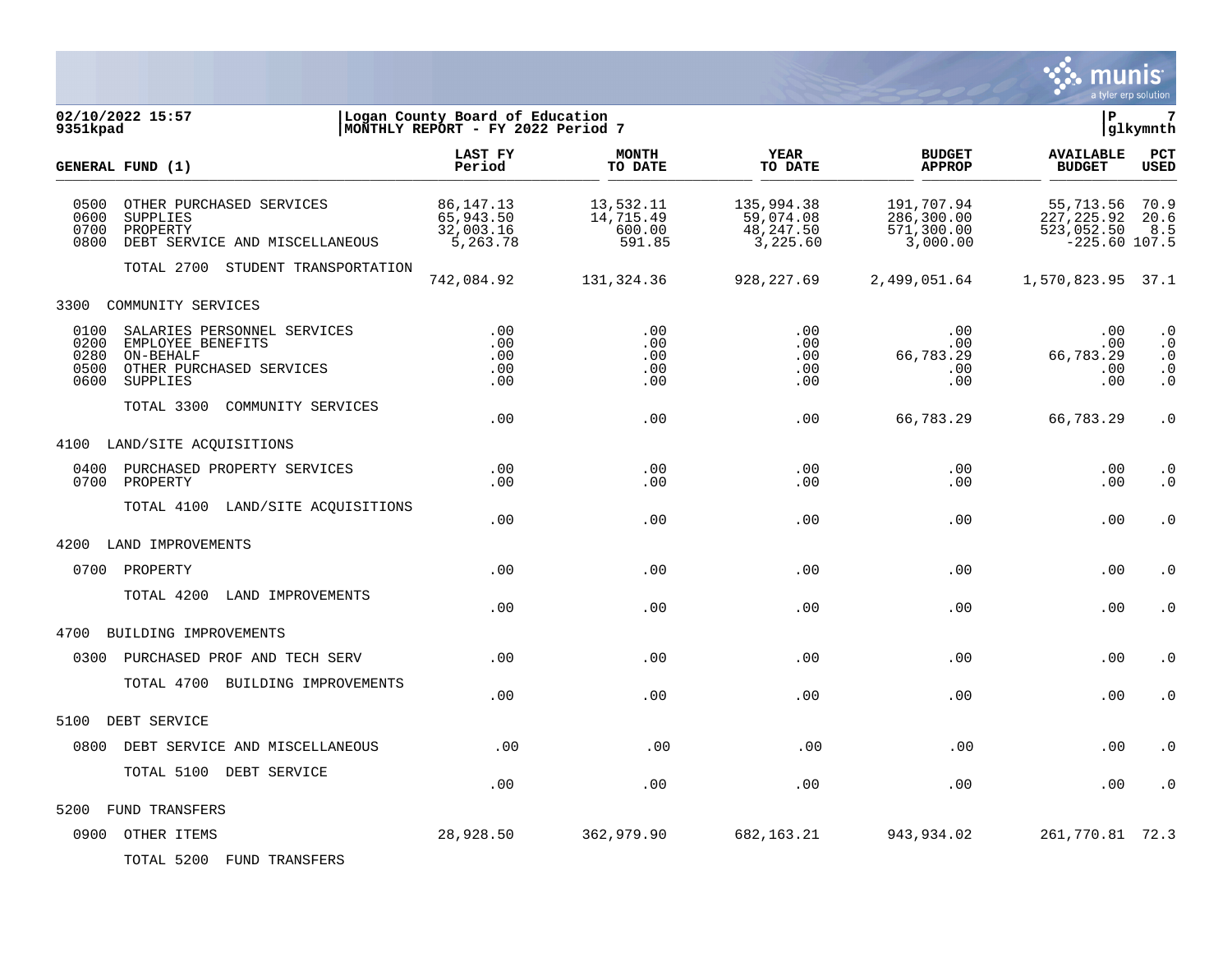

| 02/10/2022 15:57<br>9351kpad<br>GENERAL FUND (1) |                            | Logan County Board of Education<br>MONTHLY REPORT - FY 2022 Period 7 | P                       | 8<br> glkymnth         |                                |                                   |             |
|--------------------------------------------------|----------------------------|----------------------------------------------------------------------|-------------------------|------------------------|--------------------------------|-----------------------------------|-------------|
|                                                  |                            | LAST FY<br>Period                                                    | <b>MONTH</b><br>TO DATE | <b>YEAR</b><br>TO DATE | <b>BUDGET</b><br><b>APPROP</b> | <b>AVAILABLE</b><br><b>BUDGET</b> | PCT<br>USED |
|                                                  |                            | 28,928.50                                                            | 362,979.90              | 682, 163. 21           | 943,934.02                     | 261,770.81                        | 72.3        |
| 5300                                             | CONTINGENCY                |                                                                      |                         |                        |                                |                                   |             |
| 0840                                             | CONTINGENCY                | .00                                                                  | .00                     | .00                    | 1,473,325.05                   | 1,473,325.05                      | $\cdot$ 0   |
|                                                  | TOTAL 5300 CONTINGENCY     | .00                                                                  | .00                     | .00                    | 1,473,325.05                   | 1,473,325.05                      | $\cdot$ 0   |
|                                                  | TOTAL EXPENDITURES         | 9,493,640.74                                                         | 2,171,538.73            | 11,958,123.98          | 33, 309, 892. 38               | 21,351,768.40                     | 35.9        |
|                                                  | TOTAL FOR GENERAL FUND (1) | 5,574,977.55                                                         | 327, 393. 11            | 4,510,103.58           | .00                            | $-4,510,103.58$                   | $\cdot$ 0   |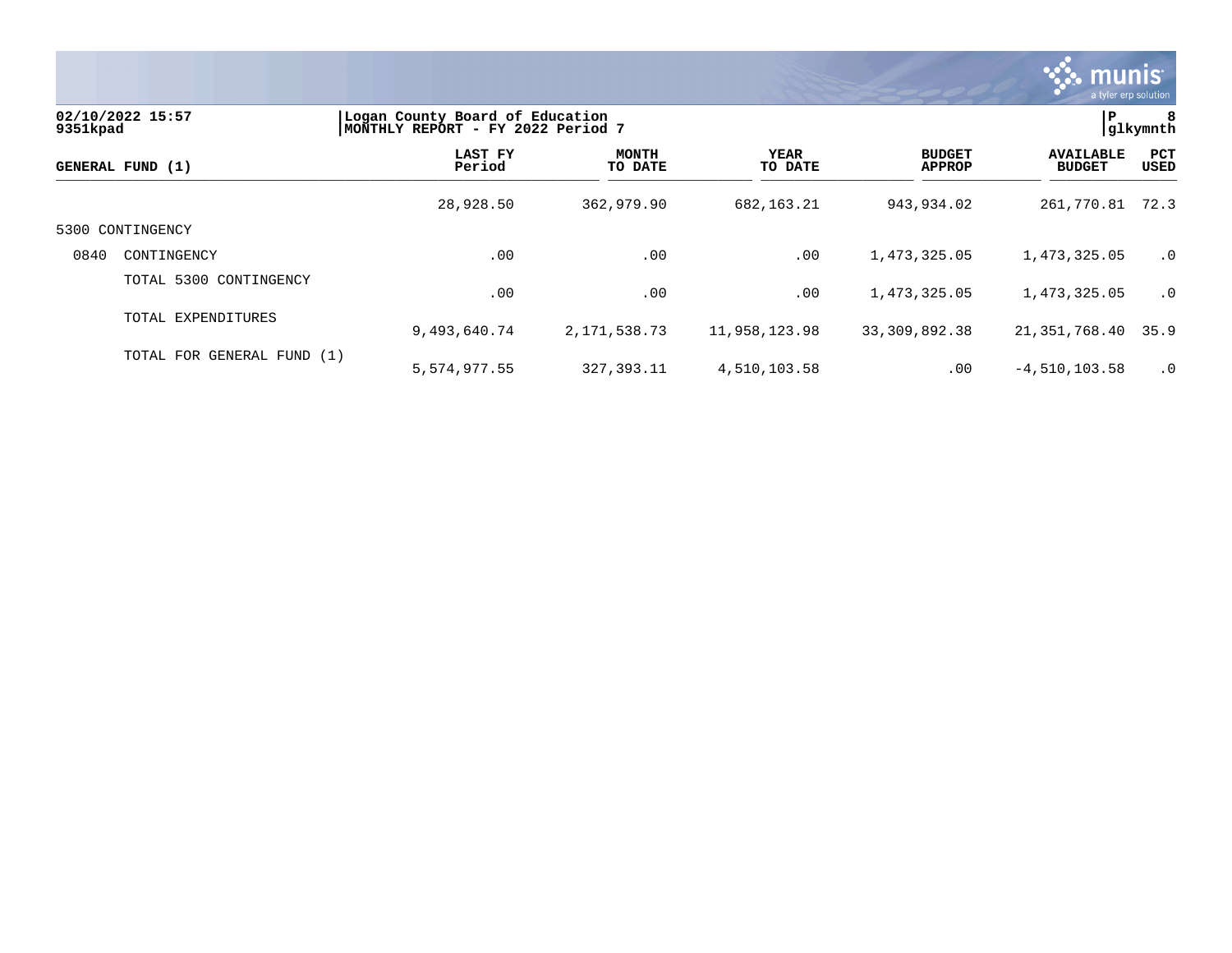|                                                              |                                                                      |                         |                        |                                | munis                             | a tyler erp solution |
|--------------------------------------------------------------|----------------------------------------------------------------------|-------------------------|------------------------|--------------------------------|-----------------------------------|----------------------|
| 02/10/2022 15:57<br>9351kpad                                 | Logan County Board of Education<br>MONTHLY REPORT - FY 2022 Period 7 |                         |                        |                                | lР                                | q<br> glkymnth       |
| SPECIAL REVENUE (2)                                          | LAST FY<br>Period                                                    | <b>MONTH</b><br>TO DATE | <b>YEAR</b><br>TO DATE | <b>BUDGET</b><br><b>APPROP</b> | <b>AVAILABLE</b><br><b>BUDGET</b> | PCT<br><b>USED</b>   |
| <b>REVENUES</b>                                              |                                                                      |                         |                        |                                |                                   |                      |
| 0999 BEGINNING BALANCE                                       |                                                                      |                         |                        |                                |                                   |                      |
| TOTAL 0999 BEGINNING BALANCE                                 | .00                                                                  | .00                     | .00                    | .00                            | .00                               | . ດ                  |
| <b>RECEIPTS</b>                                              |                                                                      |                         |                        |                                |                                   |                      |
| REVENUE FROM LOCAL SOURCES                                   |                                                                      |                         |                        |                                |                                   |                      |
| EARNINGS ON INVESTMENTS                                      |                                                                      |                         |                        |                                |                                   |                      |
| 1510 INTEREST ON INVESTMENTS                                 | 1,807.33                                                             | 68.41                   | 410.41                 | 18.84                          | $-391.57******$                   |                      |
| TOTAL EARNINGS ON INVESTMENTS                                | 1,807.33                                                             | 68.41                   | 410.41                 | 18.84                          | $-391.57******$                   |                      |
| OTHER REVENUE FROM LOCAL SOURCES                             |                                                                      |                         |                        |                                |                                   |                      |
| 1920 CONTRIBUTIONS/DONATIONS<br>1960 SERVICES TO OTHER LGU'S | 11,830.16<br>.00                                                     | 5,000.00<br>.00         | 108,725.00<br>.00      | 100,000.00<br>.00              | $-8,725.00$ 108.7<br>.00          | $\cdot$ 0            |
| TOTAL OTHER REVENUE FROM LOCAL SOURCES                       | 11,830.16                                                            | 5,000.00                | 108,725.00             | 100,000.00                     | $-8,725.00$ 108.7                 |                      |
| TOTAL REVENUE FROM LOCAL SOURCES                             | 13,637.49                                                            | 5,068.41                | 109,135.41             | 100,018.84                     | $-9,116.57$ 109.1                 |                      |
| REVENUE FROM STATE SOURCES                                   |                                                                      |                         |                        |                                |                                   |                      |
| STATE PROGRAM                                                |                                                                      |                         |                        |                                |                                   |                      |
| 3111 SEEK PROGRAM                                            | 785,720.00                                                           | .00                     | .00                    | .00                            | .00                               | $\cdot$ 0            |
| TOTAL STATE PROGRAM                                          | 785,720.00                                                           | .00                     | .00                    | .00                            | .00                               | . 0                  |
| RESTRICTED                                                   |                                                                      |                         |                        |                                |                                   |                      |
| 3200 RESTRICTED STATE REVENUE                                | 962,620.19                                                           | 18,950.50               | 1,061,811.35           | 1,705,584.82                   | 643,773.47                        | 62.3                 |
| TOTAL RESTRICTED                                             | 962,620.19                                                           | 18,950.50               | 1,061,811.35           | 1,705,584.82                   | 643,773.47                        | 62.3                 |
| REVENUE ON BEHALF PAYMENTS                                   |                                                                      |                         |                        |                                |                                   |                      |
| 3900 STATE ON-BEHALF PAYMENTS                                | .00                                                                  | .00                     | .00                    | .00                            | .00                               | . 0                  |
| TOTAL REVENUE ON BEHALF PAYMENTS                             | .00                                                                  | .00                     | .00                    | .00                            | .00                               | . 0                  |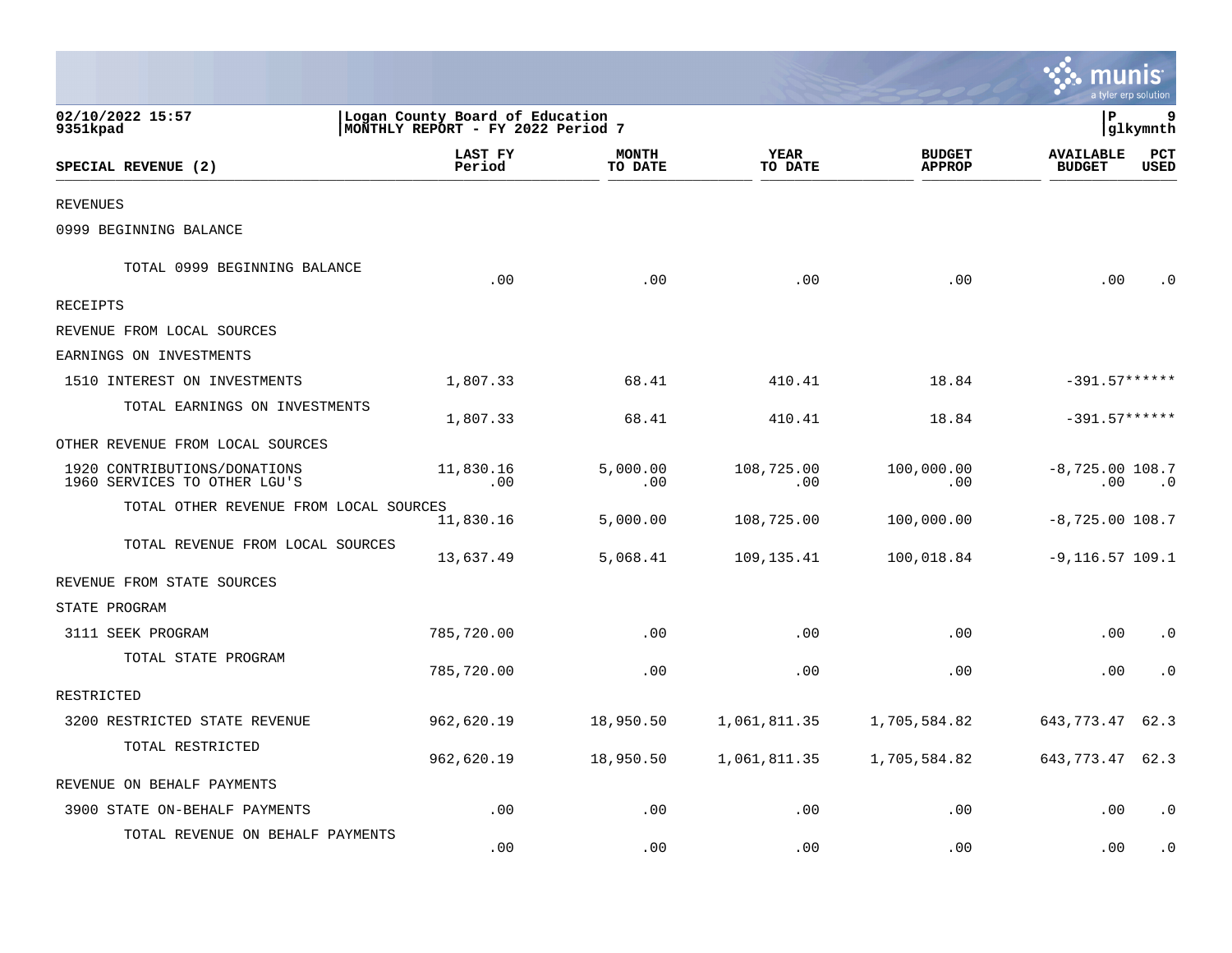

| 02/10/2022 15:57<br>9351kpad                                                                                                                                                                                                                | Logan County Board of Education<br> MONTHLY REPORT - FY 2022 Period 7 |                                               |                                                                     |                                                                     | l P                                                                 | 10<br> glkymnth                                                    |
|---------------------------------------------------------------------------------------------------------------------------------------------------------------------------------------------------------------------------------------------|-----------------------------------------------------------------------|-----------------------------------------------|---------------------------------------------------------------------|---------------------------------------------------------------------|---------------------------------------------------------------------|--------------------------------------------------------------------|
| SPECIAL REVENUE (2)                                                                                                                                                                                                                         | LAST FY<br>Period                                                     | <b>MONTH</b><br>TO DATE                       | <b>YEAR</b><br>TO DATE                                              | <b>BUDGET</b><br><b>APPROP</b>                                      | <b>AVAILABLE</b><br><b>BUDGET</b>                                   | PCT<br><b>USED</b>                                                 |
| TOTAL REVENUE FROM STATE SOURCES                                                                                                                                                                                                            | 1,748,340.19                                                          | 18,950.50                                     | 1,061,811.35                                                        | 1,705,584.82                                                        | 643,773.47                                                          | 62.3                                                               |
| REVENUE FROM FEDERAL SOURCES                                                                                                                                                                                                                |                                                                       |                                               |                                                                     |                                                                     |                                                                     |                                                                    |
| RESTRICTED DIRECT                                                                                                                                                                                                                           |                                                                       |                                               |                                                                     |                                                                     |                                                                     |                                                                    |
| 4300 RESTRICTED DIRECT FEDERAL                                                                                                                                                                                                              | 40,560.37                                                             | 6,840.90                                      | 40,576.75                                                           | 81,449.94                                                           | 40,873.19                                                           | 49.8                                                               |
| TOTAL RESTRICTED DIRECT                                                                                                                                                                                                                     | 40,560.37                                                             | 6,840.90                                      | 40,576.75                                                           | 81,449.94                                                           | 40,873.19                                                           | 49.8                                                               |
| RESTRICTED THROUGH THE STATE                                                                                                                                                                                                                |                                                                       |                                               |                                                                     |                                                                     |                                                                     |                                                                    |
| 4500 RESTRICTED FED THRU STATE                                                                                                                                                                                                              | 1,143,250.71                                                          | 3,900.00                                      | 1,692,733.10                                                        | 2,821,315.40                                                        | 1,128,582.30                                                        | 60.0                                                               |
| TOTAL RESTRICTED THROUGH THE STATE                                                                                                                                                                                                          | 1,143,250.71                                                          | 3,900.00                                      | 1,692,733.10                                                        | 2,821,315.40                                                        | 1,128,582.30                                                        | 60.0                                                               |
| THROUGH INTERMEDIATE AGENCIES                                                                                                                                                                                                               |                                                                       |                                               |                                                                     |                                                                     |                                                                     |                                                                    |
| 4700 FEDERAL REV THRU INTERMED SRC                                                                                                                                                                                                          | $.00 \,$                                                              | .00                                           | .00                                                                 | .00                                                                 | .00                                                                 | $\cdot$ 0                                                          |
| TOTAL THROUGH INTERMEDIATE AGENCIES                                                                                                                                                                                                         | .00                                                                   | .00                                           | .00                                                                 | .00                                                                 | .00                                                                 | $\cdot$ 0                                                          |
| TOTAL REVENUE FROM FEDERAL SOURCES                                                                                                                                                                                                          | 1,183,811.08                                                          | 10,740.90                                     | 1,733,309.85                                                        | 2,902,765.34                                                        | 1,169,455.49                                                        | 59.7                                                               |
| OTHER RECEIPTS                                                                                                                                                                                                                              |                                                                       |                                               |                                                                     |                                                                     |                                                                     |                                                                    |
| INTERFUND TRANSFERS                                                                                                                                                                                                                         |                                                                       |                                               |                                                                     |                                                                     |                                                                     |                                                                    |
| 5210 FUND TRANSFER<br>5231 NCLB TRANSFER-FROM TEACH. QUAL<br>5234 NCLB TRANSFER-FROM TITLE II-D<br>5243 NCLB TRANSFER-TO TITLE IV<br>5251 FLEX FOCUS TRFR FR ESS<br>5253 FLEX FOC TRANS FROM INSTR RESC<br>5261 FLEX FOCUS TRFR OPERATIONAL | 22,966.00<br>.00<br>.00<br>.00<br>.00<br>.00<br>.00                   | .00<br>.00<br>.00<br>.00<br>.00<br>.00<br>.00 | 28,689.00<br>.00<br>.00<br>.00.<br>16,070.62<br>.00<br>$-16,070.62$ | 64,305.00<br>.00<br>.00<br>.00<br>86,499.05<br>.00<br>$-86, 499.05$ | 35,616.00<br>.00<br>.00<br>.00<br>70,428.43<br>.00<br>$-70, 428.43$ | 44.6<br>$\cdot$ 0<br>$\cdot$ 0<br>$\cdot$ 0<br>18.6<br>. 0<br>18.6 |
| TOTAL INTERFUND TRANSFERS                                                                                                                                                                                                                   | .00                                                                   | .00                                           | 28,689.00                                                           | 64,305.00                                                           | 35,616.00                                                           | 44.6                                                               |
| TOTAL OTHER RECEIPTS                                                                                                                                                                                                                        | 22,966.00                                                             | .00                                           | 28,689.00                                                           | 64,305.00                                                           | 35,616.00                                                           | 44.6                                                               |
| TOTAL RECEIPTS                                                                                                                                                                                                                              | 2,968,754.76                                                          | 34,759.81                                     | 2,932,945.61                                                        | 4,772,674.00                                                        | 1,839,728.39                                                        | 61.5                                                               |
| TOTAL REVENUE                                                                                                                                                                                                                               | 2,968,754.76                                                          | 34,759.81                                     | 2,932,945.61                                                        | 4,772,674.00                                                        | 1,839,728.39 61.5                                                   |                                                                    |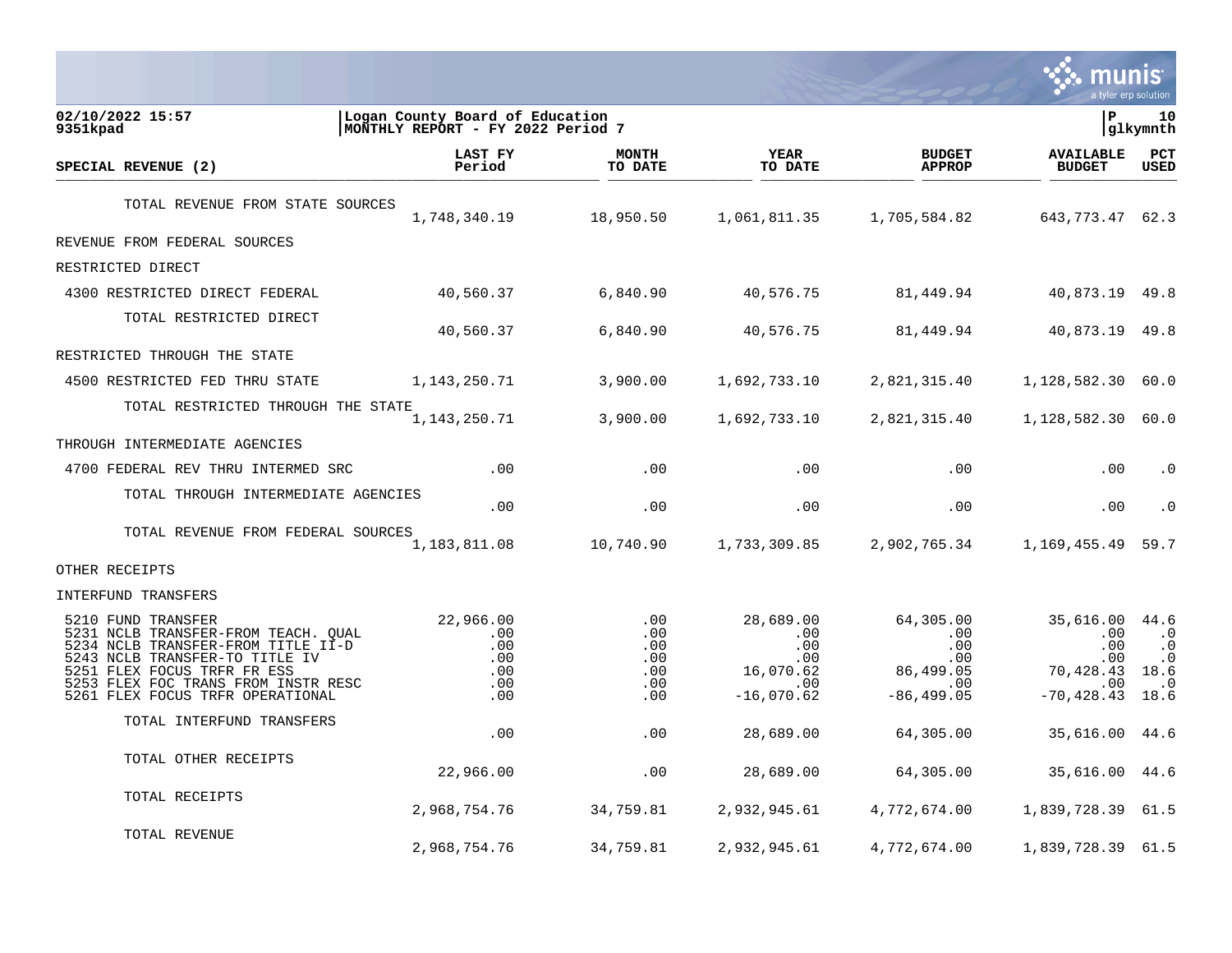

| 9351kpad                                                             | 02/10/2022 15:57                                                                                                                                                                                                                                                                                                                                                                                                                                                                                        | Logan County Board of Education<br>MONTHLY REPORT - FY 2022 Period 7                                           |                                                                                                                    |                                                                                               |                                                                                                                               | P                                                                                                                                                           | 11<br>glkymnth                                          |
|----------------------------------------------------------------------|---------------------------------------------------------------------------------------------------------------------------------------------------------------------------------------------------------------------------------------------------------------------------------------------------------------------------------------------------------------------------------------------------------------------------------------------------------------------------------------------------------|----------------------------------------------------------------------------------------------------------------|--------------------------------------------------------------------------------------------------------------------|-----------------------------------------------------------------------------------------------|-------------------------------------------------------------------------------------------------------------------------------|-------------------------------------------------------------------------------------------------------------------------------------------------------------|---------------------------------------------------------|
|                                                                      | SPECIAL REVENUE (2)                                                                                                                                                                                                                                                                                                                                                                                                                                                                                     | LAST FY<br>Period                                                                                              | <b>MONTH</b><br>TO DATE                                                                                            | <b>YEAR</b><br>TO DATE                                                                        | <b>BUDGET</b><br><b>APPROP</b>                                                                                                | <b>AVAILABLE</b><br><b>BUDGET</b>                                                                                                                           | PCT<br><b>USED</b>                                      |
| <b>EXPENDITURES</b>                                                  |                                                                                                                                                                                                                                                                                                                                                                                                                                                                                                         |                                                                                                                |                                                                                                                    |                                                                                               |                                                                                                                               |                                                                                                                                                             |                                                         |
|                                                                      | 1000 INSTRUCTION                                                                                                                                                                                                                                                                                                                                                                                                                                                                                        |                                                                                                                |                                                                                                                    |                                                                                               |                                                                                                                               |                                                                                                                                                             |                                                         |
| 0100<br>0200<br>0280<br>0300<br>0400<br>0500<br>0600                 | SALARIES PERSONNEL SERVICES 1,609,851.84<br>EMPLOYEE BENEFITS<br>PURCHASED PROF AND TECH SERV 12,850.00<br>PURCHASED PROPERTY SERVICES 12,850.00<br>OTHER PURCHASED SERVICES 1,840.73<br>SUPPLIES 323,627.89<br>PROPERTY 323,627.89                                                                                                                                                                                                                                                                     | 313, 282.83                                                                                                    | 281,267.41<br>79,665.14<br>5.191<br>.00<br>1,001.58<br>11,303.01                                                   | 1,468,322.76<br>$443,771.05$<br>0.0<br>55,814.00<br>.00<br>7,451.19<br>391, 371.09            | 1,757,823.07<br>532,628.93<br>$\sim 00$<br>133,863.40<br>.00<br>69,472.18                                                     | 289,500.31 83.5<br>88,857.88<br>.00<br>78,049.40 41.7<br>$\sim$ 00<br>62,020.99 10.7<br>$-38, 232.96$ 110.8                                                 | 83.3<br>$\cdot$ 0<br>$\cdot$ 0                          |
| 0700<br>0800                                                         | PROPERTY<br>DEBT SERVICE AND MISCELLANEOUS                                                                                                                                                                                                                                                                                                                                                                                                                                                              | 92,692.81<br>3,805.00                                                                                          | 29,695.12<br>$\overline{00}$                                                                                       | 134,806.54<br>456.90                                                                          | 353, 138.13<br>261, 104.18<br>32,000.00                                                                                       | 126,297.64<br>31,543.10                                                                                                                                     | 51.6<br>1.4                                             |
|                                                                      | INSTRUCTION<br>TOTAL 1000                                                                                                                                                                                                                                                                                                                                                                                                                                                                               | 2,357,951.10                                                                                                   | 408,113.26                                                                                                         | 2,501,993.53                                                                                  | 3,140,029.89                                                                                                                  | 638,036.36 79.7                                                                                                                                             |                                                         |
|                                                                      | 2100 STUDENT SUPPORT SERVICES                                                                                                                                                                                                                                                                                                                                                                                                                                                                           |                                                                                                                |                                                                                                                    |                                                                                               |                                                                                                                               |                                                                                                                                                             |                                                         |
| 0100<br>0200<br>0300<br>0400<br>0500<br>0600<br>0700<br>0800         | $\begin{tabular}{llllllll} \multicolumn{4}{c}{EMPLOYEE} \multicolumn{4}{c}{EKOUNNEL} \multicolumn{4}{c}{SERVICES} & & & & 42,715.89 \\ \multicolumn{4}{c}{PURCHASED} \multicolumn{4}{c}{PROPENCF} \multicolumn{4}{c}{AND} \multicolumn{4}{c}{TECH} \multicolumn{4}{c}{SERV} & & & 18,711.93 \\ \multicolumn{4}{c}{PURCHASED} \multicolumn{4}{c}{PROPERTY} \multicolumn{4}{c}{SERVICES} & & 2,800.00 \\ \multicolumn{4}{c}{OTHER} \multicolumn{4$<br>FROEBELY 1.00<br>DEBT SERVICE AND MISCELLANEOUS .00 |                                                                                                                | 9,499.94<br>3,100.91<br>449.99<br>$400.00$<br>814.16<br>200.00<br>.00<br>.00                                       | 69,654.28<br>22,028.50<br>3,355.43<br>2,800.00<br>2,885.68<br>14,625.13<br>362.68<br>4,131.81 | 117,893.93<br>43,454.08<br>15,000.00<br>4,800.00<br>19,184.00<br>33,616.16<br>6,686.84<br>2,949.80                            | 48,239.65<br>21,425.58<br>11,644.57<br>2,000.00<br>16,298.32<br>18,991.03<br>6,324.16<br>$-1,182.01$ 140.1                                                  | 59.1<br>50.7<br>22.4<br>58.3<br>15.0<br>43.5<br>5.4     |
|                                                                      | TOTAL 2100<br>STUDENT SUPPORT SERVICES                                                                                                                                                                                                                                                                                                                                                                                                                                                                  |                                                                                                                | 70,382.15 14,465.00                                                                                                | 119,843.51                                                                                    | 243,584.81                                                                                                                    | 123, 741.30 49.2                                                                                                                                            |                                                         |
| 2200                                                                 | INSTRUCTIONAL STAFF SUPP SERV                                                                                                                                                                                                                                                                                                                                                                                                                                                                           |                                                                                                                |                                                                                                                    |                                                                                               |                                                                                                                               |                                                                                                                                                             |                                                         |
| 0100<br>0200<br>0280<br>0300<br>0400<br>0500<br>0600<br>0700<br>0800 | SALARIES PERSONNEL SERVICES<br>EMPLOYEE BENEFITS<br>ON-BEHALF<br>PURCHASED PROF AND TECH SERV<br>PURCHASED PROPERTY SERVICES<br>OTHER PURCHASED SERVICES<br>SUPPLIES<br>PROPERTY<br>DEBT SERVICE AND MISCELLANEOUS                                                                                                                                                                                                                                                                                      | 96, 411.78<br>22, 889.42<br>.00<br>69, 686.00<br>38, 590.39<br>37. 710.39<br>27,719.38<br>69, 189.22<br>275.10 | 20,561.54<br>$7,241.62$ $38,664.81$<br>$5,800.00$ $137,303.71$<br>$\sim$ 00<br>00<br>6,660.43<br>3,921.20<br>00.00 | 99,691.36<br>$(137, 303.71)$<br>100<br>44,523.95<br>114,521<br>100.00                         | 227,835.22<br>84,935.28<br>$\overline{00}$<br>88,000.00<br>$\ddotsc{00}$<br>25, 412.29<br>12,000.00<br>128,628.84<br>8,000.00 | 128,143.86<br>46,270.47 45.5<br>$\sim$ 00<br>$-49,303.71$ 156.0<br>$\sim$ 00<br>$-19, 111.66$ 175.2<br>$-102, 521.61$ 954.4<br>110, 107.96 14.4<br>7,900.00 | 43.8<br>$\cdot$ 0<br>$\overline{\phantom{0}}$ .0<br>1.3 |
|                                                                      | TOTAL 2200<br>INSTRUCTIONAL STAFF SUPP SERV                                                                                                                                                                                                                                                                                                                                                                                                                                                             |                                                                                                                | 324,761.29 44,184.79 453,326.32                                                                                    |                                                                                               | 574,811.63                                                                                                                    | 121,485.31 78.9                                                                                                                                             |                                                         |
|                                                                      | 2300 DISTRICT ADMIN SUPPORT                                                                                                                                                                                                                                                                                                                                                                                                                                                                             |                                                                                                                |                                                                                                                    |                                                                                               |                                                                                                                               |                                                                                                                                                             |                                                         |
| 0100<br>0200<br>0300<br>0500                                         | SALARIES PERSONNEL SERVICES 3,372.56<br>EMPLOYEE BENEFITS 684.04<br>PURCHASED PROF AND TECH SERV 00<br>OTHER PURCHASED SERVICES 00<br>PROPERTY 00<br>0700 PROPERTY                                                                                                                                                                                                                                                                                                                                      |                                                                                                                | 1,717.80<br>410.76<br>.00<br>.00<br>.00                                                                            | 23,781.45<br>5,388.21<br>547.76<br>547.76<br>2,088.67                                         | 20,613.58<br>4,722.72<br>$\begin{matrix}0 & 0 \\ 0 & 0\end{matrix}$<br>.00<br>.00                                             | $-3, 167.87$ 115.4<br>$-665.49$ 114.1<br>.00<br>$-547.76$<br>$-2,088.67$                                                                                    | $\cdot$ 0<br>$\cdot$ 0<br>$\cdot$ 0                     |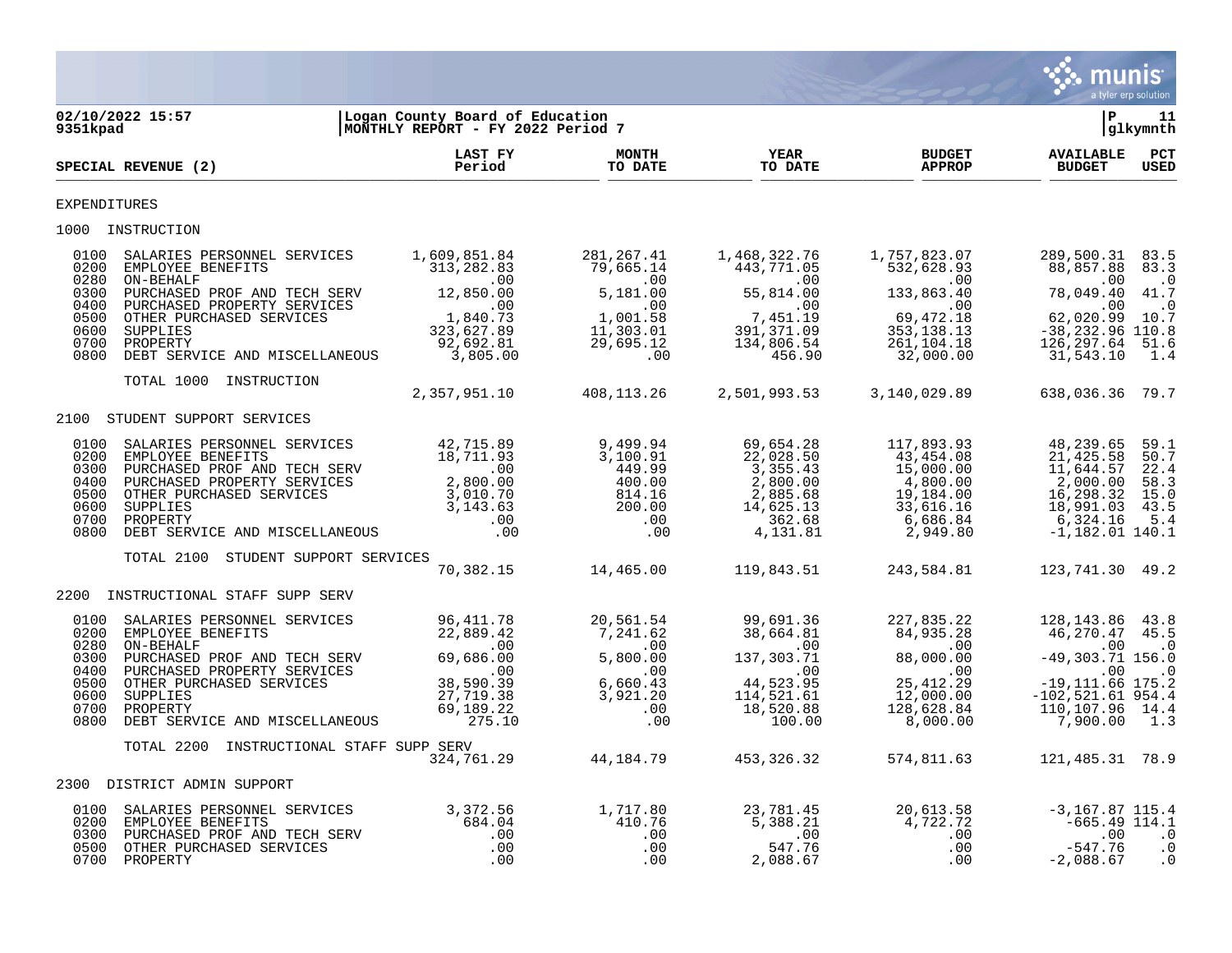

| 02/10/2022 15:57<br>9351kpad                                                                    | Logan County Board of Education<br>MONTHLY REPORT - FY 2022 Period 7                                                                                                                                                                                                                                                                                             |                         |                                      |                                                                 | l P                               | 12<br> glkymnth    |
|-------------------------------------------------------------------------------------------------|------------------------------------------------------------------------------------------------------------------------------------------------------------------------------------------------------------------------------------------------------------------------------------------------------------------------------------------------------------------|-------------------------|--------------------------------------|-----------------------------------------------------------------|-----------------------------------|--------------------|
| SPECIAL REVENUE (2)                                                                             | LAST FY<br>Period                                                                                                                                                                                                                                                                                                                                                | <b>MONTH</b><br>TO DATE | <b>YEAR</b><br>TO DATE               | <b>BUDGET</b><br><b>APPROP</b>                                  | <b>AVAILABLE</b><br><b>BUDGET</b> | PCT<br><b>USED</b> |
| TOTAL 2300 DISTRICT ADMIN SUPPORT                                                               |                                                                                                                                                                                                                                                                                                                                                                  |                         |                                      | $4,056.60$ $2,128.56$ $31,806.09$ $25,336.30$ $-6,469.79$ 125.5 |                                   |                    |
| 2500 BUSINESS SUPPORT SERVICES                                                                  |                                                                                                                                                                                                                                                                                                                                                                  |                         |                                      |                                                                 |                                   |                    |
| 0300<br>0500<br>0600<br>0700 PROPERTY<br>PROPERTY<br>DEBT SERVICE AND MISCELLANEOUS .00<br>0800 |                                                                                                                                                                                                                                                                                                                                                                  |                         |                                      |                                                                 |                                   |                    |
| TOTAL 2500 BUSINESS SUPPORT SERVICES                                                            |                                                                                                                                                                                                                                                                                                                                                                  |                         |                                      | 925.00 0 0 0 430.20 3,334.08 2,903.88 12.9                      |                                   |                    |
| 2600 PLANT OPERATIONS AND MAINTENANCE                                                           |                                                                                                                                                                                                                                                                                                                                                                  |                         |                                      |                                                                 |                                   |                    |
| 0100<br>0200<br>0300<br>0400<br>0500<br>0600<br>0700 PROPERTY                                   |                                                                                                                                                                                                                                                                                                                                                                  |                         |                                      |                                                                 |                                   |                    |
| TOTAL 2600 PLANT OPERATIONS AND MAINTENANCE                                                     |                                                                                                                                                                                                                                                                                                                                                                  |                         |                                      | $33,039.98$ $31,821.10$ $117,829.26$ 87,510.00                  | $-30, 319.26$ 134.7               |                    |
| 2700 STUDENT TRANSPORTATION                                                                     |                                                                                                                                                                                                                                                                                                                                                                  |                         |                                      |                                                                 |                                   |                    |
| 0100<br>0200<br>0280<br>0300<br>0400<br>0500<br>0600<br>0700<br>0800                            | $\begin{tabular}{l c c c c c c c c} \texttt{SALARIES PERSONNEL} & \texttt{SERVICES} & \texttt{25,782.53} & \texttt{6,122.34} & \texttt{44,594.43} & \texttt{59,543.21} & \texttt{14,948.78} & \texttt{74.9} & \texttt{74.9} & \texttt{74.9} & \texttt{74.9} & \texttt{74.9} & \texttt{74.9} & \texttt{74.9} & \texttt{74.9} & \texttt{74.9} & \texttt{74.9} & \$ |                         |                                      |                                                                 |                                   |                    |
| TOTAL 2700 STUDENT TRANSPORTATION                                                               |                                                                                                                                                                                                                                                                                                                                                                  |                         | 48,801.76    16,220.12    118,562.76 | 254,037.47                                                      | 135, 474. 71 46. 7                |                    |
| 3300 COMMUNITY SERVICES                                                                         |                                                                                                                                                                                                                                                                                                                                                                  |                         |                                      |                                                                 |                                   |                    |
| 0100<br>0200<br>0280<br>0300<br>0500<br>0600 SUPPLIES<br>0700<br>0800                           | 3ALARIES PERSONNEL SERVICES<br>EMPLOYEE BENEFITS 19,366.73 19,366.73 4,130.07 26,984.99 474.26 180,613.80 81,139.54 55.1<br>ON-BEHALF PROF AND TECH SERV 624.00 .00<br>DIRCHASED PROF AND TECH SERV<br>OTHER PURCHASED SERVICES 1,141                                                                                                                            |                         |                                      |                                                                 |                                   | $\cdot$ 0          |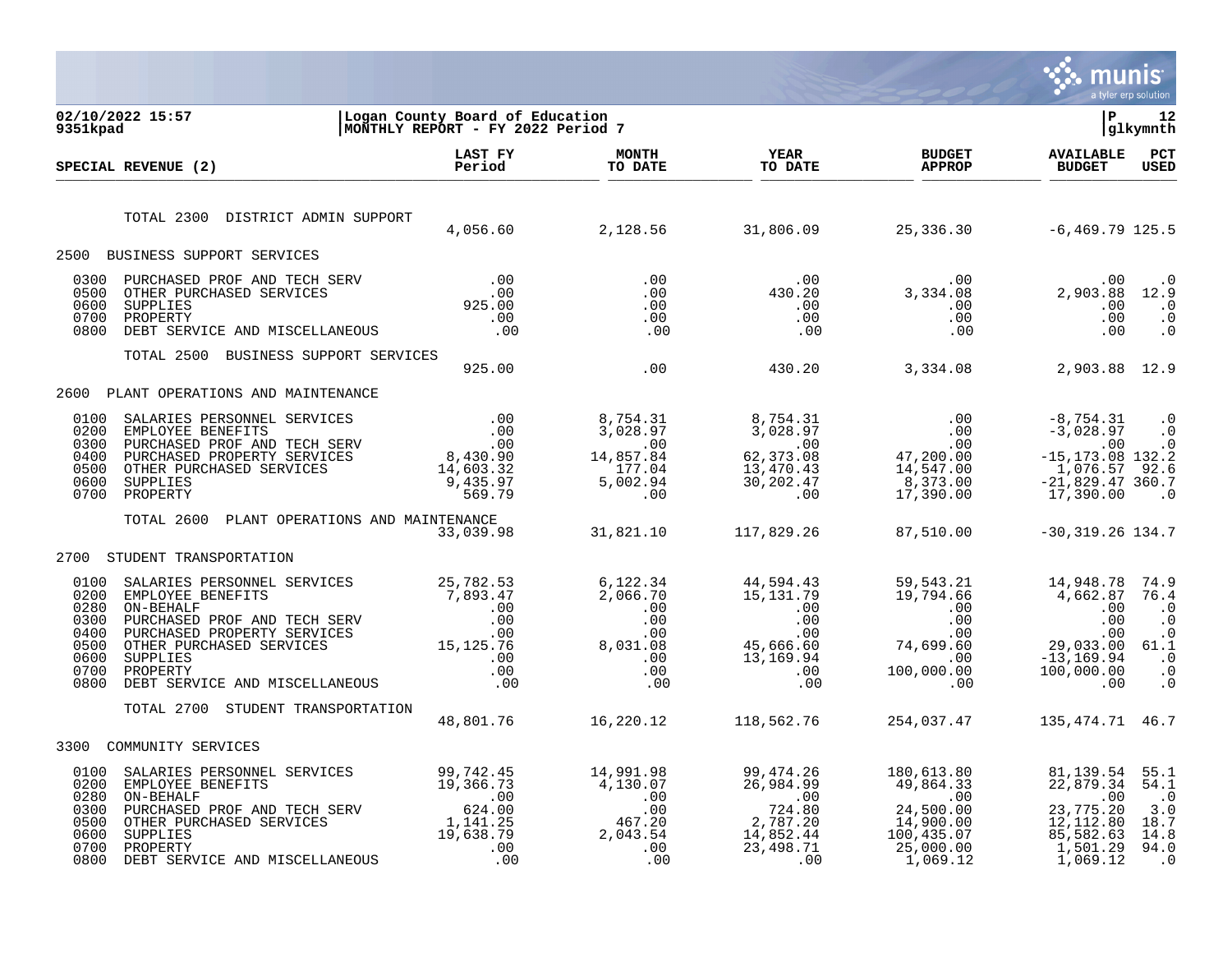

| 02/10/2022 15:57<br>9351kpad       | Logan County Board of Education<br>MONTHLY REPORT - FY 2022 Period 7 |                         |                        |                                |                                   | 13<br>glkymnth |
|------------------------------------|----------------------------------------------------------------------|-------------------------|------------------------|--------------------------------|-----------------------------------|----------------|
| SPECIAL REVENUE (2)                | LAST FY<br>Period                                                    | <b>MONTH</b><br>TO DATE | <b>YEAR</b><br>TO DATE | <b>BUDGET</b><br><b>APPROP</b> | <b>AVAILABLE</b><br><b>BUDGET</b> | PCT<br>USED    |
| TOTAL 3300<br>COMMUNITY SERVICES   | 140,513.22                                                           | 21,632.79               | 168,322.40             | 396,382.32                     | 228,059.92                        | 42.5           |
| LAND IMPROVEMENTS<br>4200          |                                                                      |                         |                        |                                |                                   |                |
| 0700<br>PROPERTY                   | .00                                                                  | .00                     | .00                    | .00                            | .00                               | $\cdot$ 0      |
| TOTAL 4200<br>LAND<br>IMPROVEMENTS | .00                                                                  | .00                     | .00                    | .00                            | .00                               | $\cdot$ 0      |
| 5200<br>FUND TRANSFERS             |                                                                      |                         |                        |                                |                                   |                |
| 0900<br>OTHER ITEMS                | .00                                                                  | .00                     | 47,647.50              | 47,647.50                      |                                   | .00100.0       |
| TOTAL 5200<br>FUND TRANSFERS       | .00                                                                  | .00                     | 47,647.50              | 47,647.50                      |                                   | .00 100.0      |
| TOTAL EXPENDITURES                 | 2,980,431.10                                                         | 538,565.62              | 3,559,761.57           | 4,772,674.00                   | 1, 212, 912.43                    | 74.6           |
| TOTAL FOR SPECIAL REVENUE (2)      | $-11,676.34$                                                         | $-503,805.81$           | $-626, 815.96$         | .00                            | 626,815.96                        | $\cdot$ 0      |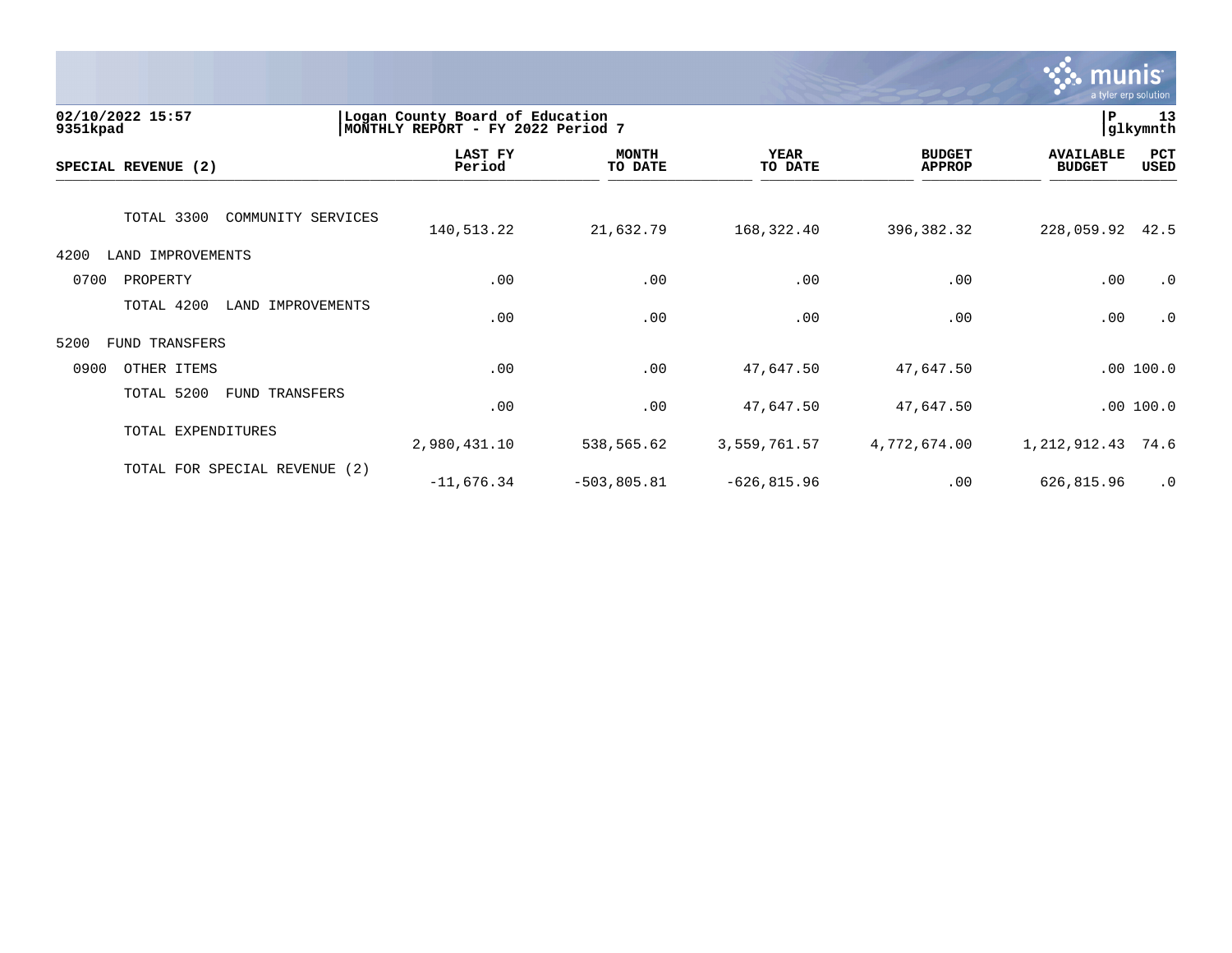|                                                               |                                                                      |                         |                             |                                | mu<br>a tyler erp solution        |                        |
|---------------------------------------------------------------|----------------------------------------------------------------------|-------------------------|-----------------------------|--------------------------------|-----------------------------------|------------------------|
| 02/10/2022 15:57<br>9351kpad                                  | Logan County Board of Education<br>MONTHLY REPORT - FY 2022 Period 7 |                         |                             |                                | $\mathbf P$                       | 14<br>glkymnth         |
| CAPITAL OUTLAY FUND (310)                                     | LAST FY<br>Period                                                    | <b>MONTH</b><br>TO DATE | <b>YEAR</b><br>TO DATE      | <b>BUDGET</b><br><b>APPROP</b> | <b>AVAILABLE</b><br><b>BUDGET</b> | PCT<br>USED            |
| <b>REVENUES</b>                                               |                                                                      |                         |                             |                                |                                   |                        |
| 0999 BEGINNING BALANCE                                        |                                                                      |                         |                             |                                |                                   |                        |
| TOTAL 0999 BEGINNING BALANCE                                  | .00                                                                  | .00                     | .00                         | .00                            | .00                               | $\cdot$ 0              |
| RECEIPTS                                                      |                                                                      |                         |                             |                                |                                   |                        |
| REVENUE FROM LOCAL SOURCES                                    |                                                                      |                         |                             |                                |                                   |                        |
| EARNINGS ON INVESTMENTS                                       |                                                                      |                         |                             |                                |                                   |                        |
| 1510 INTEREST ON INVESTMENTS<br>1510 INTEREST FOR SFCC ESCROW | .00<br>.00                                                           | .00<br>.00              | .00<br>.00                  | .00<br>.00                     | $.00 \,$<br>.00                   | $\cdot$ 0<br>$\cdot$ 0 |
| TOTAL EARNINGS ON INVESTMENTS                                 | .00                                                                  | .00                     | .00                         | .00                            | .00                               | $\cdot$ 0              |
| OTHER REVENUE FROM LOCAL SOURCES                              |                                                                      |                         |                             |                                |                                   |                        |
| 1980 REFUND OF PRIOR YR EXPENDITURE                           | .00                                                                  | .00                     | .00                         | .00                            | .00                               | $\cdot$ 0              |
| TOTAL OTHER REVENUE FROM LOCAL SOURCES                        | .00                                                                  | .00                     | .00                         | .00                            | .00                               | $\cdot$ 0              |
| TOTAL REVENUE FROM LOCAL SOURCES                              | .00                                                                  | .00                     | .00                         | .00                            | .00                               | $\cdot$ 0              |
| REVENUE FROM STATE SOURCES                                    |                                                                      |                         |                             |                                |                                   |                        |
| RESTRICTED                                                    |                                                                      |                         |                             |                                |                                   |                        |
| 3200 RESTRICTED STATE REVENUE                                 | 153,108.00                                                           | .00                     | 159,384.00                  | 318,768.00                     | 159,384.00                        | 50.0                   |
| TOTAL RESTRICTED                                              | 153,108.00                                                           | .00                     | 159,384.00                  | 318,768.00                     | 159,384.00                        | 50.0                   |
| TOTAL REVENUE FROM STATE SOURCES                              | 153,108.00                                                           | .00                     | 159,384.00                  | 318,768.00                     | 159,384.00 50.0                   |                        |
| OTHER RECEIPTS                                                |                                                                      |                         |                             |                                |                                   |                        |
| INTERFUND TRANSFERS                                           |                                                                      |                         |                             |                                |                                   |                        |
| 5210 FUND TRANSFER                                            | .00                                                                  | .00                     | .00                         | .00                            | .00                               | $\boldsymbol{\cdot}$ 0 |
| TOTAL INTERFUND TRANSFERS                                     | .00                                                                  | .00                     | .00                         | .00                            | .00                               | $\cdot$ 0              |
| TOTAL OTHER RECEIPTS                                          | .00                                                                  | .00                     | $\boldsymbol{\mathsf{.00}}$ | .00                            | .00                               | $\cdot$ 0              |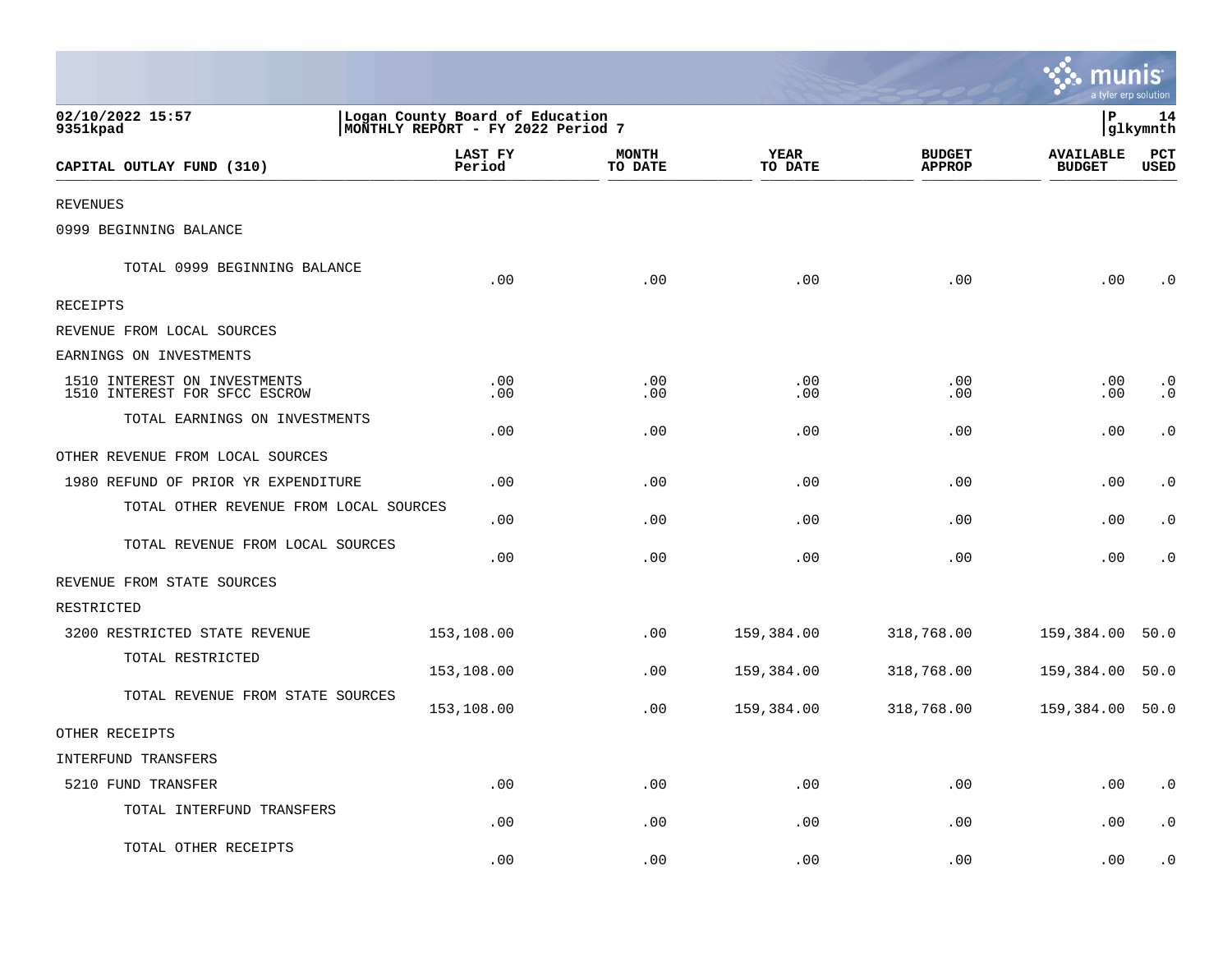|                              |                                                                      |                         |                 |                                | <b>munis</b><br>a tyler erp solution |                    |
|------------------------------|----------------------------------------------------------------------|-------------------------|-----------------|--------------------------------|--------------------------------------|--------------------|
| 02/10/2022 15:57<br>9351kpad | Logan County Board of Education<br>MONTHLY REPORT - FY 2022 Period 7 |                         |                 |                                | P                                    | 15<br>glkymnth     |
| CAPITAL OUTLAY FUND (310)    | LAST FY<br>Period                                                    | <b>MONTH</b><br>TO DATE | YEAR<br>TO DATE | <b>BUDGET</b><br><b>APPROP</b> | <b>AVAILABLE</b><br><b>BUDGET</b>    | <b>PCT</b><br>USED |
| TOTAL RECEIPTS               | 153,108.00                                                           | .00                     | 159,384.00      | 318,768.00                     | 159,384.00                           | 50.0               |
| TOTAL REVENUE                | 153,108.00                                                           | .00                     | 159,384.00      | 318,768.00                     | 159,384.00                           | 50.0               |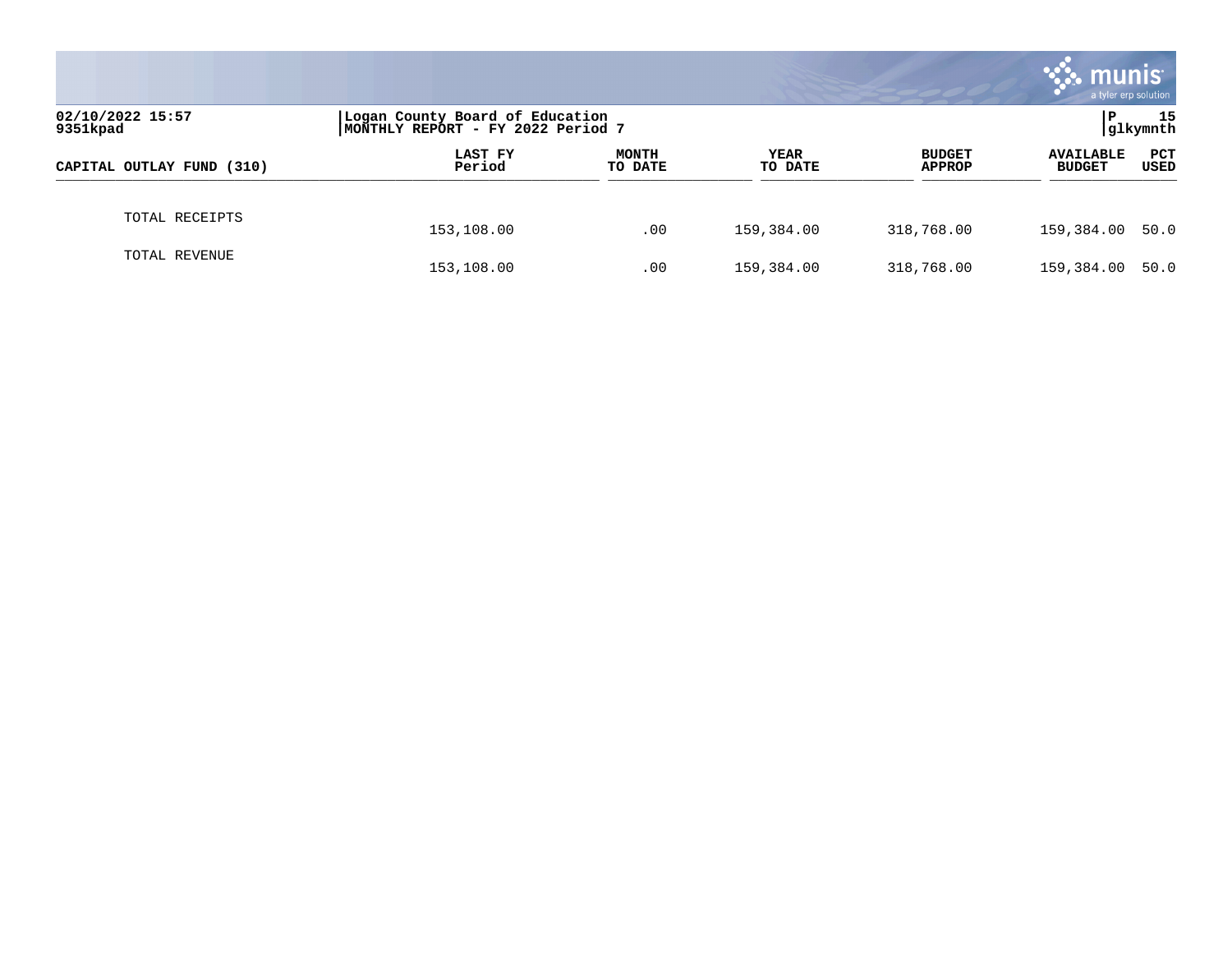

| 02/10/2022 15:57<br>9351kpad                                  |                                  | $\mathbf{P}$<br>Logan County Board of Education<br>16<br>glkymnth<br>MONTHLY REPORT - FY 2022 Period 7 |                        |                                |                                   |                        |  |  |
|---------------------------------------------------------------|----------------------------------|--------------------------------------------------------------------------------------------------------|------------------------|--------------------------------|-----------------------------------|------------------------|--|--|
| CAPITAL OUTLAY FUND (310)                                     | <b>LAST FY</b><br>Period         | <b>MONTH</b><br>TO DATE                                                                                | <b>YEAR</b><br>TO DATE | <b>BUDGET</b><br><b>APPROP</b> | <b>AVAILABLE</b><br><b>BUDGET</b> | PCT<br><b>USED</b>     |  |  |
| <b>EXPENDITURES</b>                                           |                                  |                                                                                                        |                        |                                |                                   |                        |  |  |
| LAND/SITE ACQUISITIONS<br>4100                                |                                  |                                                                                                        |                        |                                |                                   |                        |  |  |
| PURCHASED PROF AND TECH SERV<br>0300                          | 800.00                           | .00                                                                                                    | .00                    | 800.00                         | 800.00                            | $\cdot$ 0              |  |  |
| TOTAL 4100                                                    | LAND/SITE ACQUISITIONS<br>800.00 | .00                                                                                                    | .00                    | 800.00                         | 800.00                            | $\cdot$ 0              |  |  |
| DEBT SERVICE<br>5100                                          |                                  |                                                                                                        |                        |                                |                                   |                        |  |  |
| 0800<br>DEBT SERVICE AND MISCELLANEOUS<br>0840<br>CONTINGENCY | .00<br>.00                       | .00<br>.00                                                                                             | .00<br>.00             | .00<br>.00                     | .00<br>.00                        | $\cdot$ 0<br>$\cdot$ 0 |  |  |
| TOTAL 5100<br>DEBT SERVICE                                    | .00                              | .00                                                                                                    | .00                    | .00                            | .00                               | $\cdot$ 0              |  |  |
| <b>FUND TRANSFERS</b><br>5200                                 |                                  |                                                                                                        |                        |                                |                                   |                        |  |  |
| 0900<br>OTHER ITEMS                                           | .00                              | .00                                                                                                    | .00                    | 317,968.00                     | 317,968.00                        | $\cdot$ 0              |  |  |
| TOTAL 5200<br>FUND TRANSFERS                                  | .00                              | .00                                                                                                    | .00                    | 317,968.00                     | 317,968.00                        | $\cdot$ 0              |  |  |
| TOTAL EXPENDITURES                                            | 800.00                           | .00                                                                                                    | .00                    | 318,768.00                     | 318,768.00                        | $\cdot$ 0              |  |  |
| TOTAL FOR CAPITAL OUTLAY FUND                                 | (310)<br>152,308.00              | .00                                                                                                    | 159,384.00             | .00                            | $-159, 384.00$                    | $\cdot$ 0              |  |  |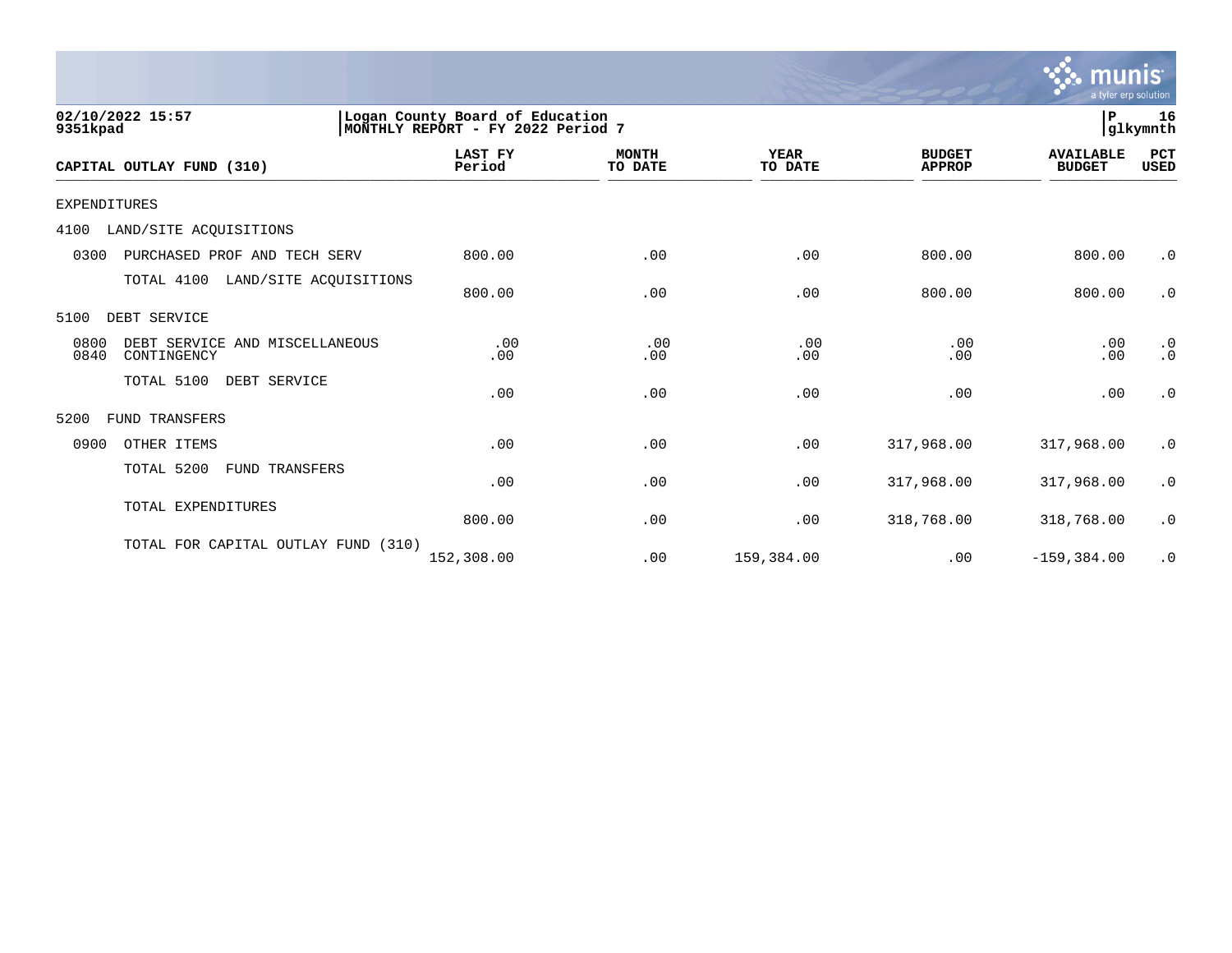|                                                               |                                                                      |                         |                             |                                |                                   | a tyler erp solution   |
|---------------------------------------------------------------|----------------------------------------------------------------------|-------------------------|-----------------------------|--------------------------------|-----------------------------------|------------------------|
| 02/10/2022 15:57<br>9351kpad                                  | Logan County Board of Education<br>MONTHLY REPORT - FY 2022 Period 7 |                         |                             |                                | P                                 | 17<br>glkymnth         |
| BUILDING FUND (5 CENT LEVY) (3                                | LAST FY<br>Period                                                    | <b>MONTH</b><br>TO DATE | <b>YEAR</b><br>TO DATE      | <b>BUDGET</b><br><b>APPROP</b> | <b>AVAILABLE</b><br><b>BUDGET</b> | PCT<br><b>USED</b>     |
| <b>REVENUES</b>                                               |                                                                      |                         |                             |                                |                                   |                        |
| 0999 BEGINNING BALANCE                                        |                                                                      |                         |                             |                                |                                   |                        |
| TOTAL 0999 BEGINNING BALANCE                                  | 463,257.91                                                           | .00                     | .00                         | .00                            | .00                               | $\cdot$ 0              |
| RECEIPTS                                                      |                                                                      |                         |                             |                                |                                   |                        |
| REVENUE FROM LOCAL SOURCES                                    |                                                                      |                         |                             |                                |                                   |                        |
| AD VALOREM TAXES                                              |                                                                      |                         |                             |                                |                                   |                        |
| 1111 GENERAL PROPERTY TAX                                     | 1,477,604.00                                                         | $.00 \,$                | 1,556,810.00                | 1,556,810.00                   |                                   | .00 100.0              |
| TOTAL AD VALOREM TAXES                                        | 1,477,604.00                                                         | $.00 \,$                | 1,556,810.00                | 1,556,810.00                   |                                   | .00 100.0              |
| EARNINGS ON INVESTMENTS                                       |                                                                      |                         |                             |                                |                                   |                        |
| 1510 INTEREST ON INVESTMENTS<br>1510 INTEREST FOR SFCC ESCROW | .00<br>.00                                                           | .00<br>198.94           | .00<br>1,162.47             | .00<br>3,500.00                | $.00 \,$<br>2,337.53              | $\cdot$ 0<br>33.2      |
| TOTAL EARNINGS ON INVESTMENTS                                 | .00                                                                  | 198.94                  | 1,162.47                    | 3,500.00                       | 2,337.53 33.2                     |                        |
| TOTAL REVENUE FROM LOCAL SOURCES                              | 1,477,604.00                                                         | 198.94                  | 1,557,972.47                | 1,560,310.00                   | 2,337.53 99.9                     |                        |
| REVENUE FROM STATE SOURCES                                    |                                                                      |                         |                             |                                |                                   |                        |
| RESTRICTED                                                    |                                                                      |                         |                             |                                |                                   |                        |
| 3200 RESTRICTED STATE REVENUE                                 | 677,466.00                                                           | .00                     | 698,992.00                  | 1,363,106.00                   | 664, 114.00 51.3                  |                        |
| TOTAL RESTRICTED                                              | 677,466.00                                                           | .00                     | 698,992.00                  | 1,363,106.00                   | 664,114.00                        | 51.3                   |
| TOTAL REVENUE FROM STATE SOURCES                              | 677,466.00                                                           | .00                     | 698,992.00                  | 1,363,106.00                   | 664, 114.00 51.3                  |                        |
| OTHER RECEIPTS                                                |                                                                      |                         |                             |                                |                                   |                        |
| INTERFUND TRANSFERS                                           |                                                                      |                         |                             |                                |                                   |                        |
| 5210 FUND TRANSFER                                            | .00                                                                  | .00                     | .00                         | .00                            | .00                               | $\boldsymbol{\cdot}$ 0 |
| TOTAL INTERFUND TRANSFERS                                     | .00                                                                  | .00                     | .00                         | .00                            | .00                               | $\cdot$ 0              |
| TOTAL OTHER RECEIPTS                                          | .00                                                                  | .00                     | $\boldsymbol{\mathsf{.00}}$ | .00                            | .00                               | $\cdot$ 0              |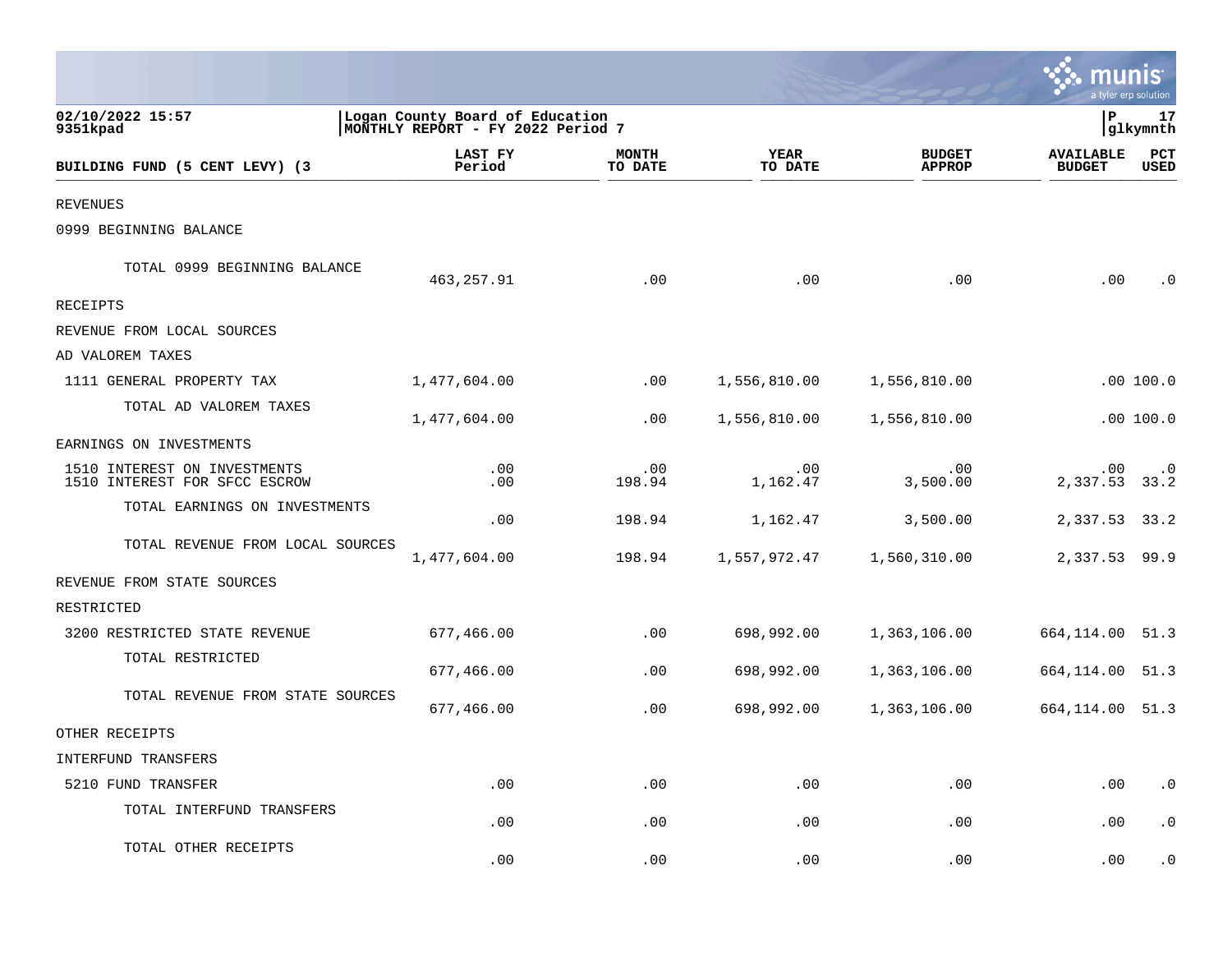|                                |                                                                      |                         |                        |                                | munis<br>a tyler erp solution     |                    |
|--------------------------------|----------------------------------------------------------------------|-------------------------|------------------------|--------------------------------|-----------------------------------|--------------------|
| 02/10/2022 15:57<br>9351kpad   | Logan County Board of Education<br>MONTHLY REPORT - FY 2022 Period 7 |                         |                        | 18<br>P<br>glkymnth            |                                   |                    |
| BUILDING FUND (5 CENT LEVY) (3 | LAST FY<br>Period                                                    | <b>MONTH</b><br>TO DATE | <b>YEAR</b><br>TO DATE | <b>BUDGET</b><br><b>APPROP</b> | <b>AVAILABLE</b><br><b>BUDGET</b> | <b>PCT</b><br>USED |
| TOTAL RECEIPTS                 | 2,155,070.00                                                         | 198.94                  | 2,256,964.47           | 2,923,416.00                   | 666, 451.53 77.2                  |                    |
| TOTAL REVENUE                  | 2,618,327.91                                                         | 198.94                  | 2,256,964.47           | 2,923,416.00                   | 666,451.53                        | 77.2               |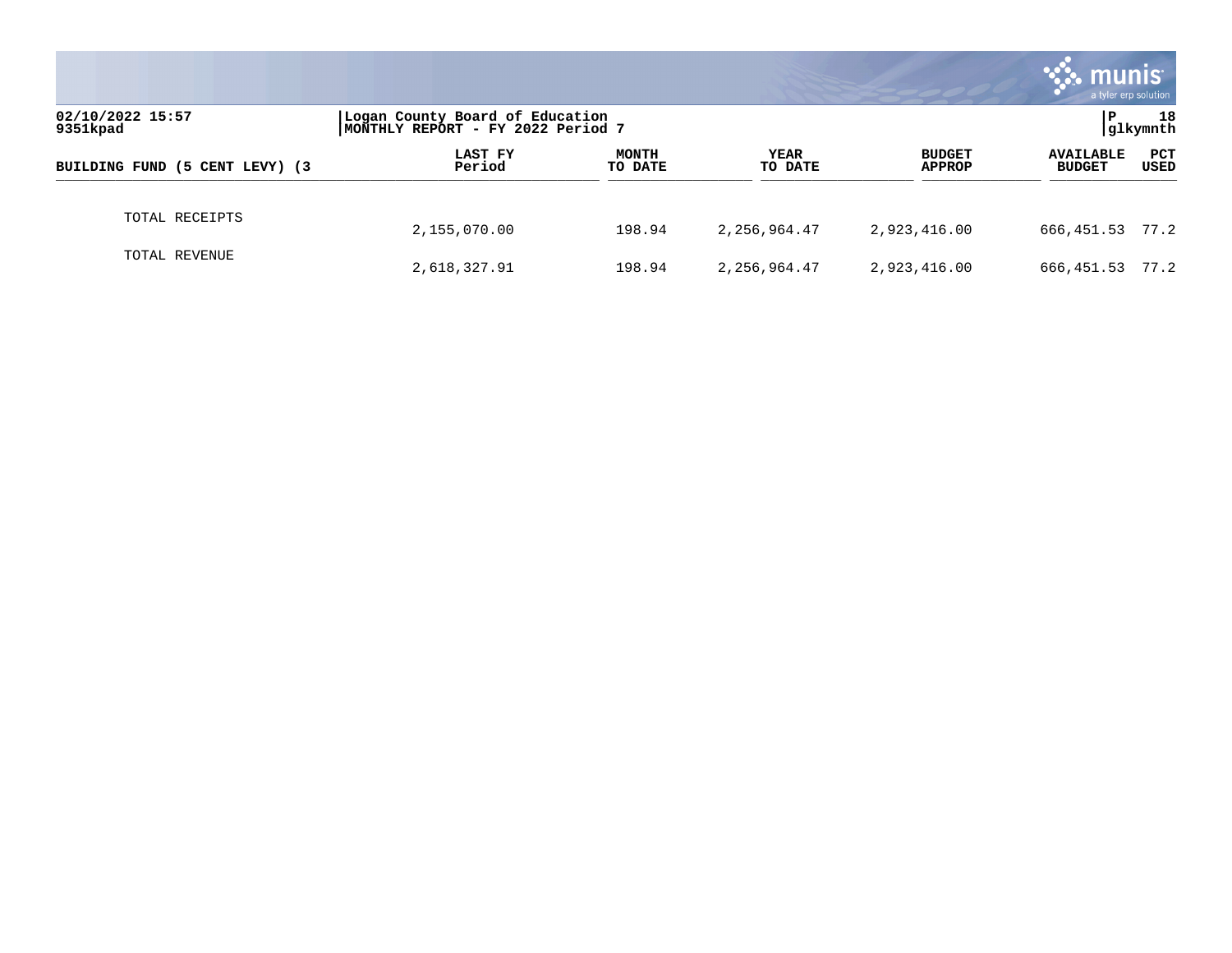

| 02/10/2022 15:57<br>9351kpad                                  |                                                | Logan County Board of Education<br>MONTHLY REPORT - FY 2022 Period 7 |                         |                        |                                | P                                 | 19<br>glkymnth         |
|---------------------------------------------------------------|------------------------------------------------|----------------------------------------------------------------------|-------------------------|------------------------|--------------------------------|-----------------------------------|------------------------|
| BUILDING FUND (5 CENT LEVY) (3                                |                                                | LAST FY<br>Period                                                    | <b>MONTH</b><br>TO DATE | <b>YEAR</b><br>TO DATE | <b>BUDGET</b><br><b>APPROP</b> | <b>AVAILABLE</b><br><b>BUDGET</b> | PCT<br><b>USED</b>     |
| <b>EXPENDITURES</b>                                           |                                                |                                                                      |                         |                        |                                |                                   |                        |
| LAND/SITE ACOUISITIONS<br>4100                                |                                                |                                                                      |                         |                        |                                |                                   |                        |
| 0300<br>PURCHASED PROF AND TECH SERV<br>0700<br>PROPERTY      |                                                | 800.00<br>.00                                                        | .00<br>.00              | .00<br>.00             | 800.00<br>.00                  | 800.00<br>.00                     | $\cdot$ 0<br>$\cdot$ 0 |
| TOTAL 4100                                                    | LAND/SITE ACQUISITIONS                         | 800.00                                                               | .00                     | .00                    | 800.00                         | 800.00                            | $\cdot$ 0              |
| BUILDING ACQUISTIONS & CONSTRUCTION<br>4500                   |                                                |                                                                      |                         |                        |                                |                                   |                        |
| 0300<br>PURCHASED PROF AND TECH SERV                          |                                                | .00                                                                  | .00                     | .00                    | .00                            | .00                               | $\cdot$ 0              |
|                                                               | TOTAL 4500 BUILDING ACQUISTIONS & CONSTRUCTION | .00                                                                  | .00                     | .00                    | .00                            | .00                               | $\cdot$ 0              |
| DEBT SERVICE<br>5100                                          |                                                |                                                                      |                         |                        |                                |                                   |                        |
| 0800<br>DEBT SERVICE AND MISCELLANEOUS<br>0840<br>CONTINGENCY |                                                | .00<br>.00                                                           | .00<br>.00              | .00<br>.00             | .00<br>191, 453.17             | .00<br>191, 453. 17               | $\cdot$ 0<br>$\cdot$ 0 |
| TOTAL 5100                                                    | DEBT SERVICE                                   | .00                                                                  | .00                     | .00                    | 191,453.17                     | 191,453.17                        | $\cdot$ 0              |
| 5200<br><b>FUND TRANSFERS</b>                                 |                                                |                                                                      |                         |                        |                                |                                   |                        |
| 0900<br>OTHER ITEMS                                           |                                                | 1,532,527.65                                                         | $-57,885.43$            | 1,265,711.26           | 2,731,162.83                   | 1,465,451.57                      | 46.3                   |
| TOTAL 5200                                                    | FUND TRANSFERS                                 | 1,532,527.65                                                         | $-57,885.43$            | 1,265,711.26           | 2,731,162.83                   | 1,465,451.57                      | 46.3                   |
| TOTAL EXPENDITURES                                            |                                                | 1,533,327.65                                                         | $-57,885.43$            | 1,265,711.26           | 2,923,416.00                   | 1,657,704.74 43.3                 |                        |
|                                                               | TOTAL FOR BUILDING FUND (5 CENT LEVY) (320)    | 1,085,000.26                                                         | 58,084.37               | 991,253.21             | .00                            | $-991, 253.21$                    | $\cdot$ 0              |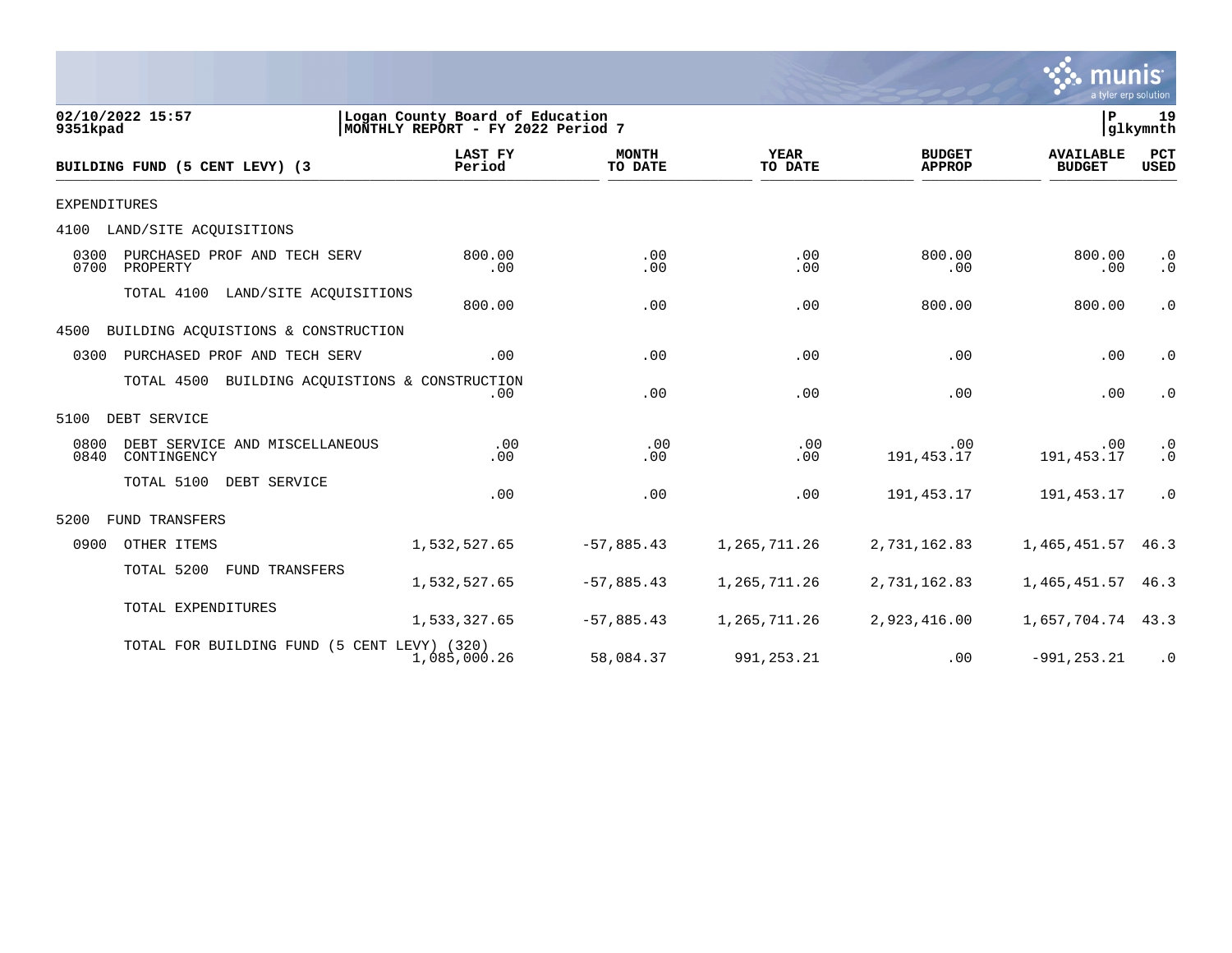|                                                       |                                                                      |                         |                 |                                | munis<br>a tyler erp solution     |                             |
|-------------------------------------------------------|----------------------------------------------------------------------|-------------------------|-----------------|--------------------------------|-----------------------------------|-----------------------------|
| 02/10/2022 15:57<br>9351kpad                          | Logan County Board of Education<br>MONTHLY REPORT - FY 2022 Period 7 |                         |                 |                                | lР                                | 20<br> glkymnth             |
| CONSTRUCTION FUND (360)                               | LAST FY<br>Period                                                    | <b>MONTH</b><br>TO DATE | YEAR<br>TO DATE | <b>BUDGET</b><br><b>APPROP</b> | <b>AVAILABLE</b><br><b>BUDGET</b> | $_{\rm PCT}$<br><b>USED</b> |
| <b>REVENUES</b>                                       |                                                                      |                         |                 |                                |                                   |                             |
| 0999 BEGINNING BALANCE                                |                                                                      |                         |                 |                                |                                   |                             |
| TOTAL 0999 BEGINNING BALANCE                          | .00                                                                  | .00                     | .00             | .00                            | .00                               | . 0                         |
| <b>RECEIPTS</b>                                       |                                                                      |                         |                 |                                |                                   |                             |
| REVENUE FROM LOCAL SOURCES                            |                                                                      |                         |                 |                                |                                   |                             |
| EARNINGS ON INVESTMENTS                               |                                                                      |                         |                 |                                |                                   |                             |
| 1510 INTEREST ON INVESTMENTS                          | 2,483.69                                                             | .00                     | 163.18          | .00                            | $-163.18$                         | $\cdot$ 0                   |
| TOTAL EARNINGS ON INVESTMENTS                         | 2,483.69                                                             | .00                     | 163.18          | .00                            | $-163.18$                         | $\cdot$ 0                   |
| TOTAL REVENUE FROM LOCAL SOURCES                      | 2,483.69                                                             | .00                     | 163.18          | .00                            | $-163.18$                         | . 0                         |
| REVENUE FROM STATE SOURCES                            |                                                                      |                         |                 |                                |                                   |                             |
| EXPENDITURE REIMBURSEMENTS                            |                                                                      |                         |                 |                                |                                   |                             |
| 3131 STATE MISC REIMBURSEMENTS                        | .00                                                                  | .00                     | .00             | .00                            | .00                               | . 0                         |
| TOTAL EXPENDITURE REIMBURSEMENTS                      | .00                                                                  | .00                     | .00             | .00                            | .00                               | $\cdot$ 0                   |
| TOTAL REVENUE FROM STATE SOURCES                      | .00                                                                  | .00                     | .00             | .00                            | .00                               | $\cdot$ 0                   |
| REVENUE FROM FEDERAL SOURCES                          |                                                                      |                         |                 |                                |                                   |                             |
| UNRESTRICTED DIRECT                                   |                                                                      |                         |                 |                                |                                   |                             |
| 4100 UNRESTRICTED DIRECT FEDERAL                      | .00                                                                  | .00                     | .00             | .00                            | .00                               | $\cdot$ 0                   |
| TOTAL UNRESTRICTED DIRECT                             | .00                                                                  | .00                     | .00             | .00                            | .00                               | $\cdot$ 0                   |
| TOTAL REVENUE FROM FEDERAL SOURCES                    | .00                                                                  | .00                     | .00             | .00                            | .00                               | $\cdot$ 0                   |
| OTHER RECEIPTS                                        |                                                                      |                         |                 |                                |                                   |                             |
| <b>BOND ISSUANCE</b>                                  |                                                                      |                         |                 |                                |                                   |                             |
| 5110 BOND PRINCIPAL PROCEEDS<br>5130 ACCRUED INTEREST | .00<br>.00                                                           | .00<br>.00              | .00<br>.00      | .00<br>.00                     | .00<br>.00                        | $\cdot$ 0<br>$\cdot$ 0      |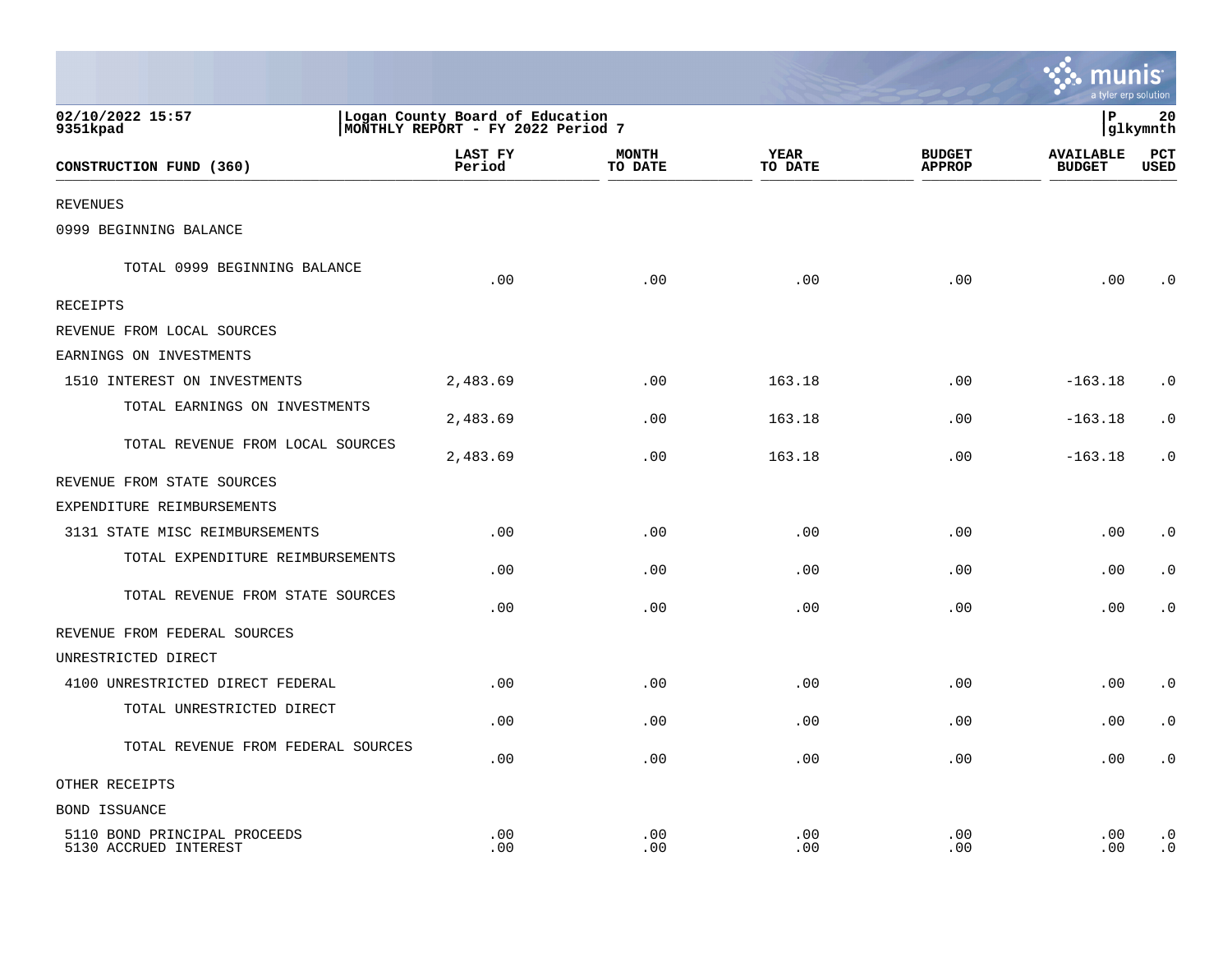

#### **02/10/2022 15:57 |Logan County Board of Education |P 21 9351kpad |MONTHLY REPORT - FY 2022 Period 7 |glkymnth**

| CONSTRUCTION FUND (360)                                                                                                                            | LAST FY<br>Period             | <b>MONTH</b><br>TO DATE               | <b>YEAR</b><br>TO DATE                      | <b>BUDGET</b><br><b>APPROP</b>        | <b>AVAILABLE</b><br><b>BUDGET</b>                     | PCT<br>USED                           |
|----------------------------------------------------------------------------------------------------------------------------------------------------|-------------------------------|---------------------------------------|---------------------------------------------|---------------------------------------|-------------------------------------------------------|---------------------------------------|
| TOTAL BOND ISSUANCE                                                                                                                                | .00                           | .00                                   | .00                                         | .00                                   | .00                                                   | $\cdot$ 0                             |
| INTERFUND TRANSFERS                                                                                                                                |                               |                                       |                                             |                                       |                                                       |                                       |
| 5210 FUND TRANSFER<br>5210 FUND TRANSFER<br>- FROM BLDG FUND<br>5210 FUND TRANSFER<br>FROM CAP OUTLY<br>$\sim$<br>5210 FUND TRANSFER - FROM GEN FD | .00<br>.00<br>.00<br>5,962.50 | .00<br>20,504.96<br>.00<br>362,979.90 | 24,442.24<br>20,504.96<br>.00<br>582,793.40 | 61,407.32<br>792,676.27<br>.00<br>.00 | 36,965.08<br>772,171.31<br>$.00 \,$<br>$-582, 793.40$ | 39.8<br>2.6<br>$\cdot$ 0<br>$\cdot$ 0 |
| TOTAL INTERFUND TRANSFERS                                                                                                                          | 5,962.50                      | 383,484.86                            | 627,740.60                                  | 854,083.59                            | 226,342.99                                            | 73.5                                  |
| TOTAL OTHER RECEIPTS                                                                                                                               | 5,962.50                      | 383,484.86                            | 627,740.60                                  | 854,083.59                            | 226,342.99                                            | 73.5                                  |
| TOTAL RECEIPTS                                                                                                                                     | 8,446.19                      | 383,484.86                            | 627,903.78                                  | 854,083.59                            | 226,179.81                                            | 73.5                                  |
| TOTAL REVENUE                                                                                                                                      | 8,446.19                      | 383,484.86                            | 627,903.78                                  | 854,083.59                            | 226,179.81                                            | 73.5                                  |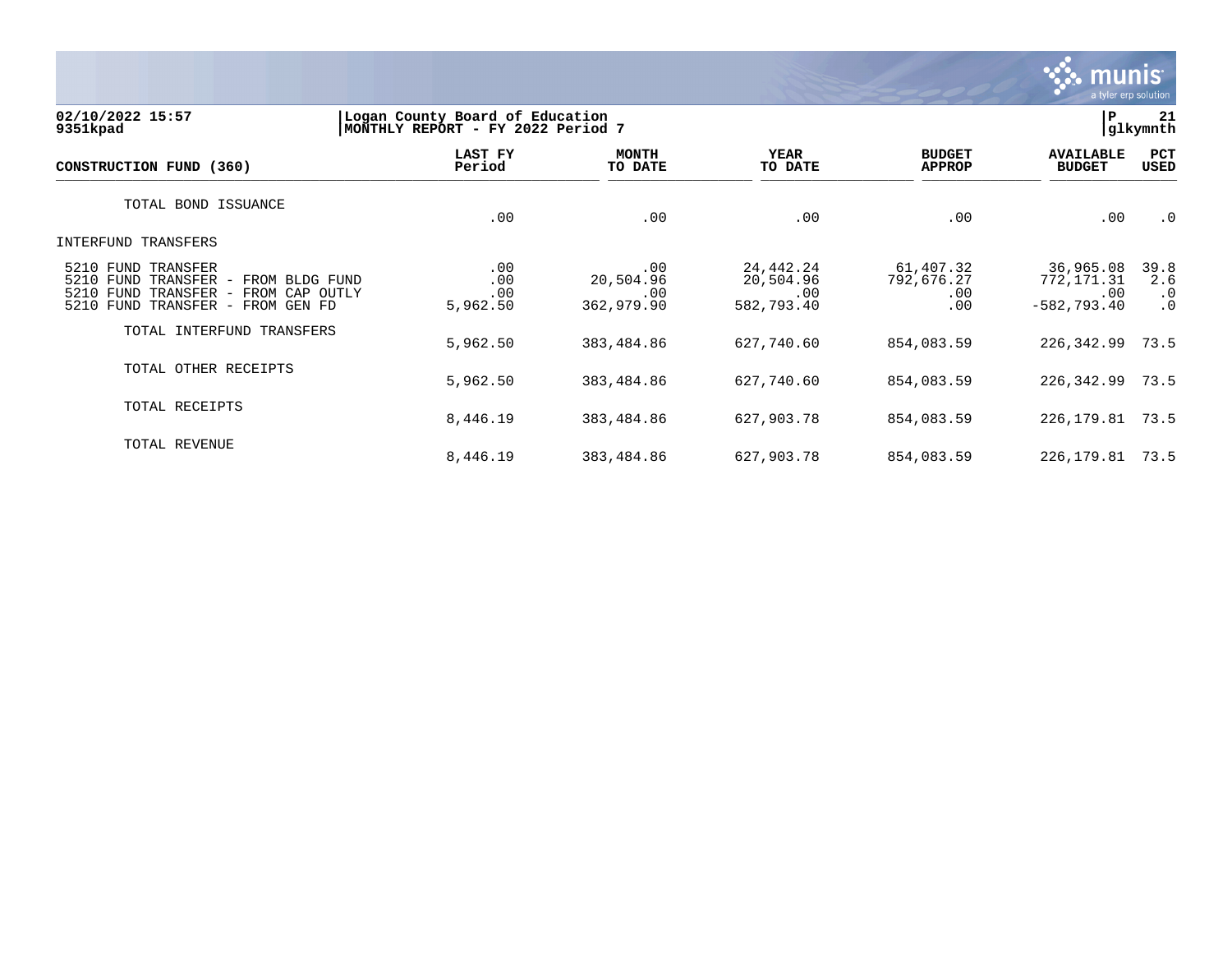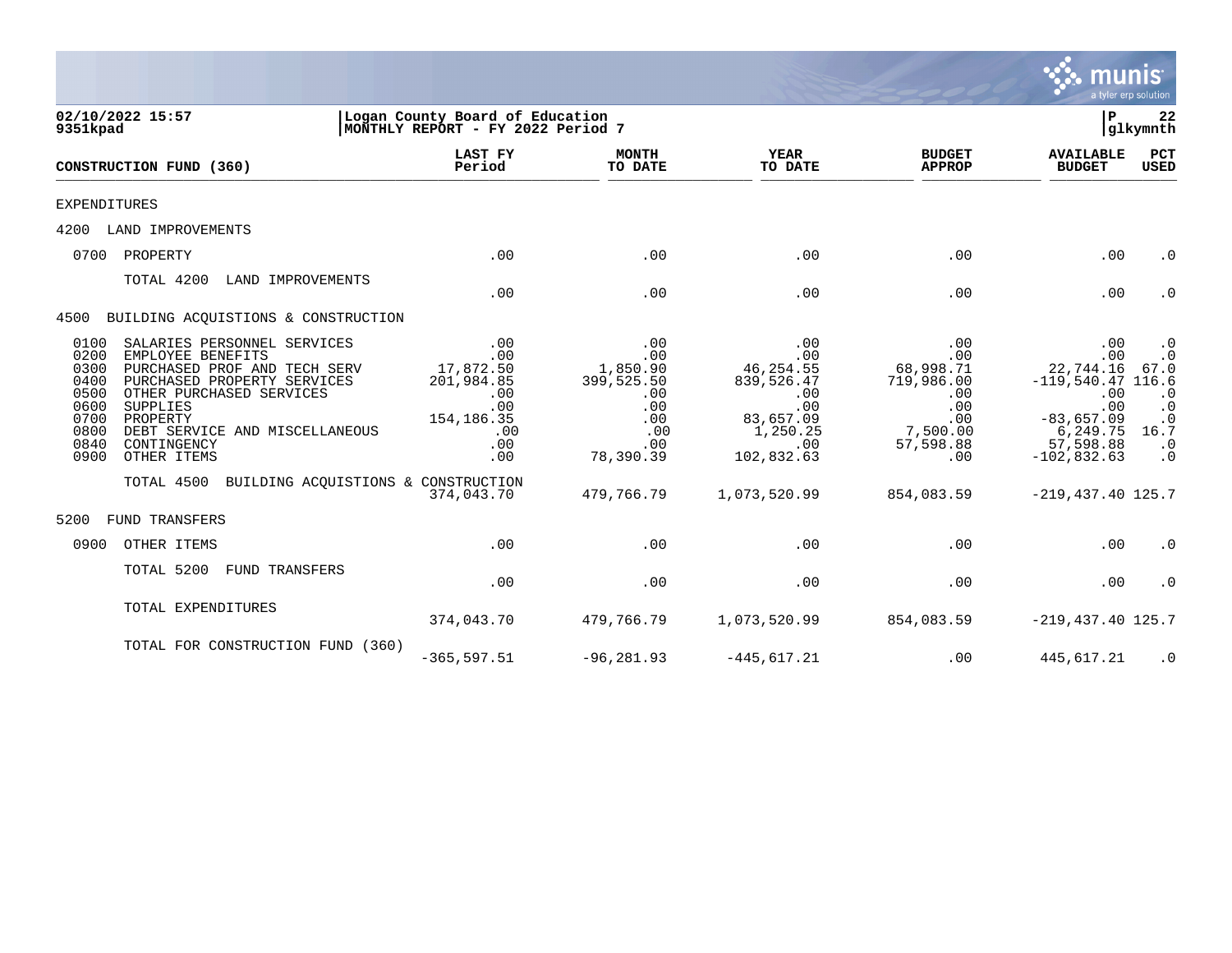|                                                                                                                                                          |                                                                      |                                    |                                     |                                      | munis                                                 | a tyler erp solution   |
|----------------------------------------------------------------------------------------------------------------------------------------------------------|----------------------------------------------------------------------|------------------------------------|-------------------------------------|--------------------------------------|-------------------------------------------------------|------------------------|
| 02/10/2022 15:57<br>9351kpad                                                                                                                             | Logan County Board of Education<br>MONTHLY REPORT - FY 2022 Period 7 |                                    |                                     |                                      | $\, {\bf P}$                                          | 23<br>glkymnth         |
| FOOD SERVICE FUND (51)                                                                                                                                   | LAST FY<br>Period                                                    | <b>MONTH</b><br>TO DATE            | <b>YEAR</b><br>TO DATE              | <b>BUDGET</b><br><b>APPROP</b>       | <b>AVAILABLE</b><br><b>BUDGET</b>                     | PCT<br><b>USED</b>     |
| REVENUES                                                                                                                                                 |                                                                      |                                    |                                     |                                      |                                                       |                        |
| 0999 BEGINNING BALANCE                                                                                                                                   |                                                                      |                                    |                                     |                                      |                                                       |                        |
| TOTAL 0999 BEGINNING BALANCE                                                                                                                             | 1,020,371.64                                                         | .00                                | 1,231,261.70                        | 1,231,261.70                         |                                                       | .00 100.0              |
| RECEIPTS                                                                                                                                                 |                                                                      |                                    |                                     |                                      |                                                       |                        |
| REVENUE FROM LOCAL SOURCES                                                                                                                               |                                                                      |                                    |                                     |                                      |                                                       |                        |
| EARNINGS ON INVESTMENTS                                                                                                                                  |                                                                      |                                    |                                     |                                      |                                                       |                        |
| 1510 INTEREST ON INVESTMENTS                                                                                                                             | 11,645.85                                                            | 318.21                             | 1,995.43                            | 21,087.70                            | 19,092.27                                             | 9.5                    |
| TOTAL EARNINGS ON INVESTMENTS                                                                                                                            | 11,645.85                                                            | 318.21                             | 1,995.43                            | 21,087.70                            | 19,092.27                                             | 9.5                    |
| FOOD SERVICE                                                                                                                                             |                                                                      |                                    |                                     |                                      |                                                       |                        |
| 1611 REIMBURSABLE SCHOOL LUNCH PROG<br>1612 REIMBURSABLE SCH BREAKFAST PRG<br>1624 NON-REIMBURSBLE A LA CARTE PRG<br>1629 NON-REIMBURSBLE OTHER FOOD PRG | .00<br>235.00<br>6,487.85<br>114.60                                  | .00<br>.00<br>5,798.98<br>5,074.23 | .00<br>.00<br>34,656.83<br>9,325.07 | .00<br>235.00<br>15,041.12<br>477.50 | .00<br>235.00<br>$-19,615.71$ 230.4<br>$-8,847.57***$ | $\cdot$ 0<br>$\cdot$ 0 |
| TOTAL FOOD SERVICE                                                                                                                                       | 6,837.45                                                             | 10,873.21                          | 43,981.90                           | 15,753.62                            | $-28, 228.28$ 279.2                                   |                        |
| OTHER REVENUE FROM LOCAL SOURCES                                                                                                                         |                                                                      |                                    |                                     |                                      |                                                       |                        |
| 1920 CONTRIBUTIONS/DONATIONS<br>1930 GAIN / LOSS ON SALE OF ASSETS                                                                                       | 698.00<br>24.00                                                      | .00<br>.00                         | 74.71<br>.00                        | 1,061.60<br>24.00                    | 986.89<br>24.00                                       | 7.0<br>$\cdot$ 0       |
| TOTAL OTHER REVENUE FROM LOCAL SOURCES                                                                                                                   | 722.00                                                               | .00                                | 74.71                               | 1,085.60                             | 1,010.89                                              | 6.9                    |
| TOTAL REVENUE FROM LOCAL SOURCES                                                                                                                         | 19,205.30                                                            | 11, 191.42                         | 46,052.04                           | 37,926.92                            | $-8, 125.12$ 121.4                                    |                        |
| REVENUE FROM STATE SOURCES                                                                                                                               |                                                                      |                                    |                                     |                                      |                                                       |                        |
| EXPENDITURE REIMBURSEMENTS                                                                                                                               |                                                                      |                                    |                                     |                                      |                                                       |                        |
| 3131 STATE MISC REIMBURSEMENTS                                                                                                                           | .00.                                                                 | .00                                | .00                                 | .00                                  | .00                                                   | $\cdot$ 0              |
| TOTAL EXPENDITURE REIMBURSEMENTS                                                                                                                         | .00                                                                  | .00                                | .00                                 | .00                                  | .00                                                   | $\cdot$ 0              |
| RESTRICTED                                                                                                                                               |                                                                      |                                    |                                     |                                      |                                                       |                        |
| 3200 RESTRICTED STATE REVENUE                                                                                                                            | 3,336.03                                                             | .00                                | .00                                 | 21,787.32                            | 21,787.32                                             | $\cdot$ 0              |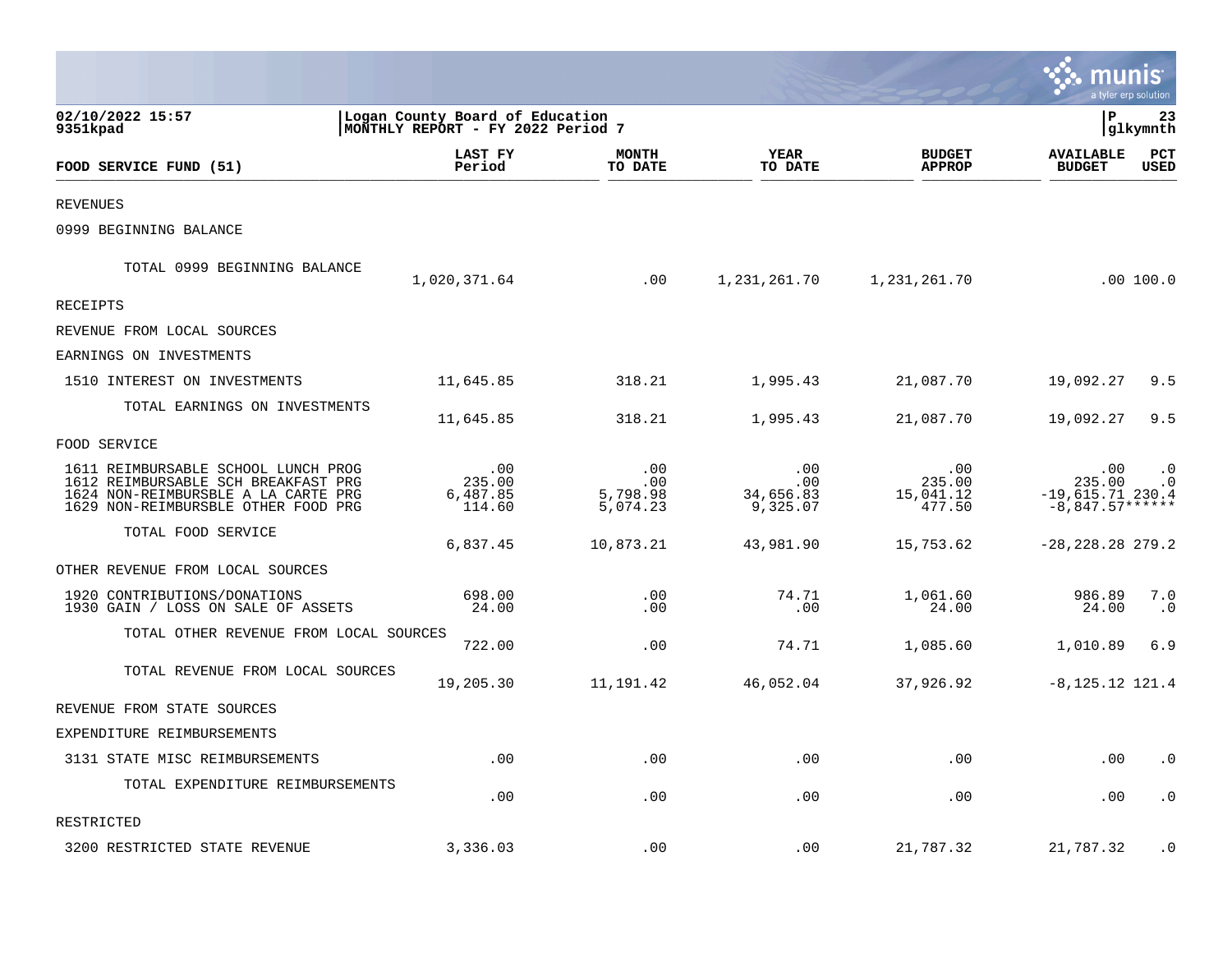

**02/10/2022 15:57 |Logan County Board of Education |P 24** MONTHLY REPORT - FY 2022 Period 7  **LAST FY MONTH YEAR BUDGET AVAILABLE PCT FOOD SERVICE FUND (51) Period TO DATE TO DATE APPROP BUDGET USED**  $\frac{10 \text{ BFR}}{10 \text{ BFR}}$ TOTAL RESTRICTED 3,336.03 .00 .00 21,787.32 21,787.32 .0 REVENUE ON BEHALF PAYMENTS 3900 STATE ON-BEHALF PAYMENTS .00 .00 .00 148,324.70 148,324.70 .0 TOTAL REVENUE ON BEHALF PAYMENTS .00 .00 .00 148,324.70 148,324.70 .0 TOTAL REVENUE FROM STATE SOURCES 0. 3,336.03 170,112.02 170,112.02 170,112.02 170,112.02 1 REVENUE FROM FEDERAL SOURCES RESTRICTED THROUGH THE STATE 4500 RESTRICTED FED THRU STATE 1,309,489.99 108,701.69 1,012,559.67 2,196,552.47 1,183,992.80 46.1 4500 RESTR. FED THRU ST-BREAKFAST TOTAL RESTRICTED THROUGH THE STATE<br>1,323,691.79 1,323,691.79 153,873.79 1,306,924.45 2,210,754.27 903,829.82 59.1 CHILD NUTRITION PROGRAM DONATED COMMODIT 4950 CHILD NUTR PRG DONATED COMMOD .00 .00 .00 118,416.86 118,416.86 .0 TOTAL CHILD NUTRITION PROGRAM DONATED COMMODIT .00 .00 .00 118,416.86 118,416.86 .0 TOTAL REVENUE FROM FEDERAL SOURCES 1,323,691.79 153,873.79 1,306,924.45 2,329,171.13 1,022,246.68 56.1 TOTAL RECEIPTS 1,346,233.12 165,065.21 1,352,976.49 2,537,210.07 1,184,233.58 53.3 TOTAL REVENUE 2,366,604.76 165,065.21 2,584,238.19 3,768,471.77 1,184,233.58 68.6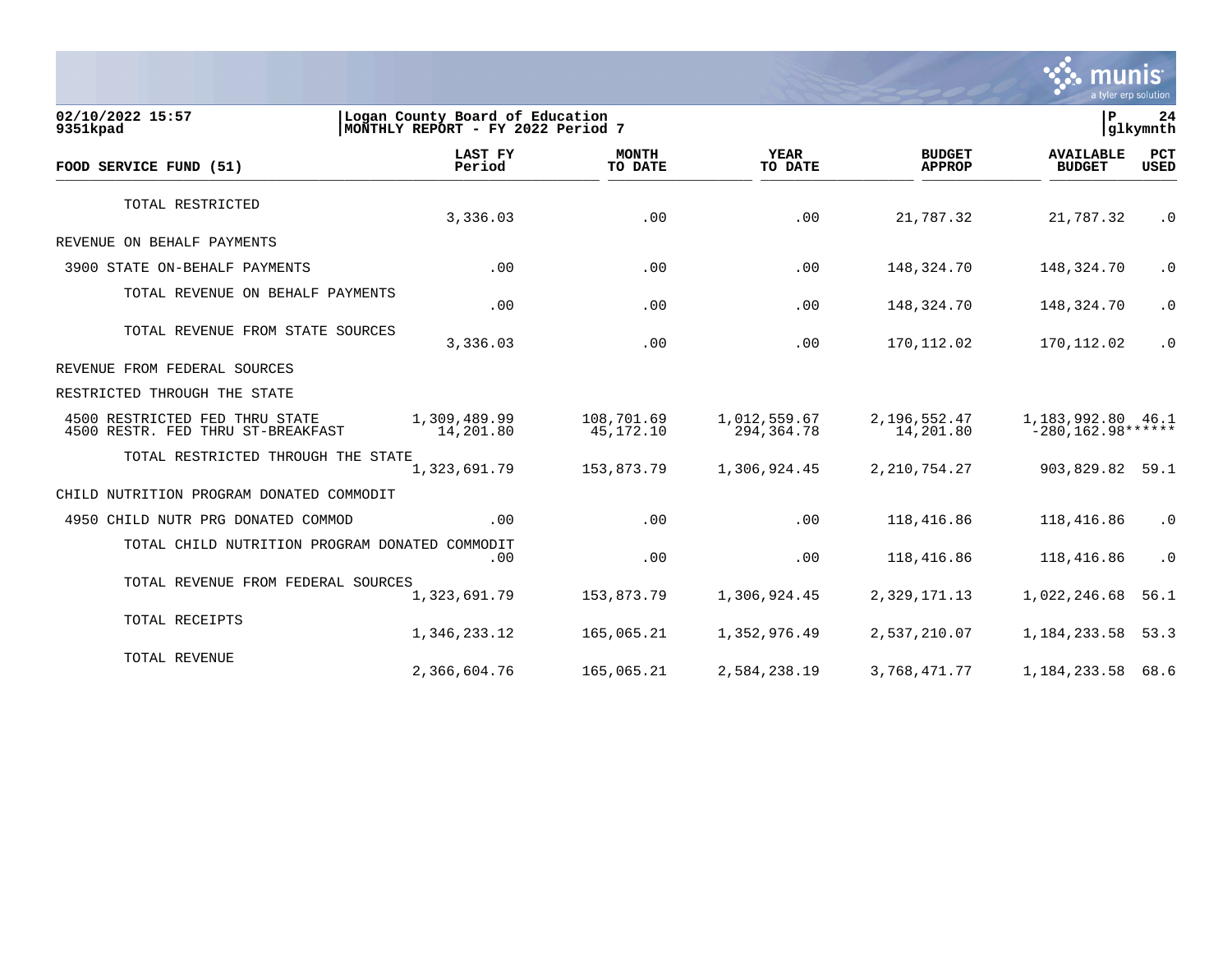

| 9351kpad                                                                     | 02/10/2022 15:57                                                                                                                                                                                                                                                          | Logan County Board of Education<br>MONTHLY REPORT - FY 2022 Period 7                                         |                                                                                             |                                                                                                             |                                                                                                                                  | P                                                                                                                              | 25<br> glkymnth                                                                             |
|------------------------------------------------------------------------------|---------------------------------------------------------------------------------------------------------------------------------------------------------------------------------------------------------------------------------------------------------------------------|--------------------------------------------------------------------------------------------------------------|---------------------------------------------------------------------------------------------|-------------------------------------------------------------------------------------------------------------|----------------------------------------------------------------------------------------------------------------------------------|--------------------------------------------------------------------------------------------------------------------------------|---------------------------------------------------------------------------------------------|
|                                                                              | FOOD SERVICE FUND (51)                                                                                                                                                                                                                                                    | LAST FY<br>Period                                                                                            | <b>MONTH</b><br>TO DATE                                                                     | <b>YEAR</b><br>TO DATE                                                                                      | <b>BUDGET</b><br><b>APPROP</b>                                                                                                   | <b>AVAILABLE</b><br><b>BUDGET</b>                                                                                              | PCT<br><b>USED</b>                                                                          |
| <b>EXPENDITURES</b>                                                          |                                                                                                                                                                                                                                                                           |                                                                                                              |                                                                                             |                                                                                                             |                                                                                                                                  |                                                                                                                                |                                                                                             |
| 3100                                                                         | FOOD SERVICE OPERATION                                                                                                                                                                                                                                                    |                                                                                                              |                                                                                             |                                                                                                             |                                                                                                                                  |                                                                                                                                |                                                                                             |
| 0100<br>0200<br>0280<br>0300<br>0400<br>0500<br>0600<br>0700<br>0800<br>0840 | SALARIES PERSONNEL SERVICES<br>EMPLOYEE BENEFITS<br>ON-BEHALF<br>PURCHASED PROF AND TECH SERV<br>PURCHASED PROPERTY SERVICES<br>OTHER PURCHASED SERVICES<br>SUPPLIES<br>PROPERTY<br>DEBT SERVICE AND MISCELLANEOUS<br>CONTINGENCY<br>TOTAL 3100<br>FOOD SERVICE OPERATION | 310,181.09<br>88,446.98<br>.00<br>.00<br>24,873.37<br>1,334.09<br>614,740.76<br>2,400.79<br>13,402.72<br>.00 | 50,913.66<br>15,620.86<br>.00<br>.00<br>1,717.79<br>95.33<br>63,044.09<br>.00<br>.00<br>.00 | 304,890.54<br>92,252.11<br>.00<br>.00<br>34,628.97<br>1,697.36<br>577,644.40<br>2,010.58<br>3,888.50<br>.00 | 623,460.51<br>196,575.14<br>148,324.70<br>.00<br>53,626.08<br>4,234.77<br>1,178,832.94<br>16,949.39<br>13,857.72<br>1,442,610.52 | 318,569.97<br>104, 323.03<br>148,324.70<br>.00<br>18,997.11<br>2,537.41<br>601,188.54<br>14,938.81<br>9,969.22<br>1,442,610.52 | 48.9<br>46.9<br>$\cdot$ 0<br>$\cdot$ 0<br>64.6<br>40.1<br>49.0<br>11.9<br>28.1<br>$\cdot$ 0 |
| 5200                                                                         | TRANSFERS<br>FUND                                                                                                                                                                                                                                                         | 1,055,379.80                                                                                                 | 131, 391. 73                                                                                | 1,017,012.46                                                                                                | 3,678,471.77                                                                                                                     | 2,661,459.31                                                                                                                   | 27.7                                                                                        |
| 0900                                                                         | OTHER ITEMS                                                                                                                                                                                                                                                               | 36,190.75                                                                                                    | 9,521.09                                                                                    | 59,469.99                                                                                                   | 90,000.00                                                                                                                        | 30,530.01                                                                                                                      | 66.1                                                                                        |
|                                                                              | TOTAL 5200<br>FUND TRANSFERS                                                                                                                                                                                                                                              | 36,190.75                                                                                                    | 9,521.09                                                                                    | 59,469.99                                                                                                   | 90,000.00                                                                                                                        | 30,530.01                                                                                                                      | 66.1                                                                                        |
|                                                                              | TOTAL EXPENDITURES                                                                                                                                                                                                                                                        | 1,091,570.55                                                                                                 | 140,912.82                                                                                  | 1,076,482.45                                                                                                | 3,768,471.77                                                                                                                     | 2,691,989.32                                                                                                                   | 28.6                                                                                        |
|                                                                              | TOTAL FOR FOOD SERVICE FUND (51)                                                                                                                                                                                                                                          | 1,275,034.21                                                                                                 | 24, 152.39                                                                                  | 1,507,755.74                                                                                                | .00                                                                                                                              | $-1,507,755.74$                                                                                                                | $\cdot$ 0                                                                                   |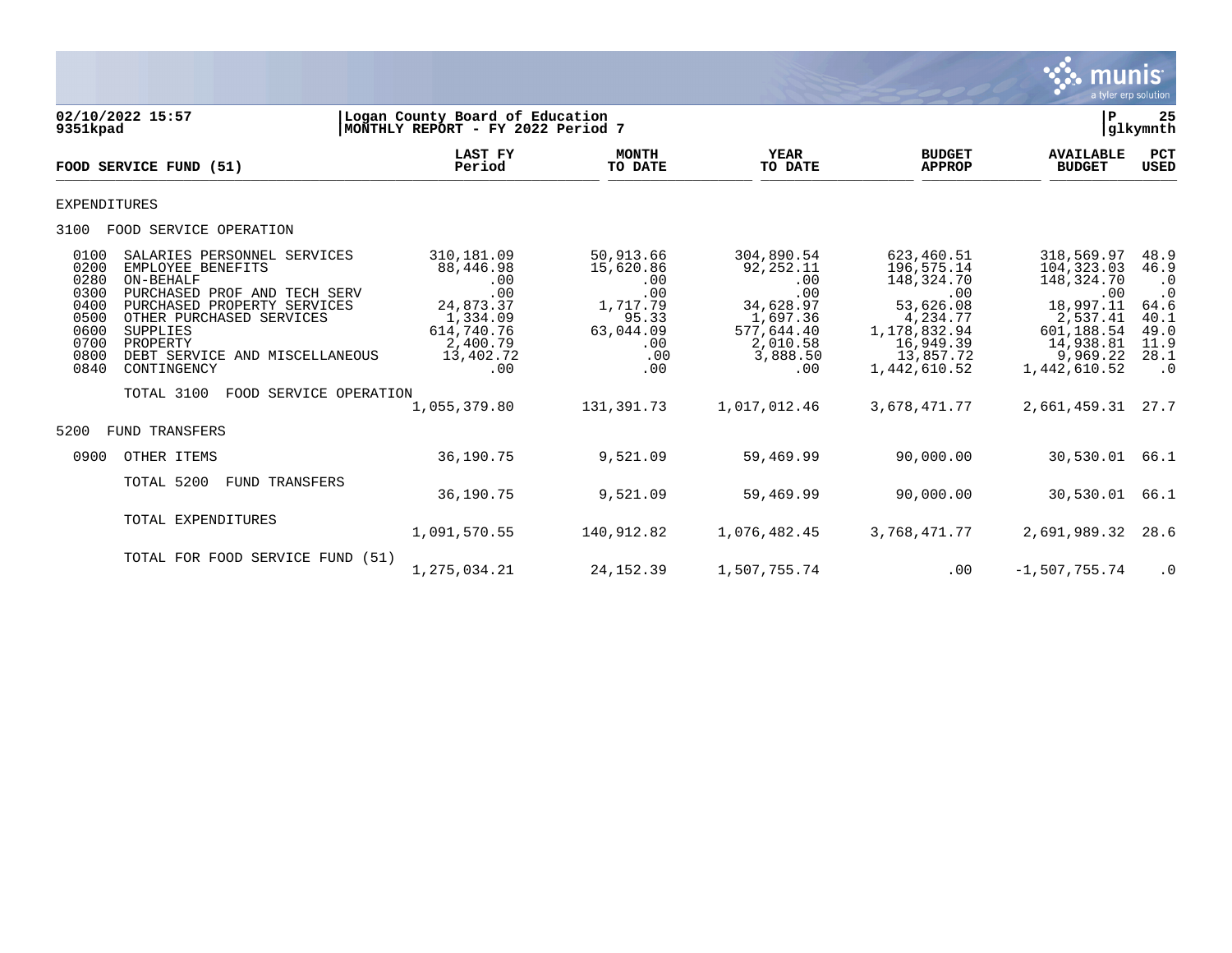|                                        |                                                                      |                         |                        |                                | munis<br>a tyler erp solution     |                    |
|----------------------------------------|----------------------------------------------------------------------|-------------------------|------------------------|--------------------------------|-----------------------------------|--------------------|
| 02/10/2022 15:57<br>9351kpad           | Logan County Board of Education<br>MONTHLY REPORT - FY 2022 Period 7 |                         |                        |                                | $\mathbf{P}$<br>glkymnth          | 26                 |
| FID FD - PRIV-PURPOSE TR FDS (         | LAST FY<br>Period                                                    | <b>MONTH</b><br>TO DATE | <b>YEAR</b><br>TO DATE | <b>BUDGET</b><br><b>APPROP</b> | <b>AVAILABLE</b><br><b>BUDGET</b> | PCT<br><b>USED</b> |
| <b>REVENUES</b>                        |                                                                      |                         |                        |                                |                                   |                    |
| 0999 BEGINNING BALANCE                 |                                                                      |                         |                        |                                |                                   |                    |
| TOTAL 0999 BEGINNING BALANCE           | 506,131.12                                                           | .00                     | 512,458.78             | 511,458.78                     | $-1,000.00$ 100.2                 |                    |
| <b>RECEIPTS</b>                        |                                                                      |                         |                        |                                |                                   |                    |
| REVENUE FROM LOCAL SOURCES             |                                                                      |                         |                        |                                |                                   |                    |
| EARNINGS ON INVESTMENTS                |                                                                      |                         |                        |                                |                                   |                    |
| 1510 INTEREST ON INVESTMENTS           | 11,212.96                                                            | 238.29                  | 1,583.17               | 2,285.22                       | 702.05                            | 69.3               |
| TOTAL EARNINGS ON INVESTMENTS          | 11,212.96                                                            | 238.29                  | 1,583.17               | 2,285.22                       | 702.05                            | 69.3               |
| OTHER REVENUE FROM LOCAL SOURCES       |                                                                      |                         |                        |                                |                                   |                    |
| 1920 CONTRIBUTIONS/DONATIONS           | 5,581.00                                                             | 100.00                  | 37,462.47              | 30,250.00                      | $-7, 212.47$ 123.8                |                    |
| TOTAL OTHER REVENUE FROM LOCAL SOURCES | 5,581.00                                                             | 100.00                  | 37,462.47              | 30,250.00                      | $-7, 212.47$ 123.8                |                    |
| TOTAL REVENUE FROM LOCAL SOURCES       | 16,793.96                                                            | 338.29                  | 39,045.64              | 32,535.22                      | $-6, 510.42$ 120.0                |                    |
| TOTAL RECEIPTS                         | 16,793.96                                                            | 338.29                  | 39,045.64              | 32,535.22                      | $-6, 510.42$ 120.0                |                    |
| TOTAL REVENUE                          | 522,925.08                                                           | 338.29                  | 551,504.42             | 543,994.00                     | $-7,510.42$ 101.4                 |                    |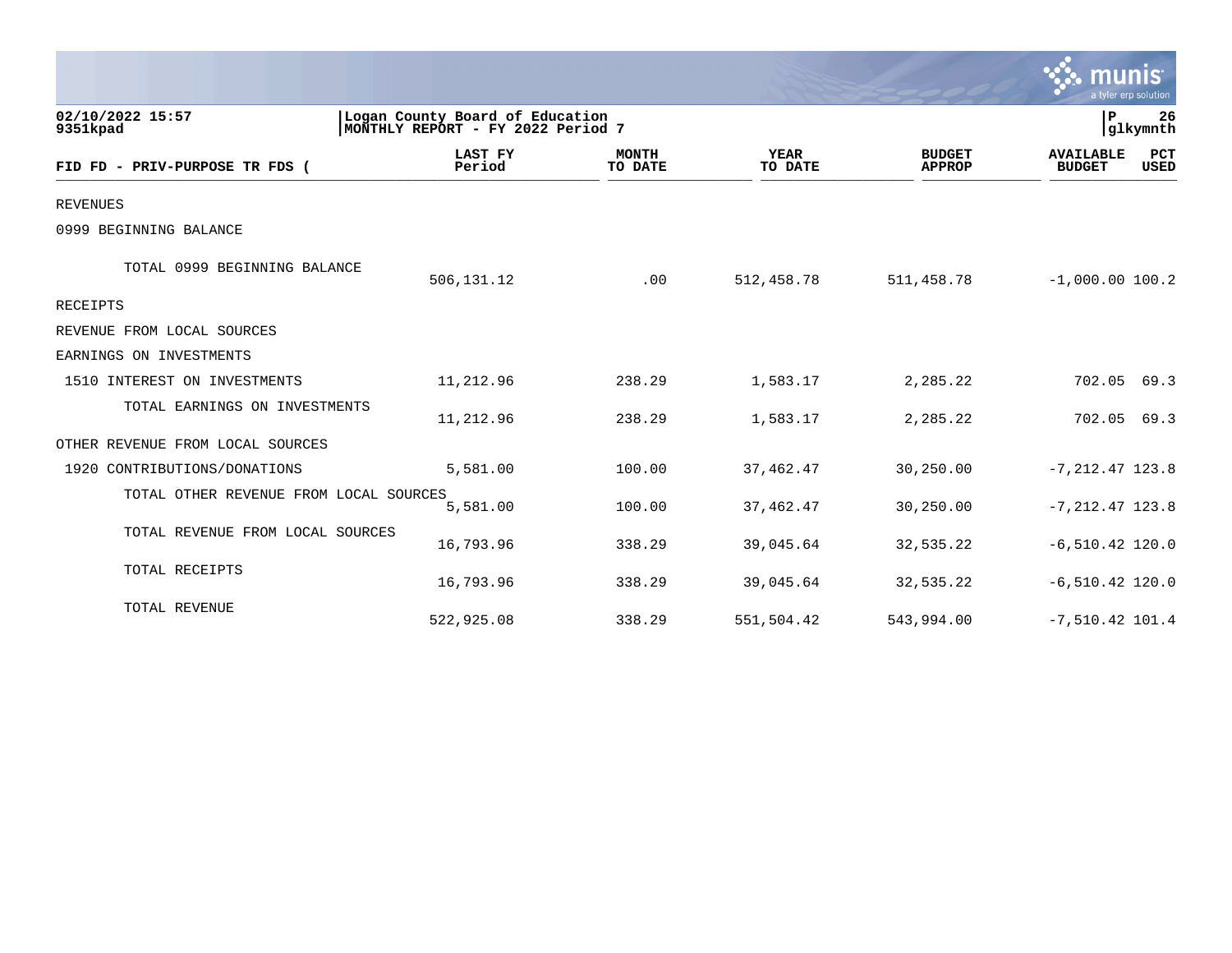

| 02/10/2022 15:57<br>9351kpad |                                                                  | Logan County Board of Education<br>MONTHLY REPORT - FY 2022 Period 7 | ΙP                      | 27<br> glkymnth         |                                |                                   |                                |
|------------------------------|------------------------------------------------------------------|----------------------------------------------------------------------|-------------------------|-------------------------|--------------------------------|-----------------------------------|--------------------------------|
|                              | FID FD - PRIV-PURPOSE TR FDS (                                   | LAST FY<br>Period                                                    | <b>MONTH</b><br>TO DATE | <b>YEAR</b><br>TO DATE  | <b>BUDGET</b><br><b>APPROP</b> | <b>AVAILABLE</b><br><b>BUDGET</b> | <b>PCT</b><br><b>USED</b>      |
| <b>EXPENDITURES</b>          |                                                                  |                                                                      |                         |                         |                                |                                   |                                |
| 3300                         | COMMUNITY SERVICES                                               |                                                                      |                         |                         |                                |                                   |                                |
| 0600<br>0800<br>0840         | <b>SUPPLIES</b><br>DEBT SERVICE AND MISCELLANEOUS<br>CONTINGENCY | 17,750.00<br>.00<br>.00                                              | 1,000.00<br>.00<br>.00  | 21,250.00<br>.00<br>.00 | 40,750.00<br>.00<br>503,244.00 | 19,500.00<br>.00<br>503,244.00    | 52.2<br>$\cdot$ 0<br>$\cdot$ 0 |
|                              | TOTAL 3300<br>COMMUNITY SERVICES                                 | 17,750.00                                                            | 1,000.00                | 21,250.00               | 543,994.00                     | 522,744.00                        | 3.9                            |
|                              | TOTAL EXPENDITURES                                               | 17,750.00                                                            | 1,000.00                | 21,250.00               | 543,994.00                     | 522,744.00                        | 3.9                            |
|                              | TOTAL FOR FID FD -                                               | PRIV-PURPOSE TR FDS (7000)<br>505,175.08                             | $-661.71$               | 530, 254.42             | .00                            | $-530, 254.42$                    | $\cdot$ 0                      |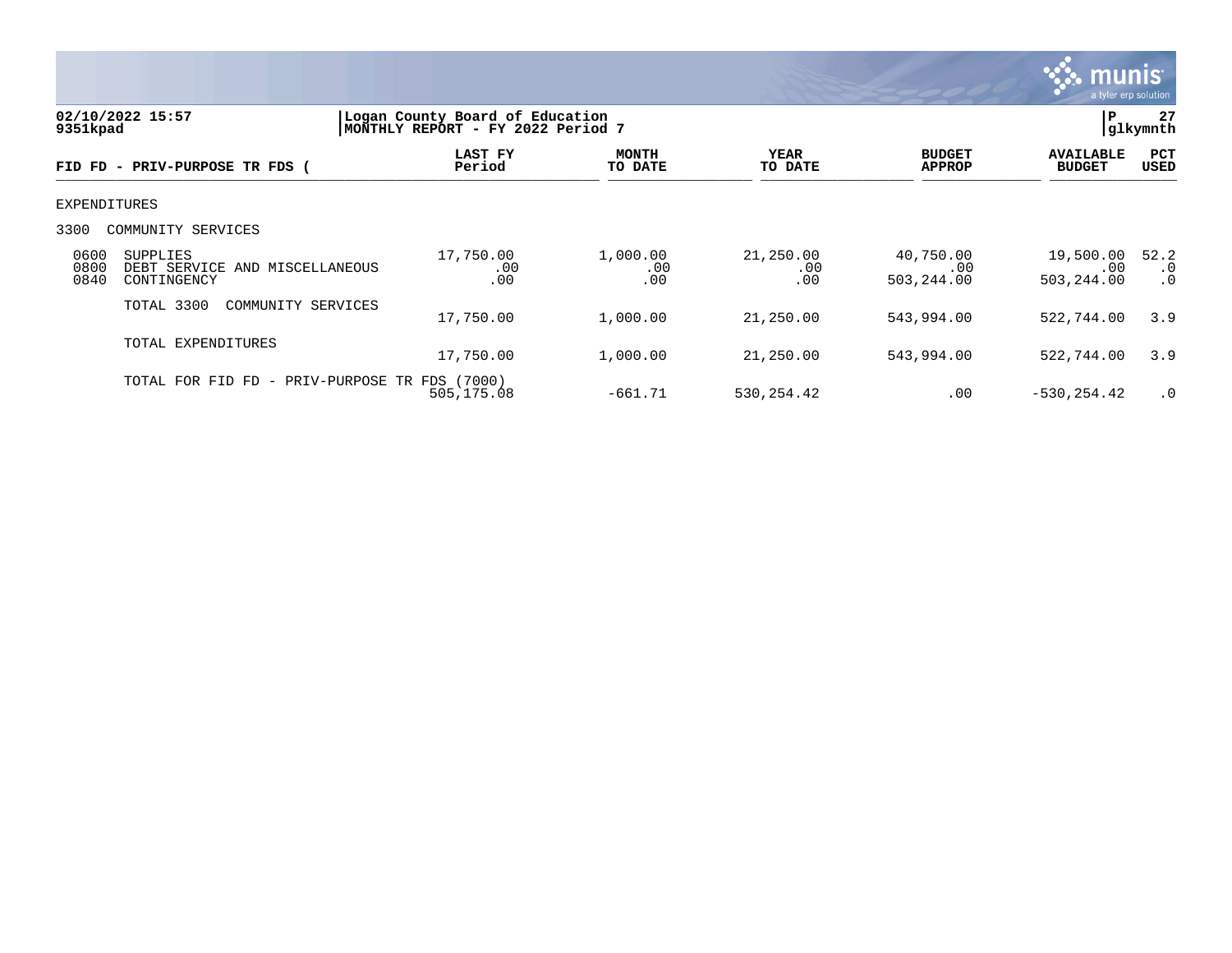

## **02/10/2022 15:41 |Logan County Board of Education |P 1 9351kpad |BALANCE SHEET FOR 2022 7 |glbalsht**

| FUND: 1                                                                                                                                                                                                                                                                                                                                                                                                                                                                           | <b>GENERAL FUND</b>              |                                              |                                                                                                                                                         | NET CHANGE<br>FOR PERIOD                                                                                                  | <b>ACCOUNT</b><br><b>BALANCE</b>                                                                                          |
|-----------------------------------------------------------------------------------------------------------------------------------------------------------------------------------------------------------------------------------------------------------------------------------------------------------------------------------------------------------------------------------------------------------------------------------------------------------------------------------|----------------------------------|----------------------------------------------|---------------------------------------------------------------------------------------------------------------------------------------------------------|---------------------------------------------------------------------------------------------------------------------------|---------------------------------------------------------------------------------------------------------------------------|
| <b>ASSETS</b>                                                                                                                                                                                                                                                                                                                                                                                                                                                                     | 10<br>10                         | 6101<br>6106                                 | CASH IN BANK<br>FSNB SWEEP SAVINGS ACCOUNT                                                                                                              | $-54,067.30$<br>94,035.60                                                                                                 | $-506, 155.29$<br>13,608,868.20                                                                                           |
|                                                                                                                                                                                                                                                                                                                                                                                                                                                                                   | 10                               | 6131                                         | RECEIVABLE FROM SPECIAL REV FN                                                                                                                          | 11,525.00                                                                                                                 | .00                                                                                                                       |
|                                                                                                                                                                                                                                                                                                                                                                                                                                                                                   |                                  | TOTAL ASSETS                                 |                                                                                                                                                         | 51,493.30                                                                                                                 | 13, 102, 712. 91                                                                                                          |
| LIABILITIES<br>7401<br>10<br>PAYABLE TO LCHS<br>7421<br>10<br>ACCOUNTS PAYABLE<br>10<br>7461<br>ACCR SALARIES & BENEFT PAYABLE<br>10<br>7465<br>OTHER EMPL BENEFIT W/H PAYABLE<br>10<br>7466<br>DEF COMP W/H PAYABLE & OTHER<br>10<br>7471<br>FEDERAL TAX WITHHELD PAYABLE<br>10<br>7472<br>FICA WITHHELD PAYABLE<br>10<br>7474<br>KTRS WITHHELD PAYABLE<br>7476<br>10<br>ACCR ANN REO CONTRIB LIABILITY<br>10<br>7499<br>403B FEES PAYABLE<br>10<br>7603<br>PURCHASE OBLIGATIONS |                                  |                                              |                                                                                                                                                         | $-33.45$<br>$-86,534.00$<br>256.78<br>.00<br>.00<br>56,007.60<br>$-56,007.60$<br>.00<br>$-809.92$<br>40.50<br>$-3,376.00$ | $-151, 139.14$<br>$-86,534.00$<br>$-1,878.82$<br>27.74<br>$-34.97$<br>.00<br>.00<br>1,423.90<br>.00<br>483.00<br>8,177.00 |
|                                                                                                                                                                                                                                                                                                                                                                                                                                                                                   |                                  | TOTAL LIABILITIES                            |                                                                                                                                                         | $-90, 456.09$                                                                                                             | $-229, 475.29$                                                                                                            |
| FUND BALANCE                                                                                                                                                                                                                                                                                                                                                                                                                                                                      | 10<br>10<br>10<br>10<br>10<br>10 | 6302<br>7602<br>8735<br>8742<br>8747<br>8753 | REVENUES CONTROL<br>EXPENDITURES CONTROL<br>RESTRICTED-FUTURE CONSTR BG-1<br>COMMITED - SICK LEAVE<br>COMMITTED - OTHER<br>ASSIGNED-PURCH OBL - CURRENT | $-2,498,931.84$<br>2, 171, 538.73<br>362,979.90<br>.00<br>.00<br>3,376.00                                                 | $-16, 468, 227.56$<br>11,958,123.98<br>$-2, 545, 694.33$<br>$-409, 262, 71$<br>$-5,400,000.00$<br>$-8.177.00$             |
|                                                                                                                                                                                                                                                                                                                                                                                                                                                                                   |                                  | TOTAL FUND BALANCE                           |                                                                                                                                                         | 38,962.79                                                                                                                 | $-12,873,237.62$                                                                                                          |
|                                                                                                                                                                                                                                                                                                                                                                                                                                                                                   |                                  | TOTAL LIABILITIES + FUND BALANCE             |                                                                                                                                                         | $-51, 493.30$                                                                                                             | $-13, 102, 712.91$                                                                                                        |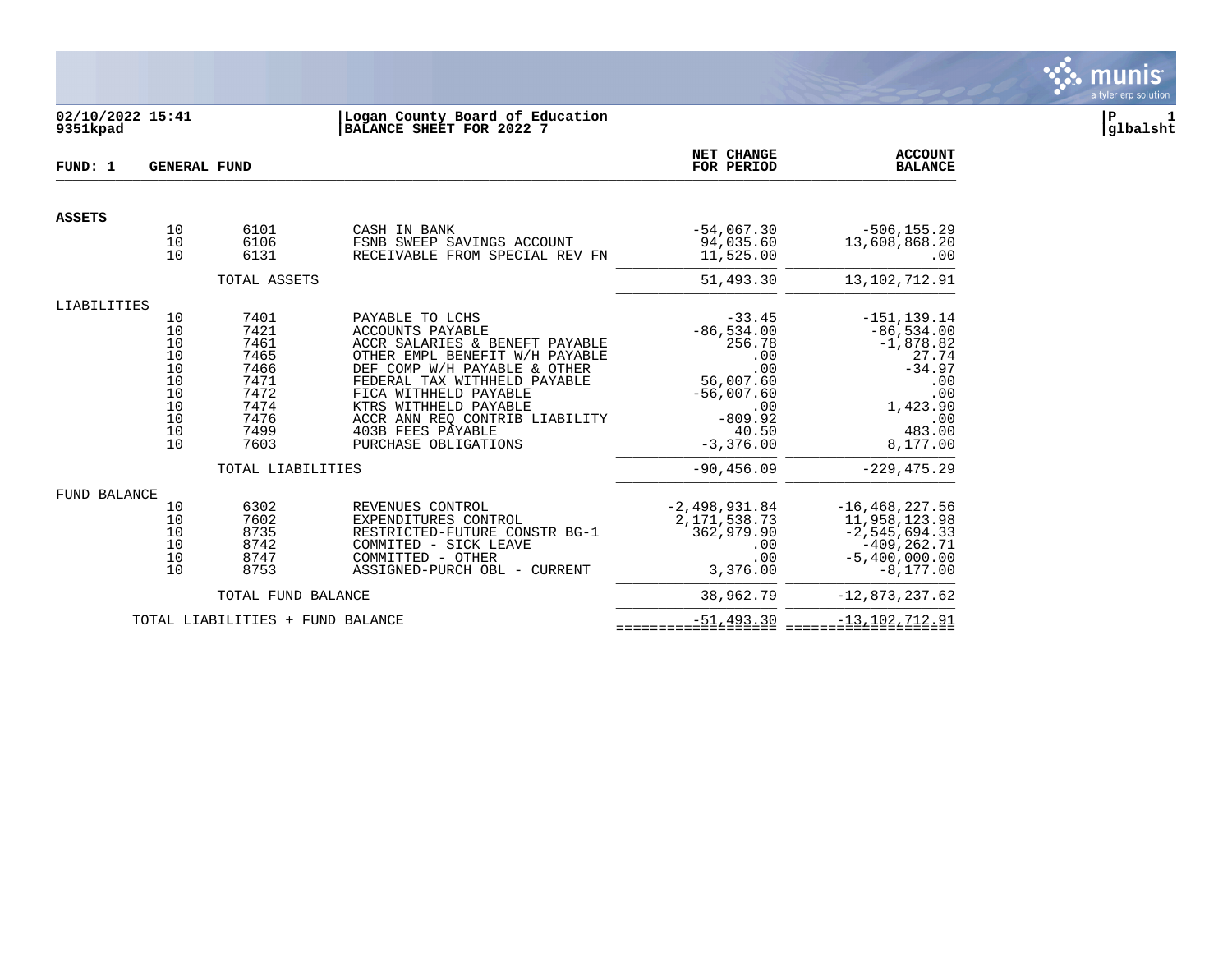

# **02/10/2022 15:41 |Logan County Board of Education |P 2 9351kpad |BALANCE SHEET FOR 2022 7 |glbalsht**

| FUND: 2         |          | SPECIAL REVENUE                  |                                             | NET CHANGE<br>FOR PERIOD | <b>ACCOUNT</b><br><b>BALANCE</b> |
|-----------------|----------|----------------------------------|---------------------------------------------|--------------------------|----------------------------------|
|                 |          |                                  |                                             |                          |                                  |
| ASSETS          | 20       | 6106                             | FSNB SWEEP SAVINGS ACCOUNT                  | $-492, 280.81$           | $-41,976.76$                     |
|                 | 20       | 6130                             | INTERFUND RECEIVABLES                       | $-11,525.00$             | .00                              |
|                 |          | TOTAL ASSETS                     |                                             | $-503, 805.81$           | $-41,976.76$                     |
| BALANCE<br>FUND |          |                                  |                                             |                          |                                  |
|                 | 20       | 6302                             | REVENUES CONTROL                            | $-34,759.81$             | $-2,932,945.61$                  |
|                 | 20<br>20 | 7602<br>8731                     | EXPENDITURES CONTROL<br>RESTRICTED - GRANTS | 538,565.62<br>.00        | 3,559,761.57<br>$-584, 839.20$   |
|                 |          | TOTAL FUND BALANCE               |                                             | 503,805.81               | 41,976.76                        |
|                 |          | TOTAL LIABILITIES + FUND BALANCE |                                             | 503,805.81               | 41,976.76                        |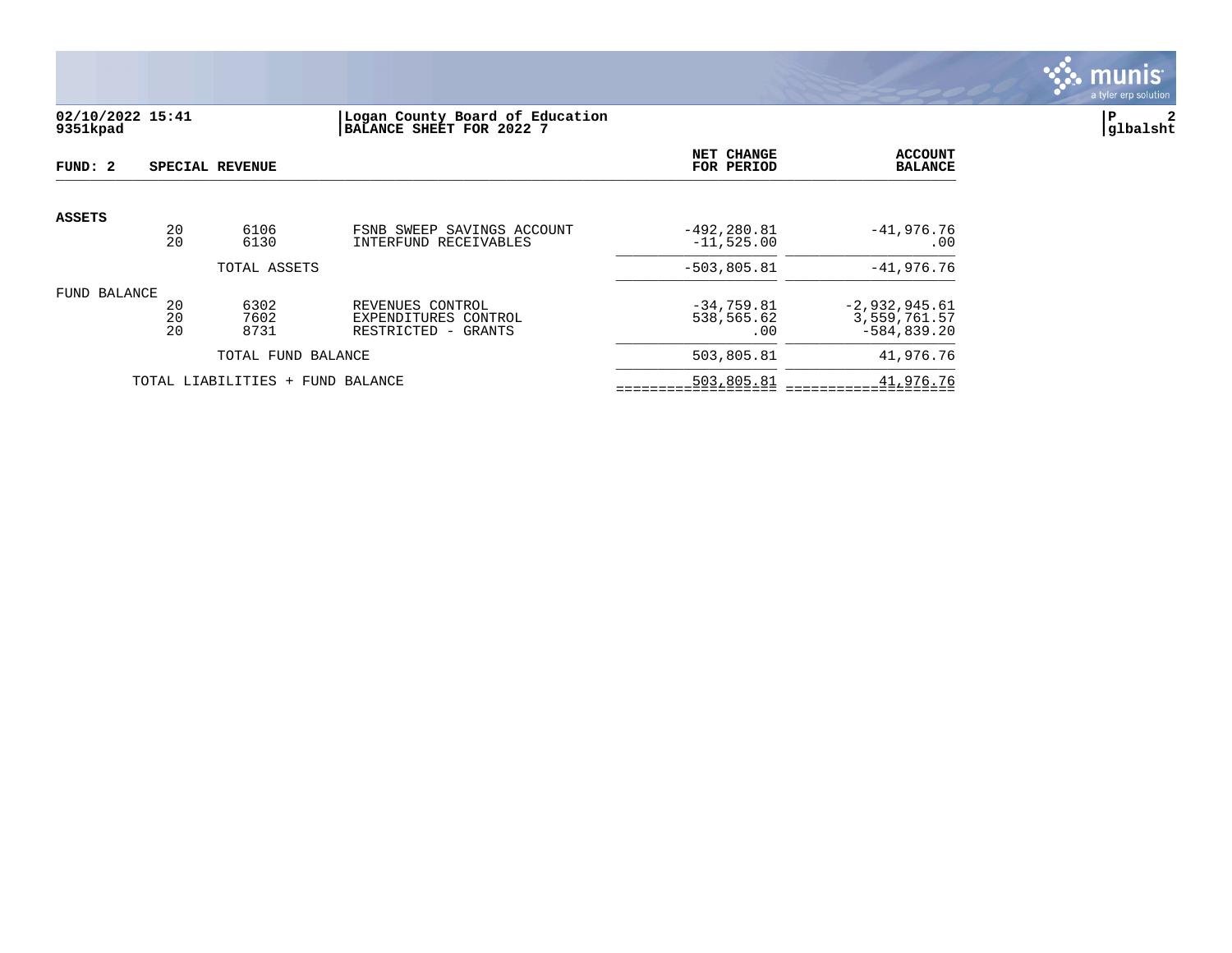

## **02/10/2022 15:41 |Logan County Board of Education |P 3 9351kpad |BALANCE SHEET FOR 2022 7 |glbalsht**

| <b>FUND: 310</b> |    | CAPITAL OUTLAY FUND              | NET CHANGE<br>FOR PERIOD   | <b>ACCOUNT</b><br><b>BALANCE</b> |                |
|------------------|----|----------------------------------|----------------------------|----------------------------------|----------------|
| <b>ASSETS</b>    |    |                                  |                            |                                  |                |
|                  | 31 | 6106                             | FSNB SWEEP SAVINGS ACCOUNT | .00                              | 159,384.00     |
|                  |    | TOTAL ASSETS                     |                            | .00                              | 159,384.00     |
| FUND BALANCE     | 31 | 6302                             | REVENUES CONTROL           | .00                              | $-159,384.00$  |
|                  |    | TOTAL FUND BALANCE               |                            | .00                              | $-159, 384.00$ |
|                  |    | TOTAL LIABILITIES + FUND BALANCE | .00                        | $-159, 384.00$                   |                |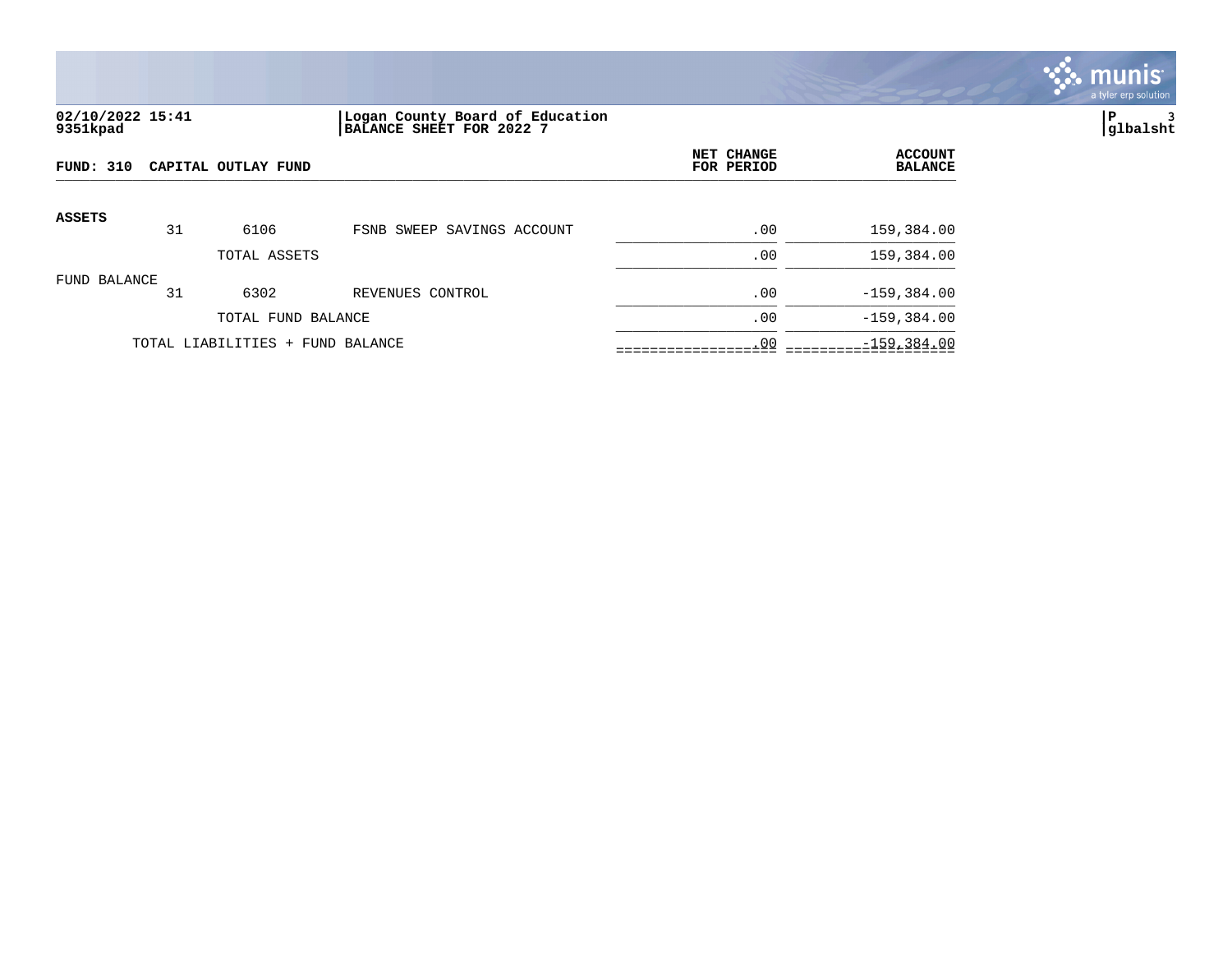

### **02/10/2022 15:41 |Logan County Board of Education |P 4 9351kpad |BALANCE SHEET FOR 2022 7 |glbalsht**

| FUND: 320     |                | BUILDING FUND (5 CENT LEVY) |                                                                            | NET CHANGE<br>FOR PERIOD         | <b>ACCOUNT</b><br><b>BALANCE</b>                   |
|---------------|----------------|-----------------------------|----------------------------------------------------------------------------|----------------------------------|----------------------------------------------------|
| <b>ASSETS</b> | 32             | 6106                        | FSNB SWEEP SAVINGS ACCOUNT                                                 | 58,084.37                        | 1,889,954.74                                       |
|               |                | TOTAL ASSETS                |                                                                            | 58,084.37                        | 1,889,954.74                                       |
| FUND BALANCE  | 32<br>32<br>32 | 6302<br>7602<br>8738        | REVENUES CONTROL<br>EXPENDITURES CONTROL<br>RESTRICTED-SFCC ESCROW-CURRENT | $-198.94$<br>$-57,885.43$<br>.00 | $-2, 256, 964.47$<br>1,265,711.26<br>$-898.701.53$ |
|               |                | TOTAL FUND BALANCE          |                                                                            | $-58,084.37$                     | $-1,889,954.74$                                    |
|               |                | TOTAL LIABILITIES +         | FUND BALANCE                                                               | $-58,084.37$                     | $-1,889,954.74$                                    |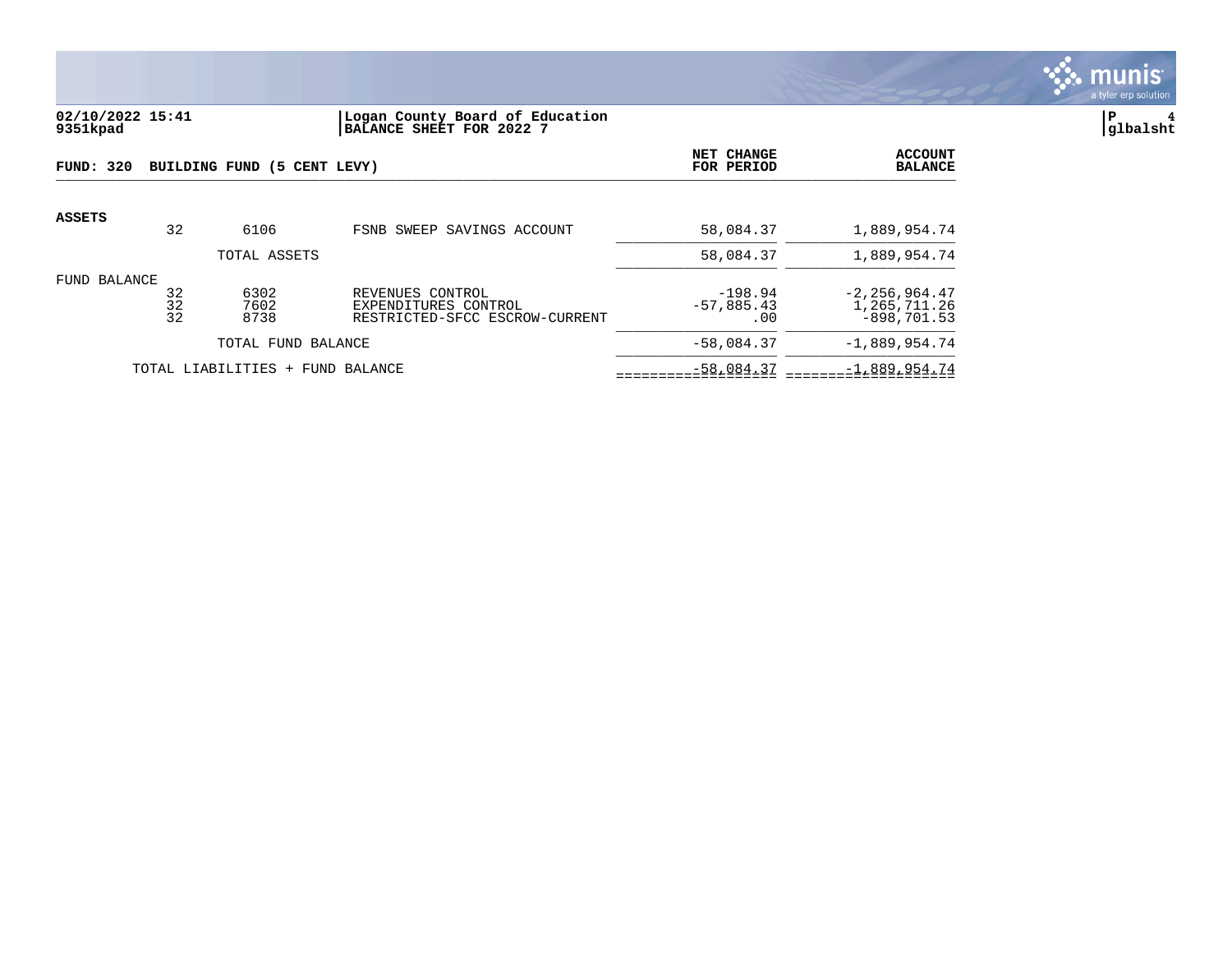

## **02/10/2022 15:41 |Logan County Board of Education |P 5 9351kpad |BALANCE SHEET FOR 2022 7 |glbalsht**

| FUND: 360       |                | CONSTRUCTION FUND                |                                                                           | NET CHANGE<br>FOR PERIOD            | <b>ACCOUNT</b><br><b>BALANCE</b>                |
|-----------------|----------------|----------------------------------|---------------------------------------------------------------------------|-------------------------------------|-------------------------------------------------|
| <b>ASSETS</b>   | 36             | 6106                             | FSNB SWEEP SAVINGS ACCOUNT                                                | $-96, 281, 93$                      | 12,864.48                                       |
|                 |                | TOTAL ASSETS                     |                                                                           | $-96, 281.93$                       | 12,864.48                                       |
| BALANCE<br>FUND | 36<br>36<br>36 | 6302<br>7602<br>8735             | REVENUES CONTROL<br>EXPENDITURES CONTROL<br>RESTRICTED-FUTURE CONSTR BG-1 | $-383, 484.86$<br>479,766.79<br>.00 | $-627,903.78$<br>1,073,520.99<br>$-458, 481.69$ |
|                 |                | TOTAL FUND BALANCE               |                                                                           | 96,281.93                           | $-12,864.48$                                    |
|                 |                | TOTAL LIABILITIES + FUND BALANCE | 96,281.93                                                                 | $-12,864.48$                        |                                                 |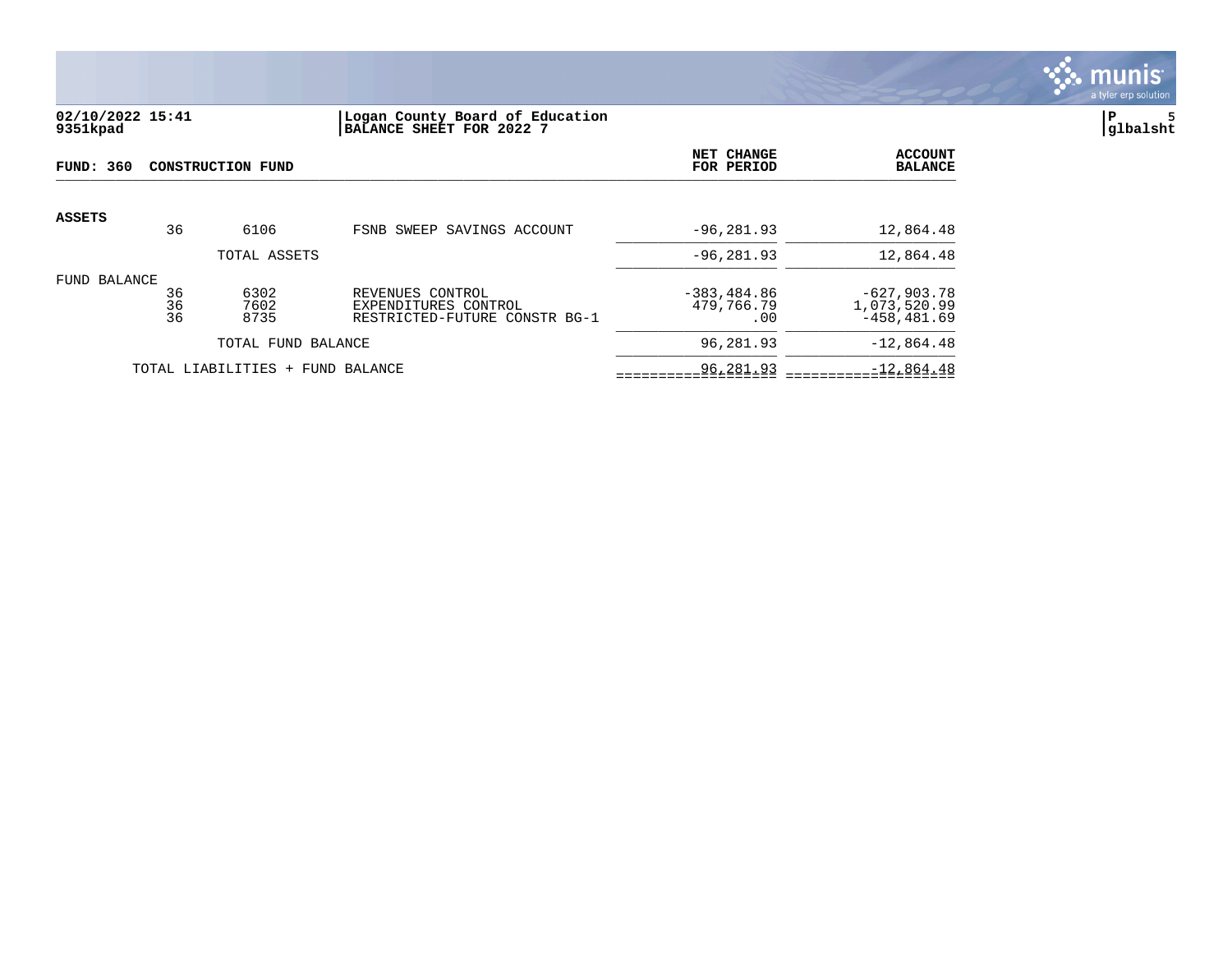

### **02/10/2022 15:41 |Logan County Board of Education |P 6 9351kpad |BALANCE SHEET FOR 2022 7 |glbalsht**

| FUND: 51      |                                                                | FOOD SERVICE FUND                                                                           | NET CHANGE<br>FOR PERIOD                                                                                                                                                                                                                                                                            | <b>ACCOUNT</b><br><b>BALANCE</b>                                                      |                                                                                                                           |
|---------------|----------------------------------------------------------------|---------------------------------------------------------------------------------------------|-----------------------------------------------------------------------------------------------------------------------------------------------------------------------------------------------------------------------------------------------------------------------------------------------------|---------------------------------------------------------------------------------------|---------------------------------------------------------------------------------------------------------------------------|
| <b>ASSETS</b> |                                                                |                                                                                             |                                                                                                                                                                                                                                                                                                     |                                                                                       |                                                                                                                           |
|               | 51<br>51<br>51<br>51<br>51<br>51<br>51<br>51<br>51<br>51<br>51 | 6102<br>6104A<br>6104B<br>6104C<br>6104D<br>6104E<br>6104F<br>6106<br>6171<br>6400<br>64000 | CIB-FS CENTRAL ACCOUNT<br>PETTY CASH - ADAIRVILLE<br>PETTY CASH - AUBURN<br>PETTY CASH - CHANDLERS<br>PETTY CASH - LEWISBURG<br>PETTY CASH - OLMSTEAD<br>PETTY CASH - LCHS<br>FSNB SWEEP SAVINGS ACCOUNT<br>INVENTORIES FOR CONSUMPTION<br>DEFERRED OUTFLOWS OF RESOURCES<br>DEFERRED OUTFLOWS-OPEB | 10,466.46<br>.00<br>.00<br>.00<br>.00<br>.00<br>.00<br>13,685.93<br>.00<br>.00<br>.00 | 14,761.11<br>50.00<br>40.00<br>25.00<br>50.00<br>50.00<br>600.00<br>1,437,814.30<br>77,038.37<br>293,189.00<br>237,912.00 |
|               |                                                                | TOTAL ASSETS                                                                                |                                                                                                                                                                                                                                                                                                     | 24, 152.39                                                                            | 2,061,529.78                                                                                                              |
| LIABILITIES   | 51<br>51<br>51<br>51<br>51<br>51                               | 7477<br>7541<br>75410<br>7551<br>7700<br>77000                                              | CURR PORTION ACCUM SICK LEAVE<br>UNFUNDED PENSION LIABILITY<br>UNFUNDED OPEB LIABILITY<br>NONCUR PORTION ACCUM SICKLEAVE<br>DEFERRED INFLOW OF RESOURCES<br>DEFERRED INFLOWS - OPEB                                                                                                                 | .00<br>.00<br>.00<br>.00<br>.00<br>.00                                                | $-13,867.00$<br>$-1,693,904.00$<br>$-533, 132.00$<br>$-8,806.04$<br>$-88,745.00$<br>$-143,633.00$                         |
|               |                                                                | TOTAL LIABILITIES                                                                           |                                                                                                                                                                                                                                                                                                     | .00                                                                                   | $-2,482,087.04$                                                                                                           |
| FUND BALANCE  | 51<br>51<br>51<br>51                                           | 6302<br>7602<br>87370<br>8737P                                                              | REVENUES CONTROL<br>EXPENDITURES CONTROL<br>RESTRICTED OTHER OPEB<br>RESTRICTED - OTHER (PEN LIAB)                                                                                                                                                                                                  | $-165,065.21$<br>140,912.82<br>.00<br>.00                                             | $-2,584,238.19$<br>1,076,482.45<br>438,853.00<br>1,489,460.00                                                             |
|               |                                                                | TOTAL FUND BALANCE                                                                          |                                                                                                                                                                                                                                                                                                     | $-24, 152.39$                                                                         | 420,557.26                                                                                                                |
|               |                                                                | TOTAL LIABILITIES + FUND BALANCE                                                            | $-24, 152.39$                                                                                                                                                                                                                                                                                       | $-2,061,529.78$                                                                       |                                                                                                                           |